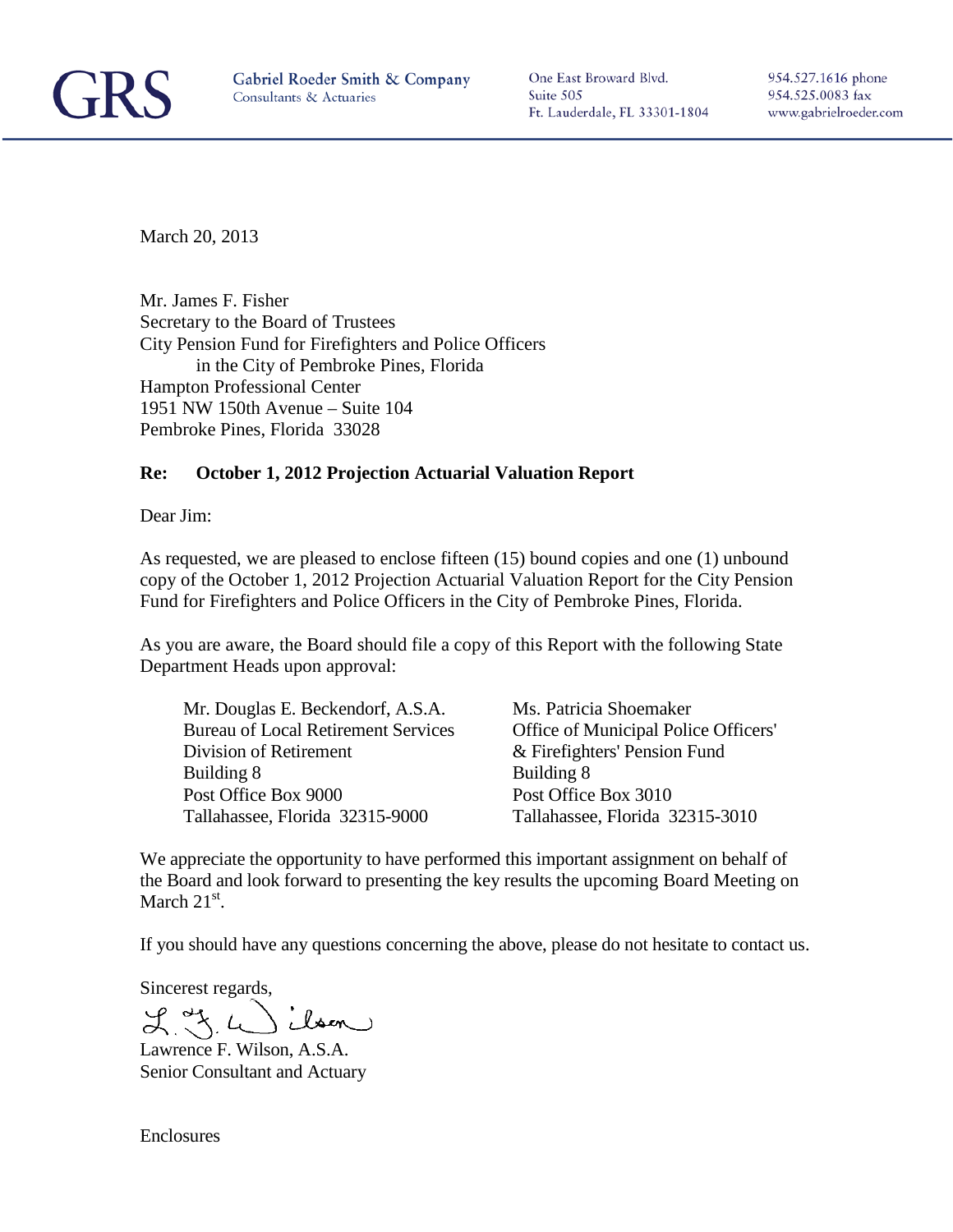



#### **CITY PENSION FUND FOR FIREFIGHTERS AND POLICE OFFICERS IN THE CITY OF PEMBROKE PINES, FLORIDA**

*ACTUARIAL VALUATION AS OF OCTOBER 1, 2012* 

This Valuation Determines the Annual Contribution for the Fund Year October 1, 2013 through September 30, 2014 to be paid in Fiscal Year October 1, 2013 to September 30, 2014

March 20, 2013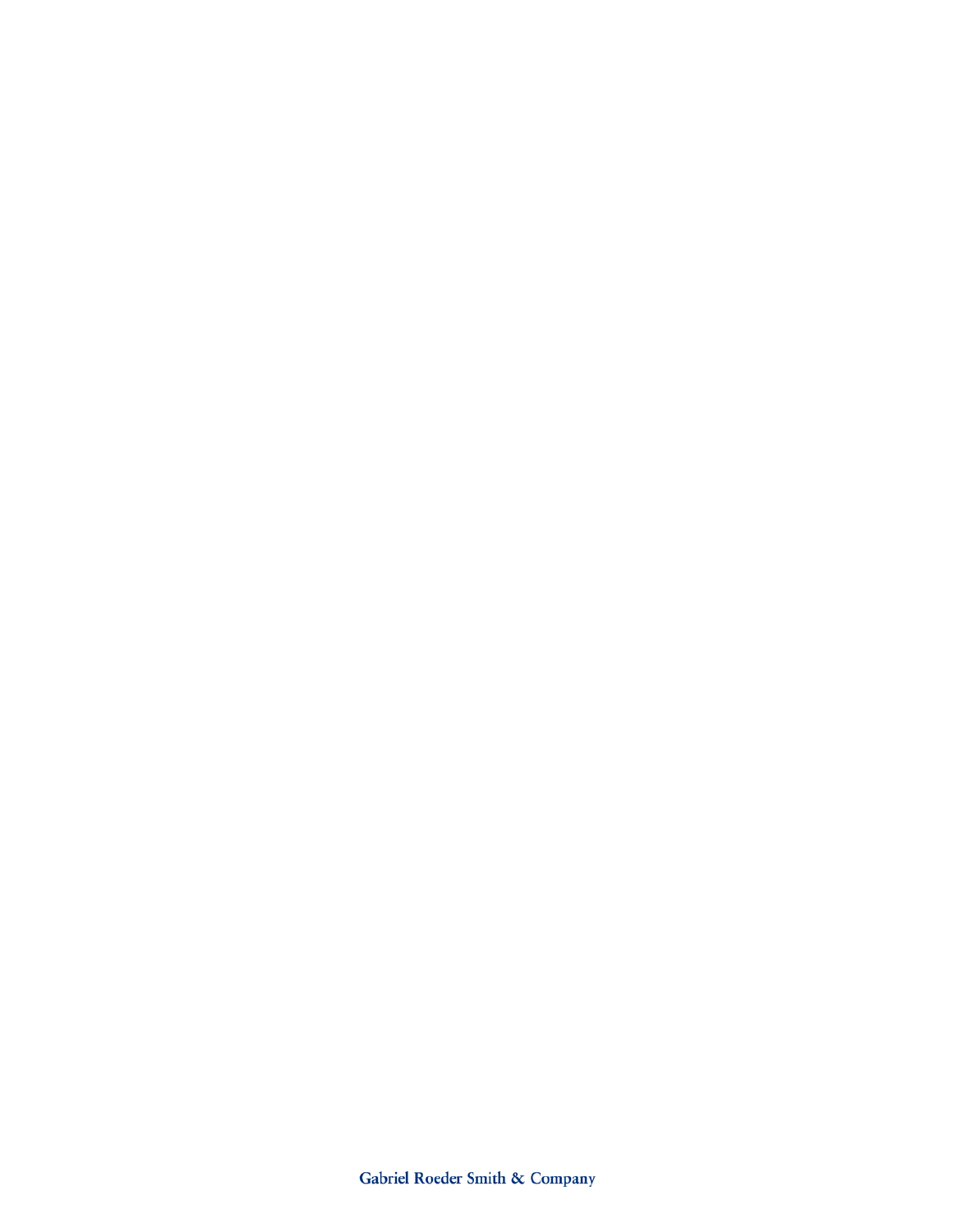|  |  | <b>TABLE OF CONTENTS</b> |
|--|--|--------------------------|
|--|--|--------------------------|

|             |                                                                                | Page         |
|-------------|--------------------------------------------------------------------------------|--------------|
|             | Commentary                                                                     | $\mathbf{1}$ |
| $I_{\cdot}$ |                                                                                |              |
| II.         |                                                                                |              |
| III.        |                                                                                |              |
| IV.         |                                                                                |              |
| V.          |                                                                                |              |
| VI.         |                                                                                |              |
| VII.        |                                                                                |              |
| VIII.       |                                                                                |              |
| IX.         |                                                                                |              |
| X.          |                                                                                |              |
| XI.         |                                                                                |              |
| XII.        | Distribution of Fund Participants by Attained Age Groups and Service Groups 35 |              |
| XIII.       | Statistics for Participants Entitled to Deferred Benefits and Participants     |              |
| XIV.        |                                                                                |              |
| XV.         |                                                                                |              |
| XVI.        |                                                                                |              |
| XVII.       |                                                                                |              |
|             |                                                                                |              |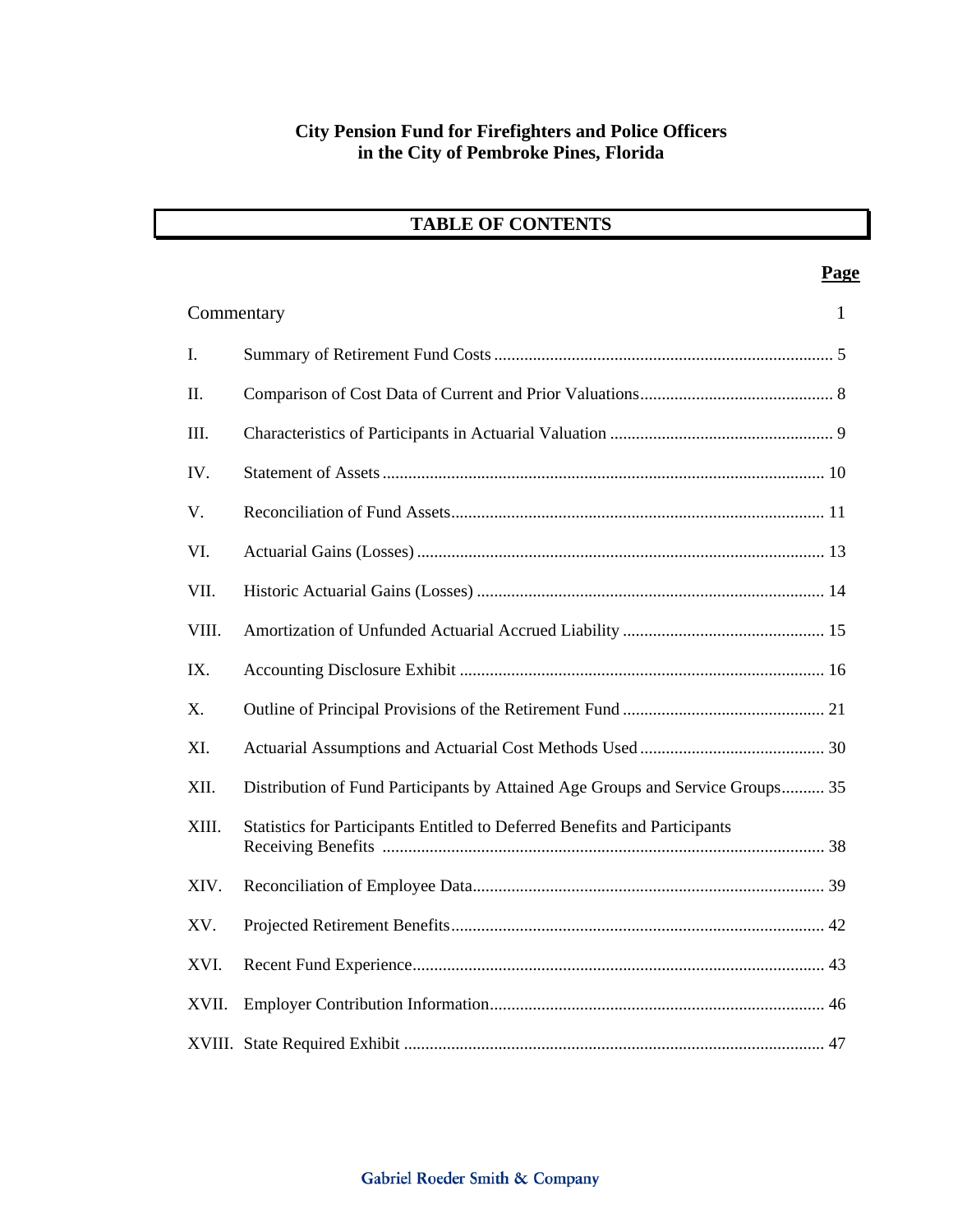

One East Broward Blvd. Suite 505 Ft. Lauderdale, FL 33301-1804 954.527.1616 phone 954.525.0083 fax www.gabrielroeder.com

March 20, 2013

Board of Trustees c/o Mr. James F. Fisher Plan Administrator City Pension Fund for Firefighters and Police Officers in the City of Pembroke Pines, Florida Hampton Professional Center 1951 NW 150th Avenue – Suite 104 Pembroke Pines, Florida 33028

Dear Board Members:

#### **October 1, 2012 Actuarial Valuation**

We are pleased to present our October 1, 2012 Projection Actuarial Valuation for the City Pension Fund for Firefighters and Police Officers in the City of Pembroke Pines, Florida. The purpose of this report is to indicate appropriate contribution levels, comment on the actuarial stability of the Fund and to satisfy State requirements. The Board of Trustees has retained Gabriel, Roeder, Smith and Company (GRS) to prepare an annual actuarial valuation under Section 34.60 of the Fund Ordinance.

This report consists of this commentary, detailed Tables I through XVII and the State Required Exhibit on Table XVIII. The Tables contain basic Fund cost figures plus significant details on the benefits, liabilities and experience of the Fund. We suggest that you thoroughly review the report at your convenience and contact us with any questions that may arise.

#### **Retirement Fund Costs**

Our Projection Actuarial Valuation develops the required minimum Retirement Fund payment under the Florida Protection of Public Employee Retirement Benefits Act and for Fire and Police Retirement Chapters 175 and 185. The minimum payment consists of payment of annual normal costs including amortization of the components of the unfunded actuarial accrued liability over various periods as prescribed by law. The **minimum payment for fiscal year ending September 30, 2014 is \$29,057,262 (84.2% / 106.3%)**. The figures in parentheses are the Fund cost expressed as a percentage of projected covered annual payroll including DROP payroll (\$34,491,060) and projected covered annual payroll excluding DROP payroll (\$27,335,148), respectively as of October 1, 2013.

This total cost is to be met by member, City and State contributions. We anticipate that member contributions will be **\$2,842,855 (8.2% / 10.4%)**, the State will contribute **\$2,342,079 (6.8% / 8.6%)** and the resulting minimum required City contribution will be **\$23,872,328 (69.2% /**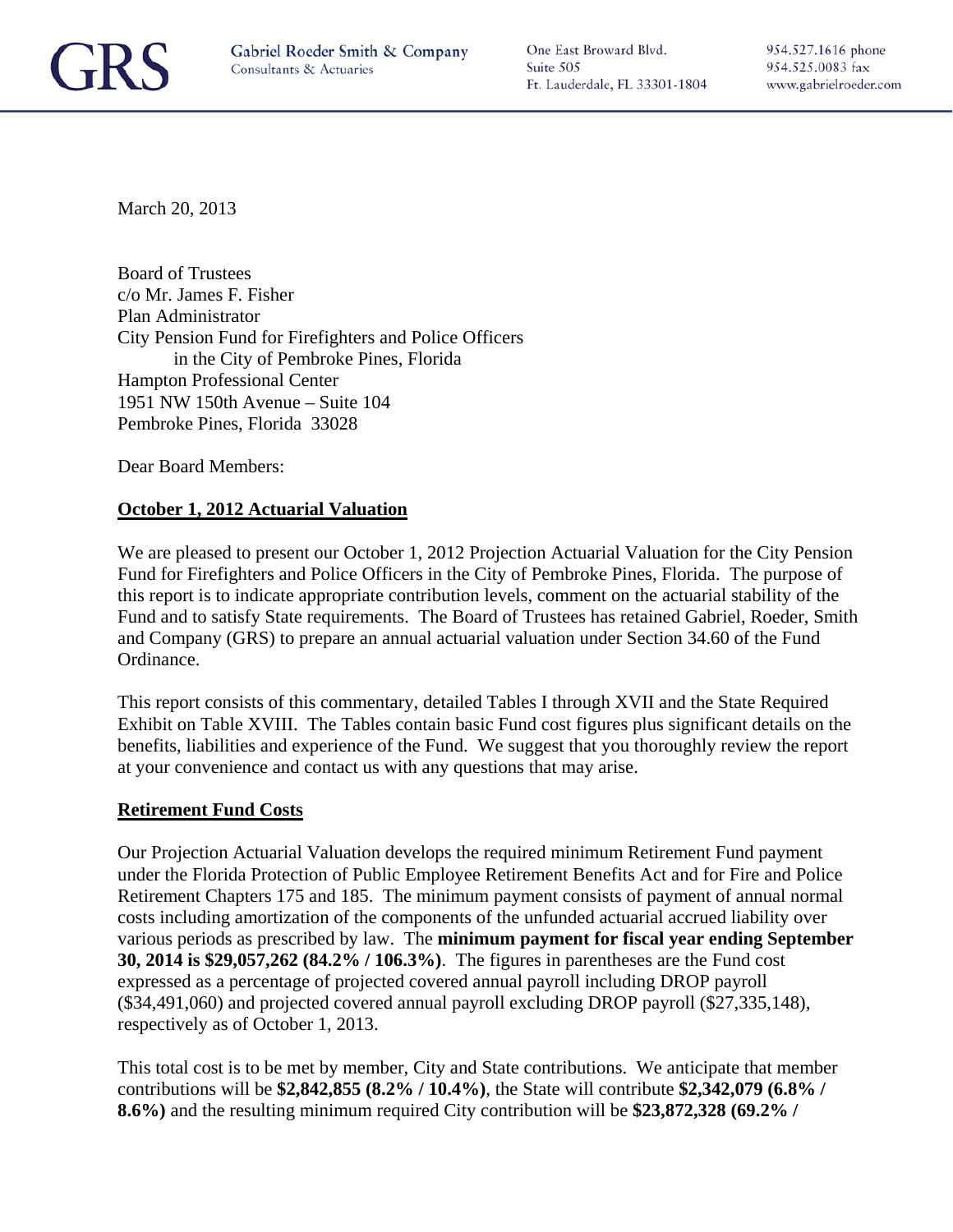Board of Trustees March 20, 2013 Page 2

**87.3%)**. The City contribution includes an interest adjustment and must be increased if State contributions are less than \$2,342,079.

#### **Changes in Actuarial Assumptions, Methods and Fund Benefits**

Fund provisions affecting the valuation remain unchanged from the October 1, 2011 Actuarial Valuation. Fund benefits are summarized on Table X.

The actuarial assumptions are unchanged from the October 1, 2011 Actuarial Valuation Report. The actuarial assumptions and methods are outlined on Table XI.

### **Comparison of October 1, 2011 and October 1, 2012 Valuation Results**

Table II of our report provides information of a comparative nature. The left columns of the Table indicate the costs as calculated for October 1, 2011. The right columns indicate the costs as calculated for October 1, 2012.

Comparing the left and right columns of Table II shows the effect of Fund experience during the year. The number of active participants decreased by approximately 1%. Covered payroll including DROP payroll decreased by approximately 3%. Covered payroll net of DROP payroll increased by approximately 1%. Total Fund membership increased by approximately 1%. Total normal cost decreased slightly both as a dollar amount and as a percentage of covered payroll excluding DROP payroll (but increased as a percentage of covered payroll including DROP payroll). The unfunded actuarial accrued liability increased both as a dollar amount and as a percentage of payrolls (both including and excluding DROP payroll). The net City minimum funding requirement increased both as a dollar amount and as a percentage of payroll (both including and excluding DROP payroll).

The value of vested accrued benefits exceeds Fund assets, resulting in a Vested Benefit Security Ratio (VBSR) of 62.3% which is an increase from 52.8% as of the October 1, 2011 Actuarial Valuation Report. The VBSR is measured on a market value of assets basis.

### **Fund Experience**

The Fund experienced an actuarial loss in the amount of \$4,435,113 this year. This indicates net Fund experience was less favorable than expected based upon the actuarial assumptions.

Table XVI (salary, turnover and investment yield) provides figures on recent Fund experience.

Salary experience indicates actual salary increases (excluding DROP payroll) averaged approximately 3.8% for Fund Year ended September 30, 2012. The average salary increase assumption was 4.6%. Salary increase experience was generally an offsetting source of actuarial gain. Three, five and ten year average annual salary increases are 3.0%, 4.3% and 5.8%, respectively.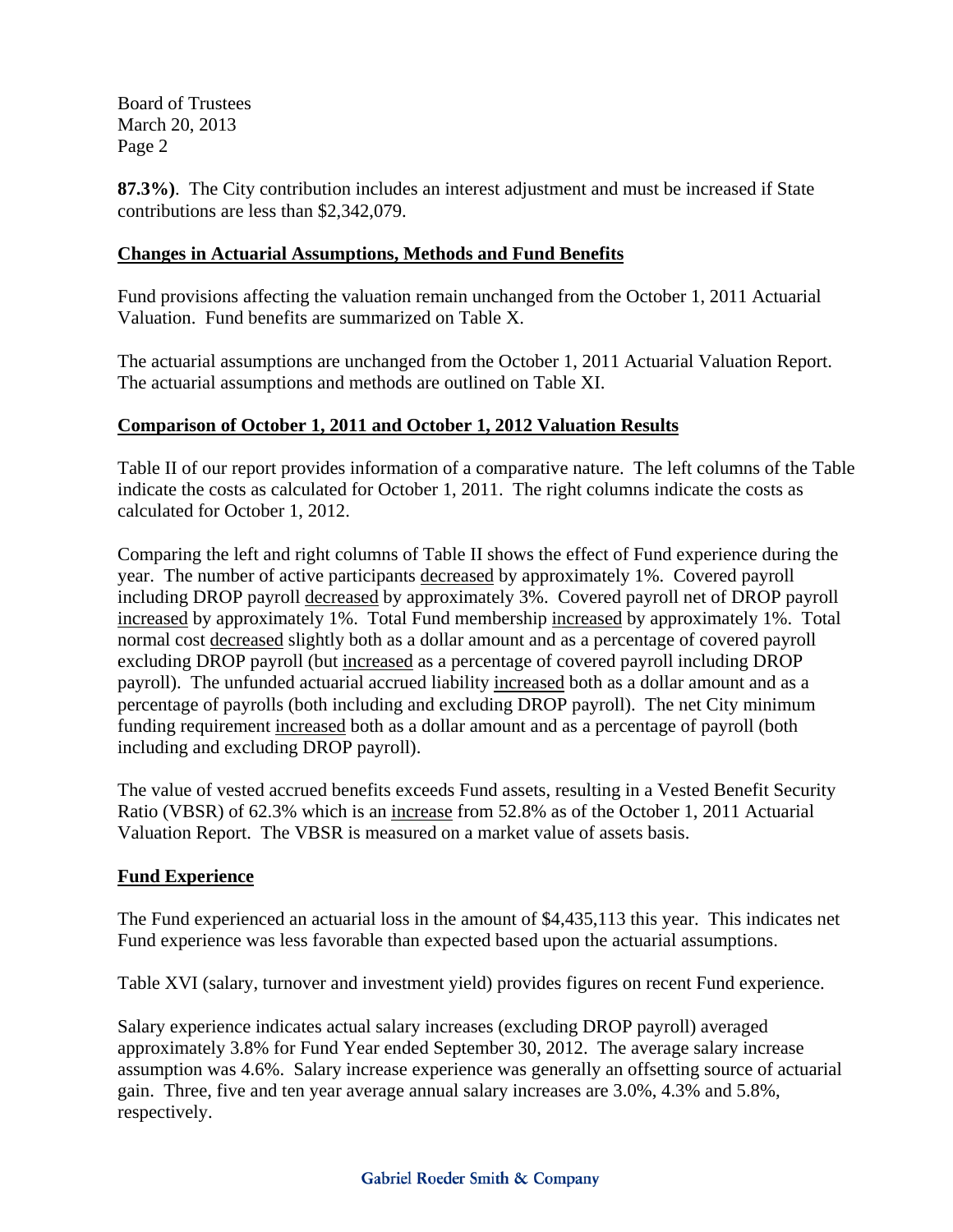Board of Trustees March 20, 2013 Page 3

Employee turnover this year was approximately 110% of the assumed and was generally an additional offsetting source of actuarial gain. Three and five year average annual turnover is 40% and 60% of assumed, respectively.

This year's actuarial value investment return of 6.4% was less than the investment return assumption of 8.0%. Investment return was a substantial source of actuarial loss during the year. Three, five and ten year average annual investment returns are 4.9%, 4.5% and 6.0%, respectively on an actuarial value basis. Average annual market value returns for the one, three, five and ten year periods have been 19.0%, 8.7%, 1.9% and 6.7%, respectively.

Table VIII provides figures on recent Fund payroll growth experience. Recent Fund covered payroll growth experience, excluding DROP payroll, indicates actual payroll growth averaged approximately 1.2% annually for the ten fiscal years ended September 30, 2012. The payroll growth assumption is 5.3%, not in excess of the ten (10) year average annual payroll growth assumption. The cap on payroll growth assumption is provided under Florida Statute. The reduction in payroll growth assumption from 1.6% to 1.2% increased the current year amortization payment amounts.

#### **Member Census and Financial Data**

The City submitted the Member census data as of October 1, 2012 used for this actuarial valuation to us. This information contains name, Social Security number, date of birth, date of hire, October 1, 2012 rate of pay, actual salary paid and member contributions for the previous year. Dates of termination and retirement are provided where applicable. The Board updated information on inactive participants including retirees, beneficiaries and vested terminees.

We received financial information as of September 30, 2012 concerning Fund assets from the Fund Auditors. We do not audit the Member census data and asset information that is provided to us. However, we perform certain reasonableness checks and on this basis we believe that the information that we received is reliable.

#### **Summary**

In our opinion the benefits provided for under the current Fund will be sufficiently funded through the payment of the amount as indicated in this and future Actuarial Valuation reports. We will continue to update you on the future payment requirements for the Fund through our actuarial reports. These reports will also continue to monitor the future experience of the Fund.

Future actuarial measurements may differ significantly from the current measurements presented in this report due to such factors as the following: Fund experience differing from that anticipated by the economic or demographic assumptions; changes in economic or demographic assumptions; increases or decreases expected as part of the natural operation of the methodology used for these measurements (such as the end of an amortization period); and changes in Fund provisions or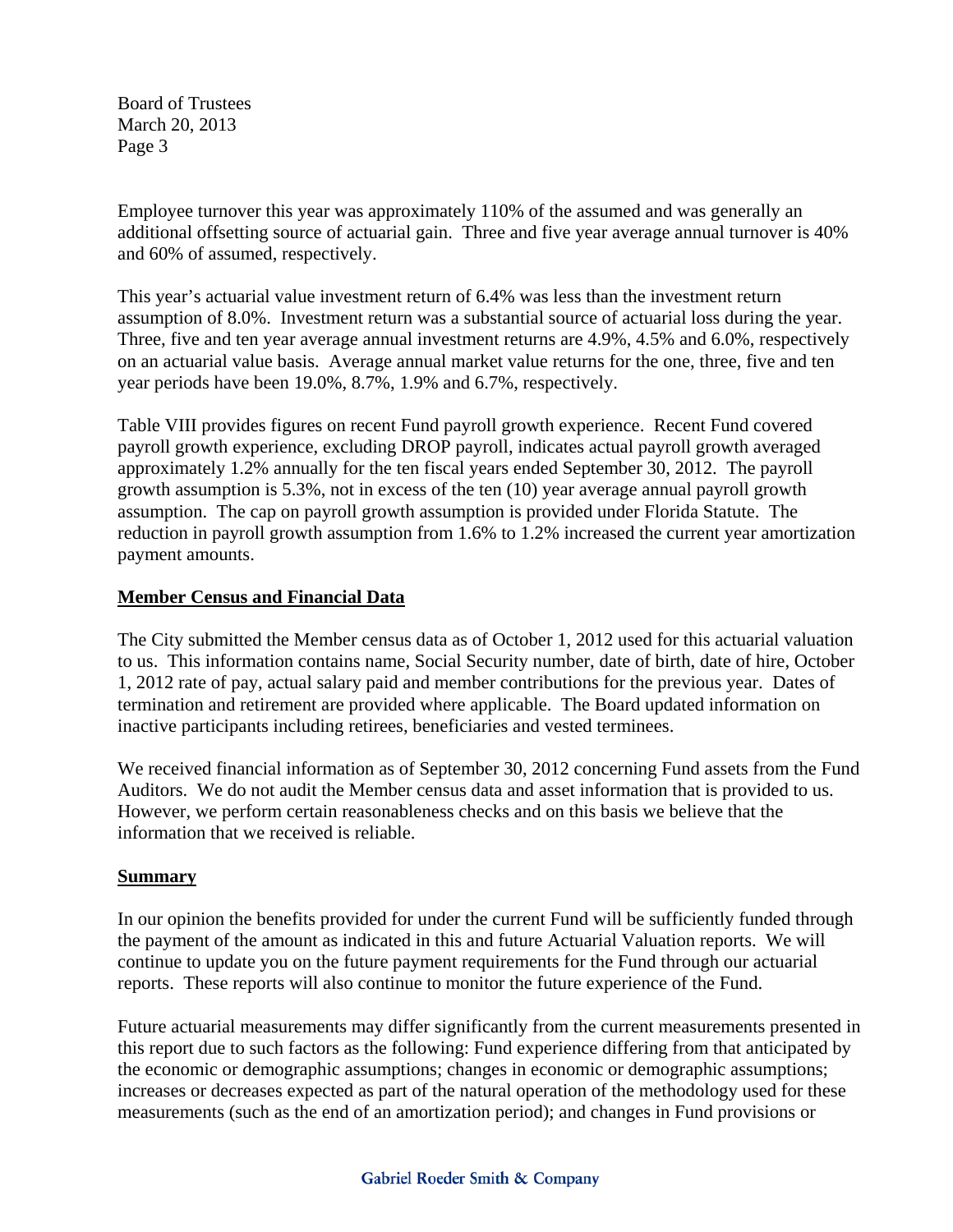Board of Trustees March 20, 2013 Page 4

applicable law. Due to the limited scope of the actuary's assignment, the actuary did not perform an analysis of the potential range of such future measurements.

This report should not be relied on for any purpose other than the purpose described in the primary communication. Determinations of the financial results associated with the benefits described in this report in a manner other than the intended purpose may produce significantly different results.

This report has been prepared by actuaries who have substantial experience valuing public employee retirement systems. To the best of our knowledge the information contained in this report is accurate and fairly presents the actuarial position of the Fund as of the valuation date. All calculations have been made in conformity with generally accepted actuarial principles and practices, with the Actuarial Standards of Practice issued by the Actuarial Standards Board and with applicable statutes.

The signing actuaries are independent of the Fund sponsor.

The undersigned are Members of the American Academy of Actuaries and meet the qualification standards of the American Academy of Actuaries to render the actuarial opinions contained in this report. We are available to respond to any questions with regards to matters covered in this report.

Very truly yours,

ilsen  $L^*$ 

Lawrence F. Wilson, A.S.A. Senior Consultant and Actuary

Kelly 2. Adans

Kelly L. Adams, A.S.A. Consultant and Actuary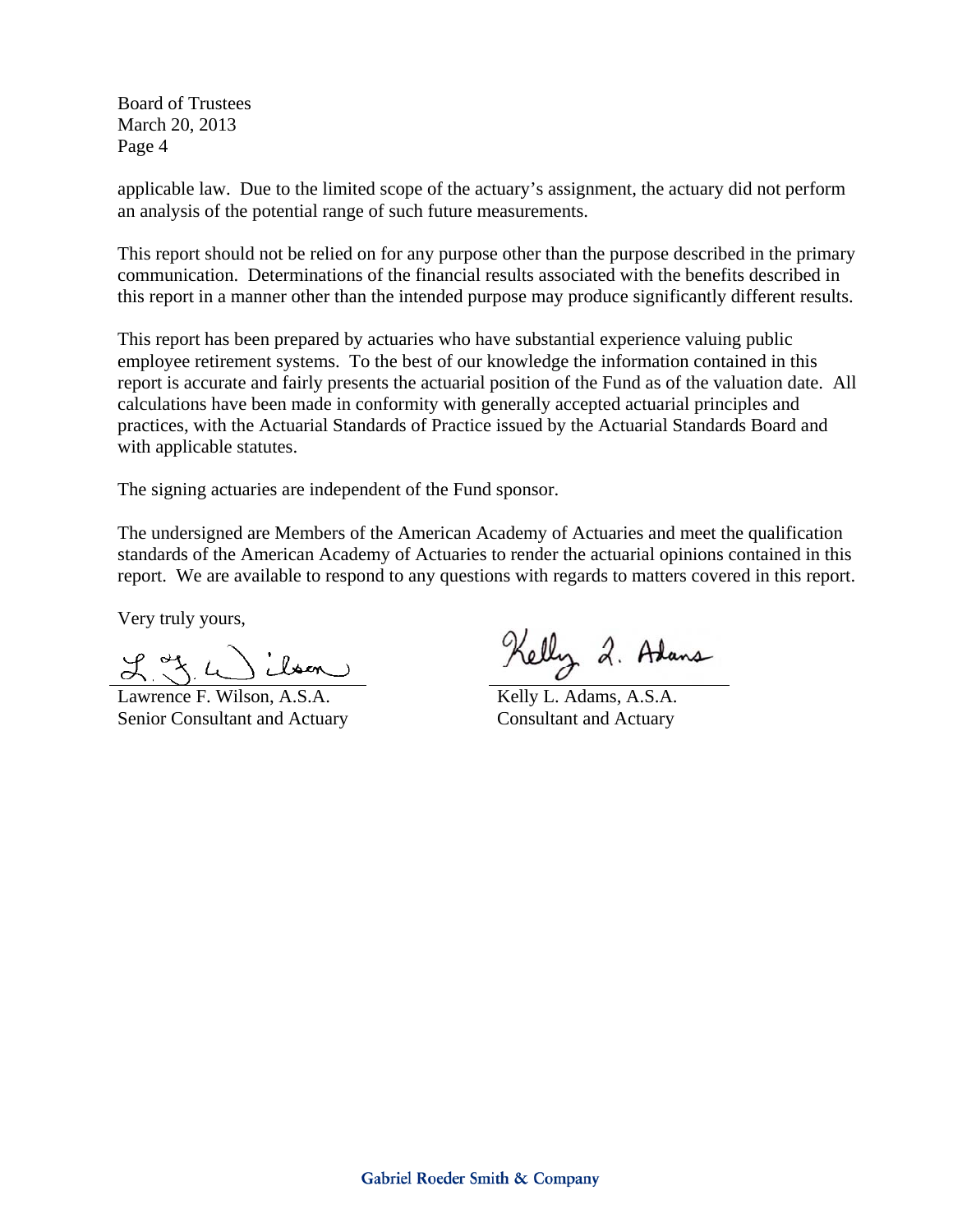#### **Summary of Retirement Plan Costs as of October 1, 2012**

|                                                             | <b>Hired after</b><br><b>April 30, 2010</b> |             | <b>Hired before</b><br><b>May 1, 2010</b> |              |    |                | <b>Total</b>   |              |     |                |                |                |
|-------------------------------------------------------------|---------------------------------------------|-------------|-------------------------------------------|--------------|----|----------------|----------------|--------------|-----|----------------|----------------|----------------|
|                                                             |                                             |             | $%$ of                                    | $%$ of       |    |                | $%$ of         | $%$ of       |     |                | $%$ of         | $%$ of         |
|                                                             |                                             | Cost        | <b>Base</b>                               | <b>Total</b> |    | Cost           | <b>Base</b>    | <b>Total</b> |     | Cost           | <b>Base</b>    | <b>Total</b>   |
|                                                             |                                             | <b>Data</b> | <b>Payroll</b>                            | Payroll      |    | Data           | <b>Payroll</b> | Payroll      |     | <b>Data</b>    | <b>Payroll</b> | <b>Payroll</b> |
| A. Participant Data Summary (Table III)                     |                                             |             |                                           |              |    |                |                |              |     |                |                |                |
| 1. Active Employees                                         |                                             | 38          | N/A                                       | N/A          |    | 318            | N/A            | N/A          |     | 356            | N/A            | N/A            |
| 2. Terminated Vested                                        |                                             | $\theta$    | N/A                                       | N/A          |    | $\overline{4}$ | N/A            | N/A          |     | $\overline{4}$ | N/A            | N/A            |
| 3. Receiving Benefits (including DROPs)                     |                                             | $\Omega$    | N/A                                       | N/A          |    | 296            | N/A            | N/A          |     | 296            | N/A            | N/A            |
| 4. Total Annual Payroll of Active Employees Excluding DROPs | \$.                                         | .977,612    | 100.0%                                    | N/A          |    | \$25,033,404   | 100.0%         | N/A          | S   | 27,011,016     | 100.0%         | 79.3%          |
| 5. Total Annual Payroll of Active Employees Including DROPs |                                             | N/A         | N/A                                       | N/A          |    | N/A            | N/A            | N/A          |     | 34,082,075     | 126.2%         | 100.0%         |
| <b>B.</b> Total Normal Costs                                |                                             |             |                                           |              |    |                |                |              |     |                |                |                |
| 1. Age Retirement Benefits                                  | \$                                          | 435,729     | N/A                                       | N/A          | \$ | 8,859,885      | N/A            | N/A          | \$  | 9,295,614      | 34.4%          | 27.3%          |
| 2. Termination Benefits                                     |                                             | 14,626      | N/A                                       | N/A          |    | 129,719        | N/A            | N/A          |     | 144,345        | 0.5%           | 0.4%           |
| 3. Death Benefits                                           |                                             | 7,806       | N/A                                       | N/A          |    | 84,459         | N/A            | N/A          |     | 92,265         | 0.3%           | 0.3%           |
| 4. Disability Benefits                                      |                                             | 50,658      | N/A                                       | N/A          |    | 564,120        | N/A            | N/A          |     | 614,778        | 2.3%           | 1.8%           |
| 5. Subtotal                                                 | \$.                                         | 508,819     | 25.7%                                     | N/A          |    | 9,638,183      | 38.5%          | N/A          |     | 10,147,002     | 37.6%          | 29.8%          |
| 6. Estimated Expenses                                       |                                             | N/A         |                                           |              |    | N/A            |                |              |     | 480,977        | 1.8%           | 1.4%           |
| 7. Total Annual Normal Costs                                |                                             | N/A         |                                           |              |    | N/A            |                |              | \$. | 10,627,979     | 39.3%          | 31.2%          |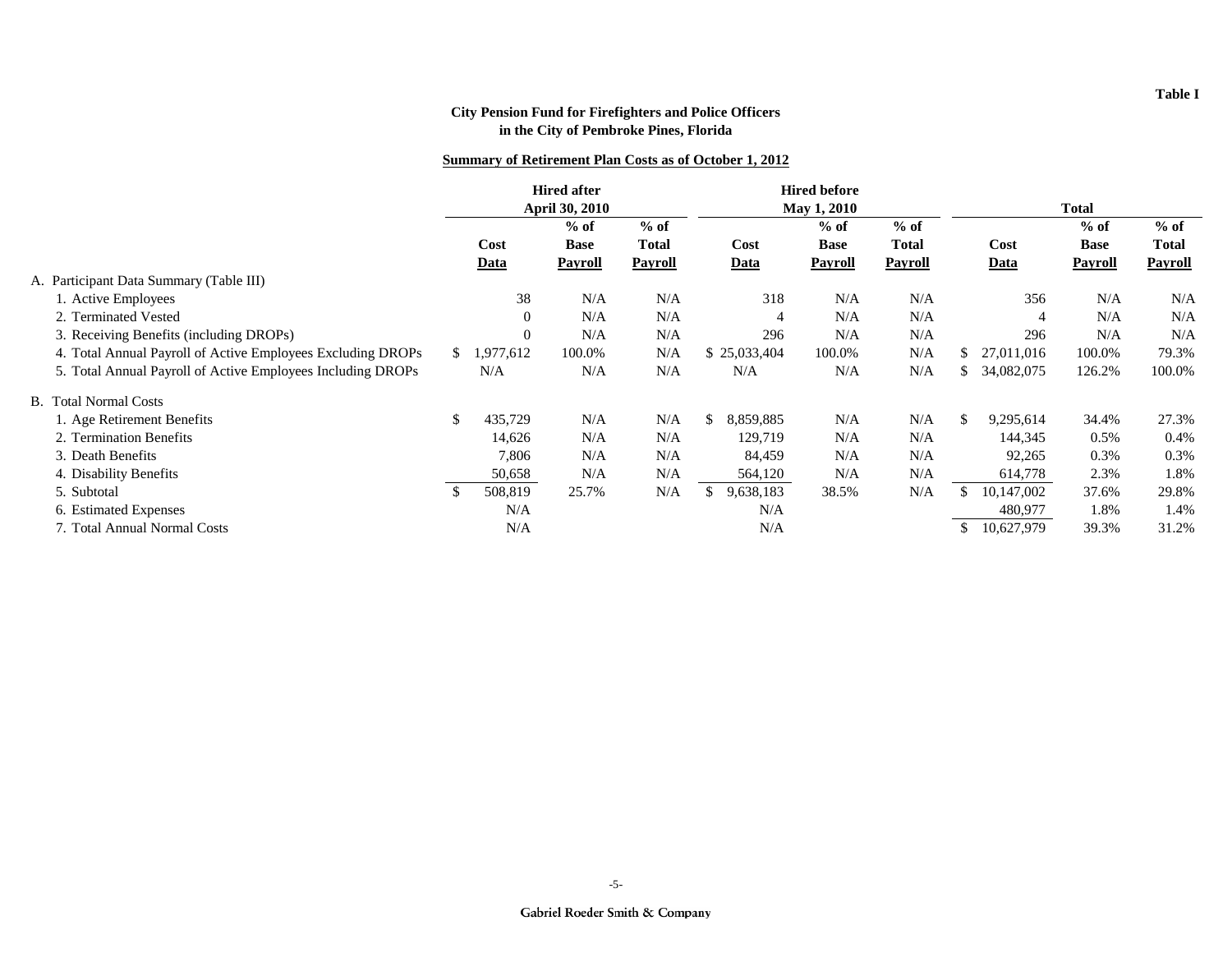## **Table I (Cont'd)**

## **City Pension Fund for Firefighters and Police Officers in the City of Pembroke Pines, Florida**

### **Summary of Retirement Plan Costs as of October 1, 2012**

|                                                          | <b>Total</b>      |                |                |  |  |
|----------------------------------------------------------|-------------------|----------------|----------------|--|--|
|                                                          |                   | $%$ of         | $%$ of         |  |  |
|                                                          | Cost              | <b>Base</b>    | <b>Total</b>   |  |  |
|                                                          | <b>Data</b>       | <b>Payroll</b> | <b>Payroll</b> |  |  |
| C. Total Actuarial Accrued Liability                     |                   |                |                |  |  |
| 1. Age Retirement Benefits Active Employees              | 152,946,057<br>\$ | 566.2%         | 448.8%         |  |  |
| 2. Termination Benefits Active Employees                 | 853,632           | 3.2%           | 2.5%           |  |  |
| 3. Death Benefits Active Employees                       | 439,869           | 1.6%           | 1.3%           |  |  |
| 4. Disability Benefits Active Employees                  | 2,641,488         | 9.8%           | 7.8%           |  |  |
| 5. Retired or Terminated Vested Participants             |                   |                |                |  |  |
| Receiving Benefits (including DROPs)                     | 342,887,406       | 1269.4%        | 1006.1%        |  |  |
| 6. Terminated Vested Participants Entitled to            |                   |                |                |  |  |
| <b>Future Benefits</b>                                   | 621,672           | 2.3%           | 1.8%           |  |  |
| 7. Deceased Participants Whose Beneficiaries             |                   |                |                |  |  |
| are Receiving Benefits                                   | 3,965,927         | 14.7%          | 11.6%          |  |  |
| 8. Disabled Participants Receiving Benefits              | 11,540,137        | 42.7%          | 33.9%          |  |  |
| 9. Miscellaneous Liability (Refunds in Process)          | 38,832            | 0.1%           | 0.1%           |  |  |
| 10. Total Actuarial Accrued Liability                    | \$515,935,020     | 1910.1%        | 1513.8%        |  |  |
| D. Net Assets (Table V)                                  |                   |                |                |  |  |
| 1. Actuarial Value of Assets                             | \$316,002,633     | 1169.9%        | 927.2%         |  |  |
| 2. Market Value of Assets                                | \$292,723,464     | 1083.7%        | 858.9%         |  |  |
| E. Unfunded Actuarial Accrued Liability                  |                   |                |                |  |  |
| $(C. - D.1.)$                                            | 199,932,387<br>\$ | 740.2%         | 586.6%         |  |  |
| Preliminary Minimum Required Contribution<br>$F_{\cdot}$ |                   |                |                |  |  |
| 1. Total Normal Cost (including expenses)                | \$<br>10,627,979  | 39.3%          | 31.2%          |  |  |
| Amortization of Unfunded Liability<br>2.                 | 16,757,161        | 62.0%          | 49.2%          |  |  |
| <b>Interest Adjustment</b><br>3.                         | 1,324,841         | 4.9%           | 3.9%           |  |  |
| 4. Total Preliminary Minimum Required Contribution       | \$<br>28,709,981  | 106.3%         | 84.2%          |  |  |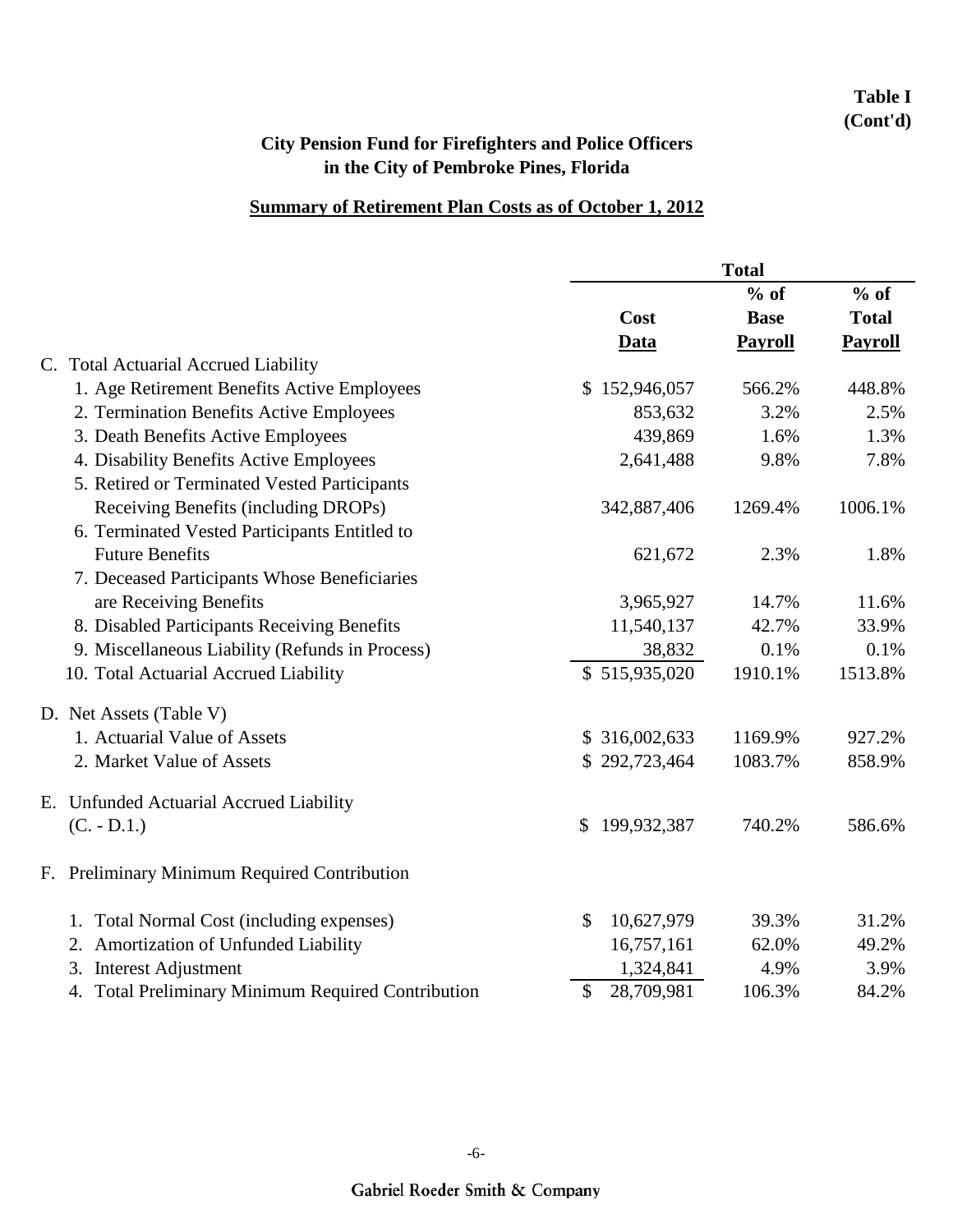### **Table I (Cont'd)**

## **City Pension Fund for Firefighters and Police Officers in the City of Pembroke Pines, Florida**

### **Summary of Retirement Plan Costs as of October 1, 2012**

|    |                                                                   |              | Cost<br><b>Data</b> | $%$ of<br><b>Base</b><br><b>Payroll</b> | $%$ of<br><b>Total</b><br><b>Payroll</b> |
|----|-------------------------------------------------------------------|--------------|---------------------|-----------------------------------------|------------------------------------------|
|    | G. Expected Payroll of Active Employees for 2013-2014 Plan Year   |              |                     |                                         |                                          |
|    | Excluding DROPs: \$27,011,016 x 1.012                             | \$           | 27,335,148          | 100.0%                                  | 79.3%                                    |
|    | Including DROPs: \$34,082,075 x 1.012                             | \$           | 34,491,060          | 126.2%                                  | 100.0%                                   |
|    | H. Contribution Sources for Fiscal Year Ending September 30, 2014 |              |                     |                                         |                                          |
|    | 1. City                                                           | \$           | 23,872,328          | 87.3%                                   | 69.2%                                    |
|    | 2. State                                                          | \$           | 2,342,079           | 8.6%                                    | 6.8%                                     |
|    | 3. Member                                                         | \$           | 2,842,855           | 10.4%                                   | 8.2%                                     |
| Ι. | <b>Actuarial Gains (Losses)</b>                                   | \$           | (4, 435, 113)       | $(16.4\%)$                              | $(13.0\%)$                               |
| J. | <b>Actuarial Present Value of Vested Accrued Benefits</b>         |              |                     |                                         |                                          |
|    | 1. Retired, Terminated Vested, Beneficiaries                      |              |                     |                                         |                                          |
|    | and Disabled Receiving Benefits (including DROPs)                 | $\mathbb{S}$ | 358,393,470         | 1326.8%                                 | 1051.6%                                  |
|    | 2. Terminated Vested Participants Entitled to                     |              |                     |                                         |                                          |
|    | <b>Future Benefits and Miscellaneous</b>                          |              | 660,504             | 2.4%                                    | 1.9%                                     |
|    | 3. Active Participants Entitled to Future Benefits                |              | 110,949,418         | 410.8%                                  | 325.5%                                   |
|    | 4. Total Actuarial Present Value of Vested                        |              |                     |                                         |                                          |
|    | <b>Accrued Benefits</b>                                           | $\mathbb{S}$ | 470,003,392         | 1740.0%                                 | 1379.0%                                  |
|    | K. Unfunded Actuarial Present Value of Vested                     |              |                     |                                         |                                          |
|    | Accrued Benefits (J. - D.2., not less than zero)                  | $\mathbb{S}$ | 177,279,928         | 656.3%                                  | 520.2%                                   |
|    | L. Vested Benefit Security Ratio (D.2. $\div$ J.)                 |              | 62.3%               | N/A                                     | N/A                                      |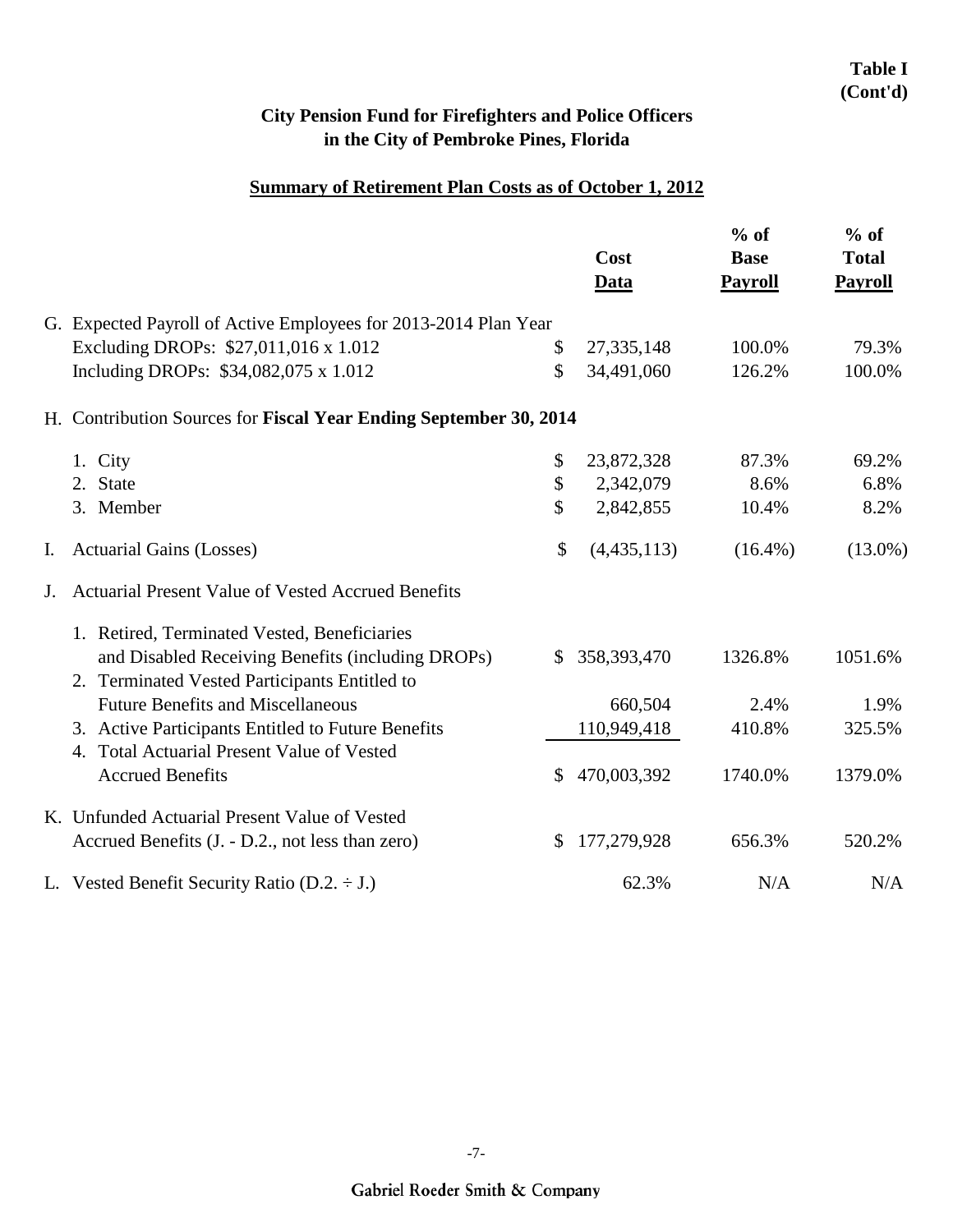#### **Comparison of Cost Data of October 1, 2011 and October 1, 2012 Valuations**

|                                                   |               |              | <b>October 1, 2011</b>                          |                                                  |              |              | <b>October 1, 2012</b>                          |                                                  |
|---------------------------------------------------|---------------|--------------|-------------------------------------------------|--------------------------------------------------|--------------|--------------|-------------------------------------------------|--------------------------------------------------|
|                                                   |               |              | $%$ of                                          | $%$ of                                           |              |              | $%$ of                                          | $%$ of                                           |
|                                                   |               | Cost<br>Data | <b>Base Annual</b><br>Compensation <sup>1</sup> | <b>Total Annual</b><br>Compensation <sup>2</sup> |              | Cost<br>Data | <b>Base Annual</b><br>Compensation <sup>1</sup> | <b>Total Annual</b><br>Compensation <sup>2</sup> |
| A. Participants                                   |               |              |                                                 |                                                  |              |              |                                                 |                                                  |
| 1. Active Employees                               |               | 361          | N/A                                             | N/A                                              |              | 356          | N/A                                             | N/A                                              |
| 2. Terminated Vested                              |               | 6            | N/A                                             | N/A                                              |              | 4            | N/A                                             | N/A                                              |
| 3. Receiving Benefits (including DROPs)           |               | 281          | N/A                                             | N/A                                              |              | 296          | N/A                                             | N/A                                              |
| 4. Annual Payroll of Active Employees             |               |              |                                                 |                                                  |              |              |                                                 |                                                  |
| excluding DROPs                                   | $\mathcal{S}$ | 26,857,833   | 100.0%                                          | 76.1%                                            | \$           | 27,011,016   | 100.0%                                          | 79.3%                                            |
| 5. Annual Payroll of Active Employees             |               |              |                                                 |                                                  |              |              |                                                 |                                                  |
| including DROPs                                   | \$            | 35,275,837   | 131.3%                                          | 100.0%                                           | \$           | 34,082,075   | 126.2%                                          | 100.0%                                           |
| <b>B.</b> Total Normal Costs                      | \$            | 10,731,669   | 40.0%                                           | 30.4%                                            | \$           | 10,627,979   | 39.3%                                           | 31.2%                                            |
| C. Actuarial Accrued Liability (EAN)              | \$            | 490,104,162  | 1824.8%                                         | 1389.3%                                          | \$           | 515,935,020  | 1910.1%                                         | 1513.8%                                          |
| D. Present Value of Future Benefits               | \$            | 571,760,929  | 2128.8%                                         | 1620.8%                                          | S.           | 595,245,856  | 2203.7%                                         | 1746.5%                                          |
| E. Actuarial Value of Assets                      | \$            | 294,227,027  | 1095.5%                                         | 834.1%                                           | $\mathbb{S}$ | 316,002,633  | 1169.9%                                         | 927.2%                                           |
| F. Unfunded Actuarial Accrued Liability (EAN)     | \$            | 195,877,135  | 729.3%                                          | 555.3%                                           | \$           | 199,932,387  | 740.2%                                          | 586.6%                                           |
| G. City Minimum Funding Payment                   |               |              |                                                 |                                                  |              |              |                                                 |                                                  |
| For Fiscal Year Ending September 30, 2013         | <sup>\$</sup> | 22,944,594   | $84.9\%$ <sup>3</sup>                           | $\overline{\mathbf{3}}$<br>67.3%                 |              | N/A          | N/A                                             | N/A                                              |
| For Fiscal Year Ending September 30, 2014         |               | N/A          | N/A                                             | N/A                                              | \$           | 23,872,328   | 87.3%                                           | 69.2%                                            |
| H. Vested Benefit Security Ratio                  |               | 52.8%        | N/A                                             | N/A                                              |              | 62.3%        | N/A                                             | N/A                                              |
| $\frac{1}{2}$ P <sub>n</sub> to dee DDOD accord 1 |               |              |                                                 |                                                  |              |              |                                                 |                                                  |

Excludes DROP payroll

<sup>2</sup> Includes DROP payroll

<sup>3</sup> Percent of expected 2012-2013 covered payroll (\$27,011,016 / \$34,082,075)

<sup>4</sup> Percent of expected 2013-2014 covered payroll (\$27,335,148 / \$34,491,060)

-8-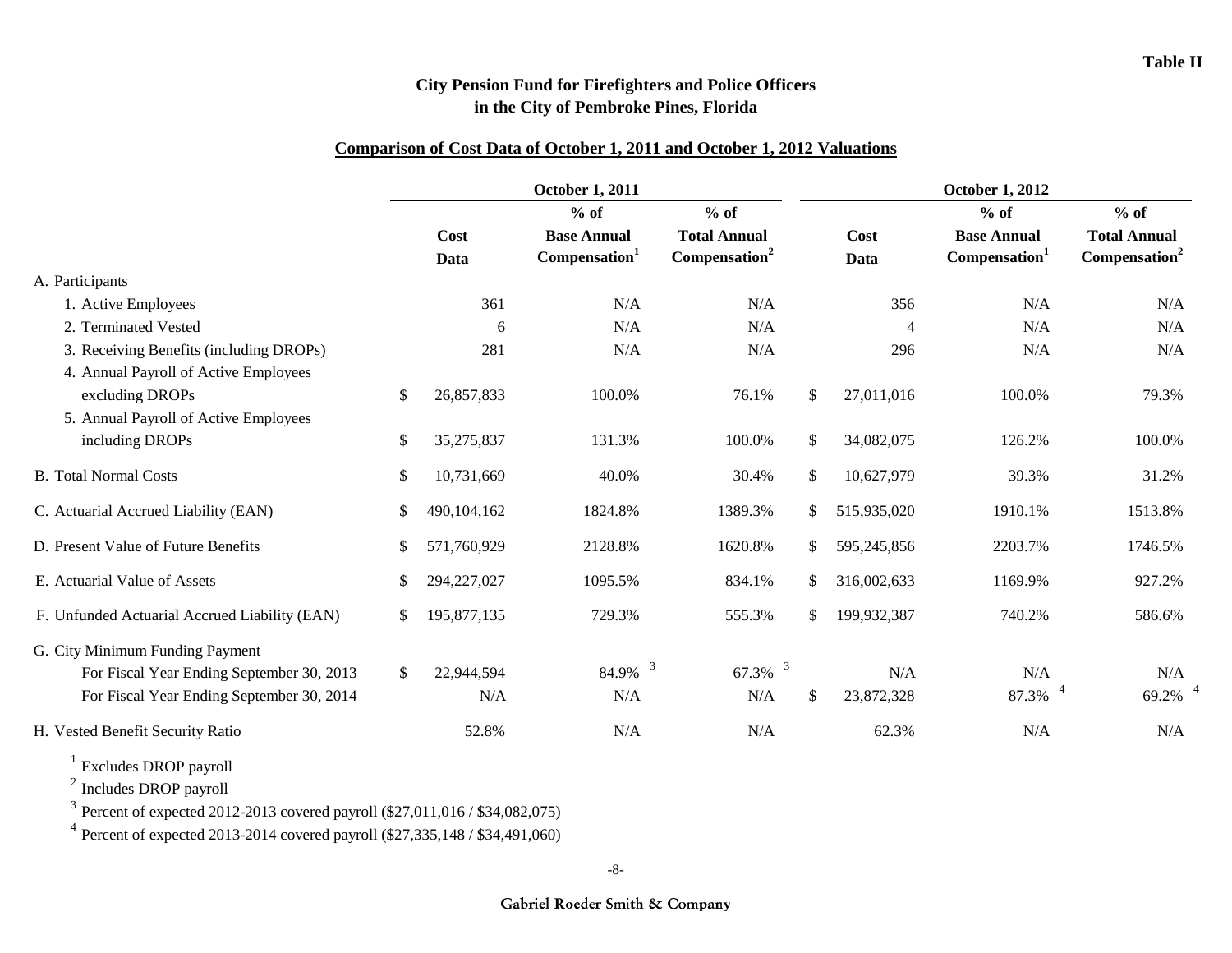## **Actuarial Valuation as of October 1, 2012 Characteristics of Participants in**

### A. Active Plan Participants Summary

|    | 1. Active participants fully vested                                  | 185              |
|----|----------------------------------------------------------------------|------------------|
|    | 2. Active participants partially vested                              | $\overline{0}$   |
|    | 3. Active participants non-vested                                    | 171              |
|    | 4. Total active participants                                         | 356              |
|    | 5. Annual rate of pay of active participants excluding DROPs         | \$<br>27,011,016 |
|    | 6. Annual rate of pay of active participants including DROPs         | \$<br>34,082,075 |
| B. | <b>Retired and Terminated Vested Participant Summary</b>             |                  |
|    | 1. Retired or terminated vested participants receiving               |                  |
|    | benefits (including DROPs)                                           | 265              |
|    | 2. Terminated vested participants entitled to                        |                  |
|    | future benefits                                                      | 4                |
|    | 3. Deceased participants whose beneficiaries are                     |                  |
|    | receiving benefits                                                   | 13               |
|    | 4. Disabled participants receiving benefits                          | 18               |
| C. | <b>Projected Annual Retirement Benefits</b>                          |                  |
|    | 1. Retired or terminated vested receiving benefits (including DROPs) | \$<br>22,190,046 |
|    | 2. Terminated vested entitled to future benefits                     | \$<br>91,247     |
|    | 3. Beneficiaries of deceased participants                            | \$<br>327,748    |
|    | 4. Disabled participants                                             | \$<br>784,992    |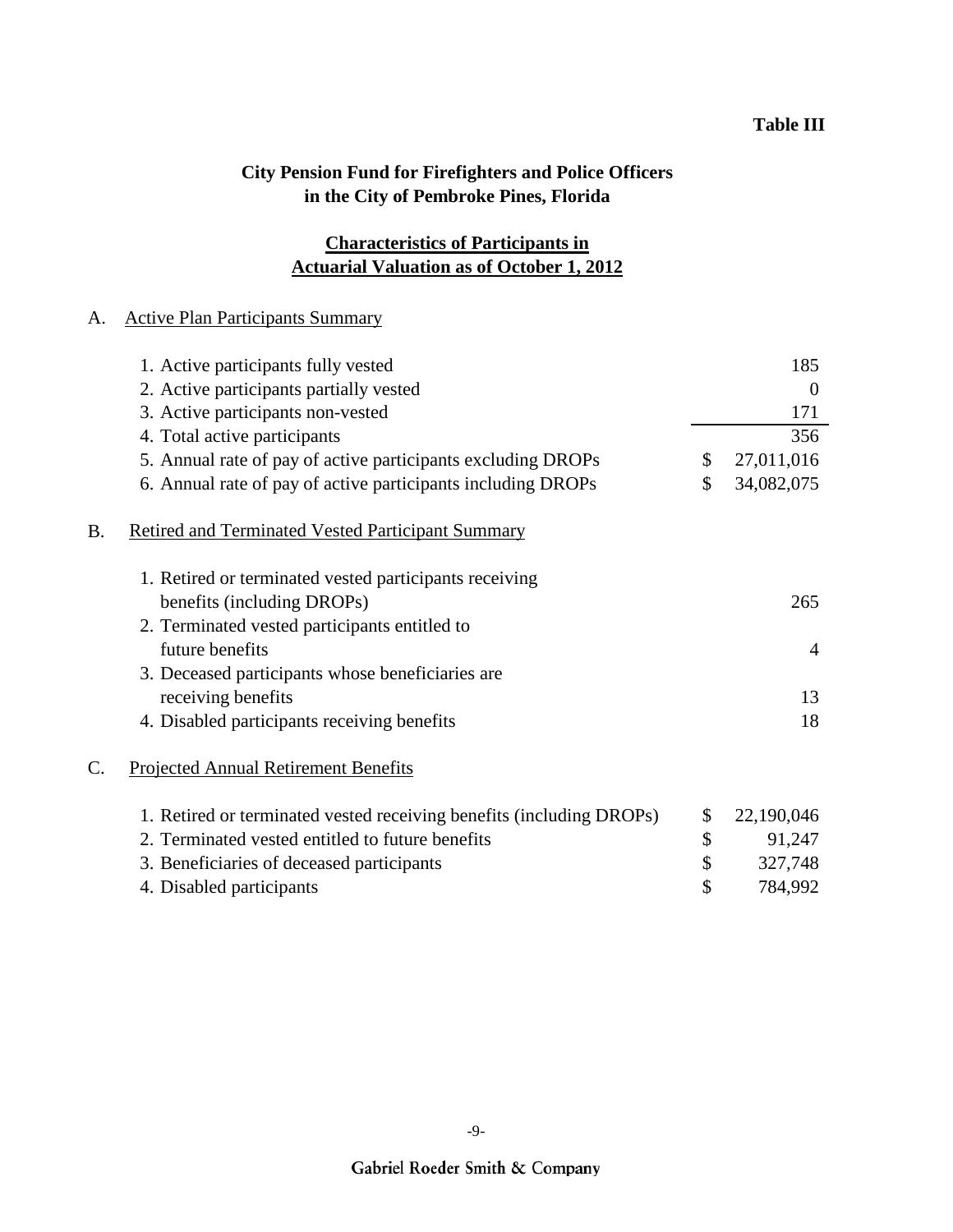### **Table IV**

## **City Pension Fund for Firefighters and Police Officers in the City of Pembroke Pines, Florida**

### **Statement of Assets as of October 1, 2012**

|    | <u>Assets</u>                         |    | Market Value     |
|----|---------------------------------------|----|------------------|
| A. | <b>Cash and Cash Equivalents</b>      | \$ | 16,350,974       |
| B. | <b>General Investments</b>            |    |                  |
|    | 1. U.S. Government Securities         | \$ | 20,254,456       |
|    | 2. Corporate Bonds                    |    | 79,699,331       |
|    | 3. Common Stocks                      |    | 185, 832, 274    |
|    | 4. International Stocks               |    | 1,959,438        |
|    | 5. Mutual Funds                       |    | 63,784,705       |
|    | 6. Foreign Bonds                      |    | 5,700,656        |
|    | 7. Property and Equipment, net        |    | 405,868          |
|    | 8. DROP Participant Loans             |    | 1,697,388        |
| C. | Receivables                           |    |                  |
|    | 1. Accrued Interest                   | \$ | 1,113,750        |
|    | 2. Contributions Receivable           |    | 230,915          |
|    | 3. Accounts Receivable                |    | 199,125          |
| D. | Payables                              |    |                  |
|    | 1. Accounts Payable                   | \$ | 298,570          |
|    | 2. Due to Broker                      |    | 249,462          |
| Е. | <b>Total Base Fund</b>                |    |                  |
|    | $(A. + B. + C. - D.)$                 | \$ | 376,680,848      |
| F. | <b>DROP</b> Accounts                  |    | 83,957,384       |
| G. | <b>Reserve for Excess State Funds</b> |    | $\boldsymbol{0}$ |
| H. | <b>Plan Assets</b>                    |    |                  |
|    | $(E. - F. - G.)$                      | \$ | 292,723,464      |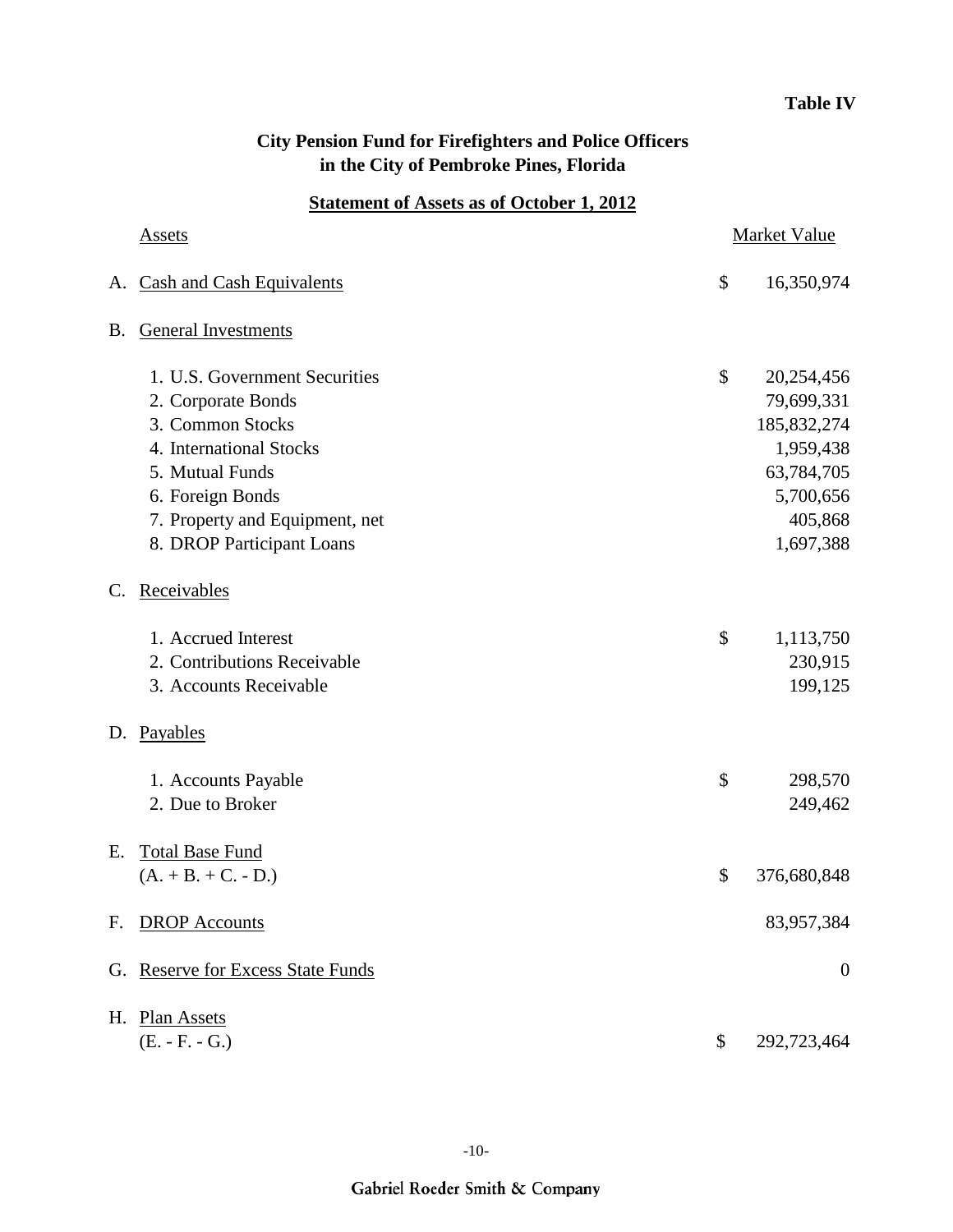### **Reconciliation of Plan Assets**

| A. Total Market Value of Assets as of October 1, 2011        |               |                  | \$<br>308,419,102    |
|--------------------------------------------------------------|---------------|------------------|----------------------|
| <b>B.</b> Receipts During Period<br>1. Contributions         |               |                  |                      |
| a. Member                                                    | \$            | 2,945,195        |                      |
| b. City                                                      |               | 21,540,037       |                      |
| c. State                                                     |               | 2,342,079        |                      |
| d. Total                                                     | $\mathcal{S}$ | 26,827,311       |                      |
| 2. Investment Income                                         |               |                  |                      |
| a. Interest and dividends                                    | \$            | 6,651,615        |                      |
| b. DROP loan interest                                        |               | 59,195           |                      |
| c. Net realized and unrealized gains                         |               | 54,737,841       |                      |
| d. Investment expenses                                       |               | (1,912,322)      |                      |
| e. Net investment income                                     | $\mathcal{S}$ | 59,536,329       |                      |
| 3. Total receipts during period                              |               |                  | \$<br>86, 363, 640   |
| C. Disbursements During Period                               |               |                  |                      |
| 1. Pension payments                                          | \$            | 14,458,725       |                      |
| 2. DROP distributions                                        |               | 3,082,647        |                      |
| 3. Contribution refunds                                      |               | 119,580          |                      |
| 4. Administrative expenses                                   |               | 423,570          |                      |
| 5. Depreciation expense                                      |               | 17,372           |                      |
| 6. Total disbursements during period                         |               |                  | \$<br>18,101,894     |
| D. Total Market Value of Net Assets as of September 30, 2012 |               |                  | \$<br>376,680,848    |
| E. Reconciliation of DROP Account Balances                   |               |                  |                      |
| 1. DROP Accounts Balance as of October 1, 2011               | $\mathcal{S}$ | 73,092,765       |                      |
| 2. Benefit Payments into DROP Accounts during Year           |               | 7,845,030        |                      |
| 3. Loan Interest during Year                                 |               | 59,195           |                      |
| 4. Investment Gains (Losses) during Year                     |               | 6,049,458        |                      |
| 5. ESI Payments during Year                                  |               | (6, 417)         |                      |
| 6. Distributions from DROP Accounts during Year              |               | (3,082,647)      |                      |
| 7. DROP Accounts Balance as of September 30, 2012            |               |                  | \$<br>83,957,384     |
| F. Excess State Funds                                        |               |                  |                      |
| 1. Balance as of October 1, 2011                             | \$            | $\boldsymbol{0}$ |                      |
| 2. Increase for current year                                 |               | 0                |                      |
| 3. Purchase of additional benefits                           |               | $\boldsymbol{0}$ |                      |
| 4. Balance as of September 30, 2012                          |               |                  | \$<br>$\overline{0}$ |
| G. Net Market Value of Assets as of September 30, 2012       |               |                  |                      |
| $(D. - E. - F.)$                                             |               |                  | \$<br>292,723,464    |
| $-11-$                                                       |               |                  |                      |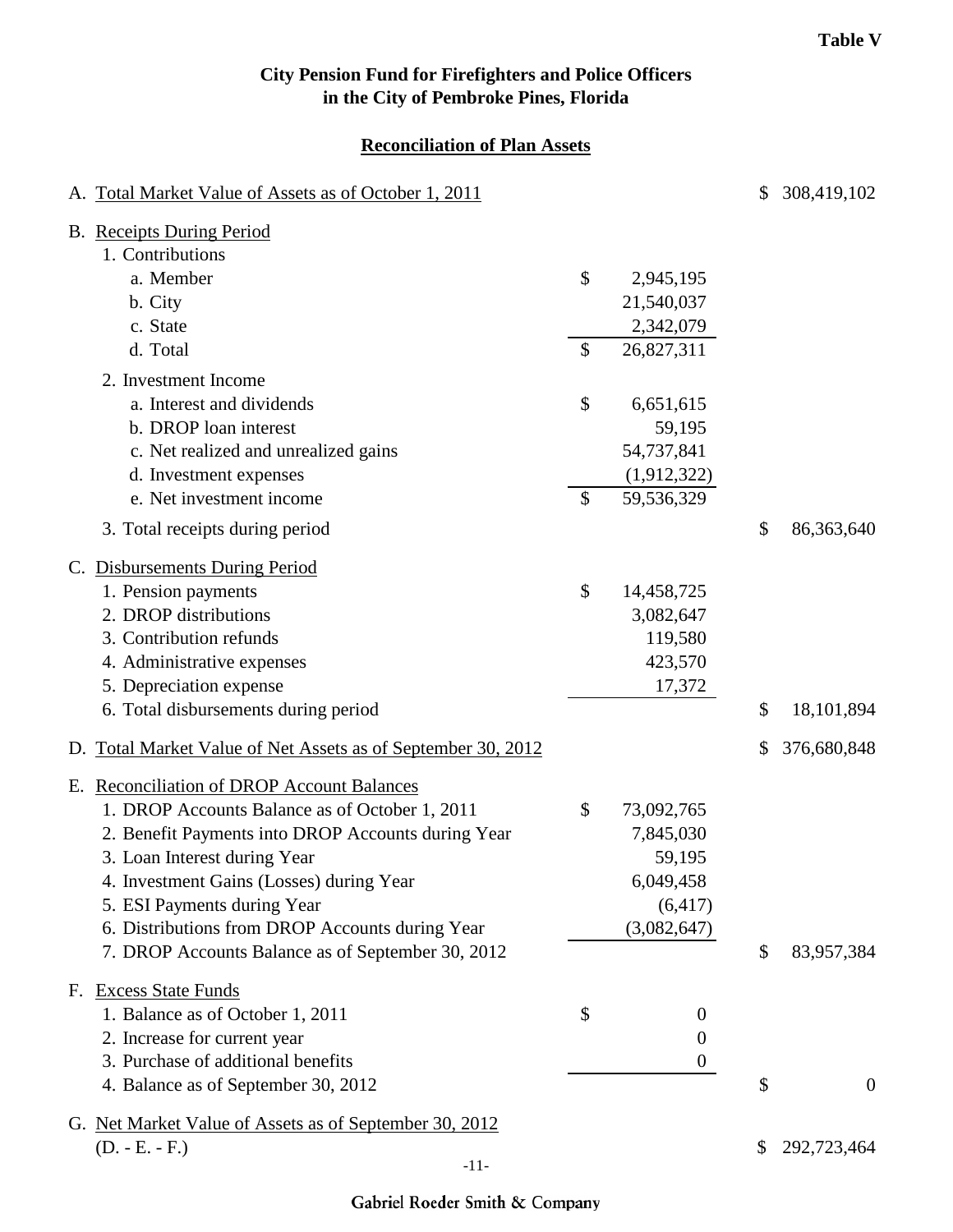## **Table V (Cont'd)**

## **City Pension Fund for Firefighters and Police Officers in the City of Pembroke Pines, Florida**

### **Development of Actuarial Value of Assets as of September 30**

|                                                         | 2008             | <u>2009</u>    | 2010           | 2011           | 2012           |
|---------------------------------------------------------|------------------|----------------|----------------|----------------|----------------|
| A. Preliminary actuarial value from prior year          | 266,086,484      | 290,025,451    | 314,433,367    | 343,549,647    | 367, 319, 792  |
| B. Market value end of year                             | 250,713,260      | 261,936,168    | 298, 347, 976  | 308,419,102    | 376,680,848    |
| C. Market value beginning of year                       | 277,584,253      | 250,713,260    | 261,936,168    | 298, 347, 976  | 308,419,102    |
| D. Non-investment net cash flow                         | 12,000,093       | 13,779,019     | 14,675,028     | 10,587,832     | 8,725,417      |
| E. Expected investment return                           |                  |                |                |                |                |
| $[A. x.08] + [D. x.04]$                                 | 21,766,922       | 23,753,197     | 25,741,670     | 27,907,485     | 29,734,600     |
| F. Expected actuarial value of assets                   |                  |                |                |                |                |
| $A. + D. + E.$                                          | 299,853,499      | 327, 557, 667  | 354,850,065    | 382,044,964    | 405,779,809    |
| G. Excess of market value over expected actuarial value |                  |                |                |                |                |
| <b>B.</b> - F.                                          | (49, 140, 239)   | (65, 621, 499) | (56,502,089)   | (73,625,862)   | (29,098,961)   |
| H. 20% adjustment towards market value                  |                  |                |                |                |                |
| .20 x G.                                                | (9,828,048)      | (13, 124, 300) | (11,300,418)   | (14, 725, 172) | (5,819,792)    |
| I. Preliminary actuarial value end of year              |                  |                |                |                |                |
| $F. + H.$                                               | 290,025,451      | 314,433,367    | 343,549,647    | 367, 319, 792  | 399,960,017    |
| J. Upper corridor limit: 120% of B.                     | 300,855,912      | 314,323,402    | 358,017,571    | 370,102,922    | 452,017,018    |
| K. Lower corridor limit: 80% of B.                      | 200,570,608      | 209,548,934    | 238,678,381    | 246,735,282    | 301,344,678    |
| L. Actuarial value end of year                          |                  |                |                |                |                |
| I., not more than J., nor less than K.                  | 290,025,451      | 314,323,402    | 343,549,647    | 367, 319, 792  | 399,960,017    |
| M. Net actuarial value rate of return                   | 4.4%             | 3.6%           | 4.5%           | 3.8%           | 6.4%           |
| N. Net market value rate of return                      | $(13.7\%)$       | $(1.0\%)$      | 8.1%           | $(0.2\%)$      | 19.0%          |
| O. DROP Accounts                                        | 43,843,227       | 52,375,082     | 62,773,918     | 73,092,765     | 83,957,384     |
| P. Excess State Funds                                   | $\boldsymbol{0}$ | $\overline{0}$ | $\overline{0}$ | $\overline{0}$ | $\Omega$       |
| Q. Net actuarial value end of year: $(L - O - P)$ .     | 246,182,224      | 261,948,320    | 280,775,729    | 294, 227, 027  | 316,002,633    |
| R. Excess of net market value over net actuarial value  | (39,312,191)     | (52, 387, 234) | (45,201,671)   | (58,900,690)   | (23, 279, 169) |
|                                                         |                  |                |                |                |                |

end of year (B. - L.)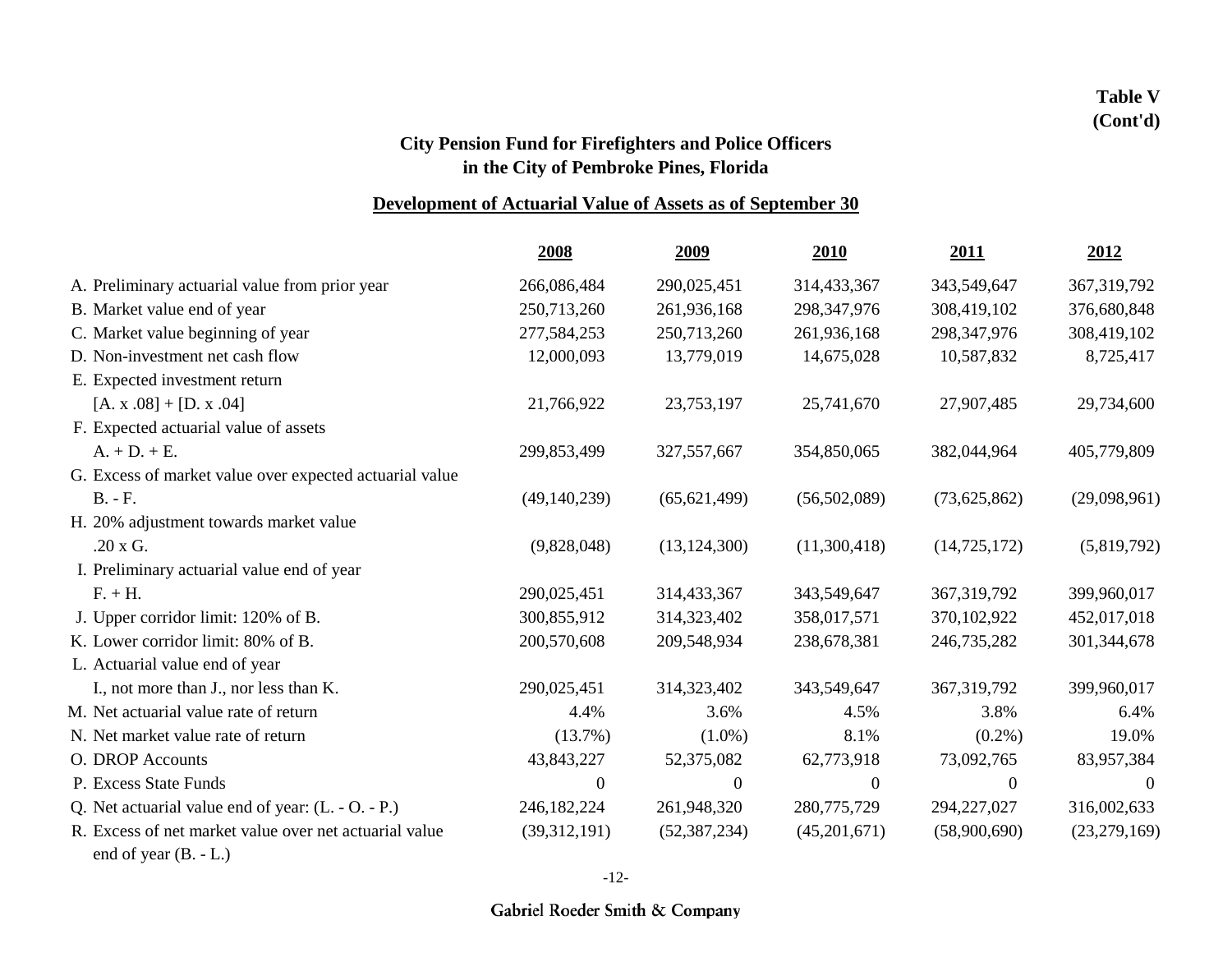## **Ending September 30, 2012 Actuarial Gains (Losses) for Plan Year**

#### A. Derivation of Actuarial Gain (Loss)

|    | 1. Employer normal cost previous actuarial valuation                       | \$            | 7,893,763     |
|----|----------------------------------------------------------------------------|---------------|---------------|
|    | 2. Unfunded actuarial accrued liability previous actuarial valuation       | \$            | 195,877,135   |
|    | 3. Contributions previous year:                                            |               |               |
|    | (a) City                                                                   | $\mathbb{S}$  | 21,540,037    |
|    | (b) State                                                                  |               | 2,342,079     |
|    | (c) Total                                                                  | $\mathcal{S}$ | 23,882,116    |
|    | 4. Interest on:                                                            |               |               |
|    | (a) Employer normal cost                                                   | \$            | 631,501       |
|    | (b) Unfunded actuarial accrued liability                                   |               | 15,670,171    |
|    | (c) Contributions                                                          |               | 693,180       |
|    | (d) Net total: $(a) + (b) - (c)$                                           | $\mathbb{S}$  | 15,608,492    |
|    | 5. Expected unfunded actuarial liability current year:                     |               |               |
|    | $(1. + 2. - 3. + 4.)$                                                      | $\mathcal{S}$ | 195,497,274   |
|    | 6. Actual unfunded actuarial liability current year                        |               | 199,932,387   |
|    | 7. Actuarial gain (loss): (5. - 6.)                                        | $\mathcal{S}$ | (4, 435, 113) |
| B. | <b>Approximate Portion of Gain (Loss) Due to Investments</b>               |               |               |
|    | Actuarial value of net assets previous year<br>1.                          | \$            | 294, 227, 027 |
|    | Contributions during period<br>2.                                          |               | 26,827,311    |
|    | Benefits (including DROPs), refunds and admin expenses during period<br>3. |               | 22,864,277    |
|    | Expected net appreciation for period<br>4.                                 |               | 23,434,579    |
|    | Expected actuarial value assets current year:<br>5.                        |               |               |
|    | $(1. + 2. - 3. + 4.)$                                                      | \$            | 321,624,640   |
|    | 6. Actual actuarial value of net assets current year                       | \$            | 316,002,633   |
|    | Approximate gain (loss): (6. - 5.)<br>7.                                   | \$            | (5,622,007)   |
|    | C. Approximate Portion of Gain (Loss) Due to Liabilities: (A. - B.)        | \$            | 1,186,894     |
|    |                                                                            |               |               |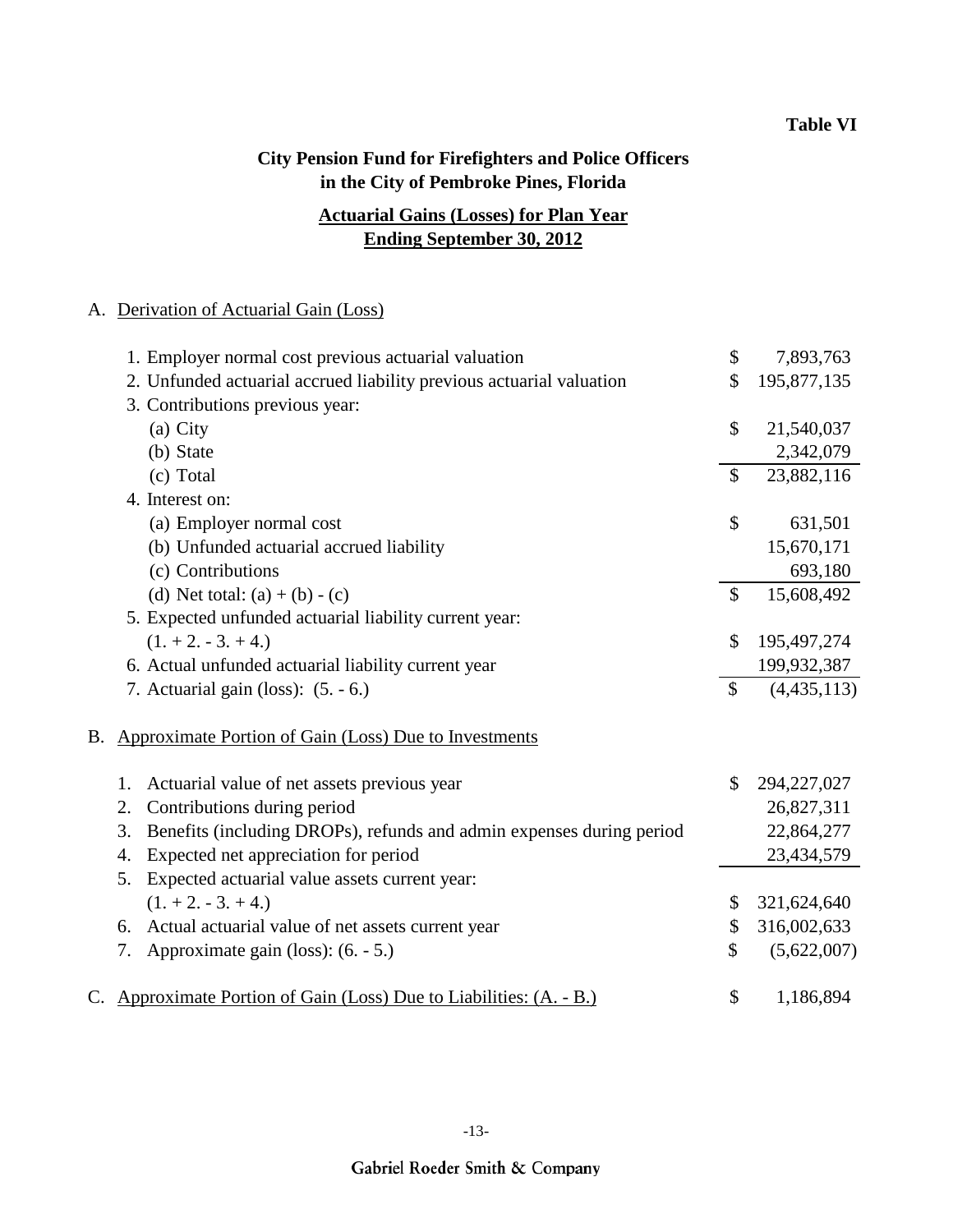### **Table VII**

## **City Pension Fund for Firefighters and Police Officers in the City of Pembroke Pines, Florida**

### **Historic Actuarial Gains (Losses)**

### Historic Gains (Losses)

| <b>Year Ended</b> | <b>Actuarial Gain (Loss)</b> |
|-------------------|------------------------------|
| 09/30/2012        | \$<br>(4,435,113)            |
| 09/30/2011        | \$<br>(10, 855, 137)         |
| 09/30/2010        | \$<br>(13,820,665)           |
| 09/30/2009        | \$<br>(23, 430, 002)         |
| 09/30/2008        | \$<br>(21, 456, 556)         |
| 09/30/2007        | \$<br>2,084,686              |
| 09/30/2006        | \$<br>(14,201,369)           |
| 09/30/2005        | \$<br>(10, 226, 167)         |
| 09/30/2004        | \$<br>(9,403,506)            |
| 09/30/2003        | \$<br>(4,856,940)            |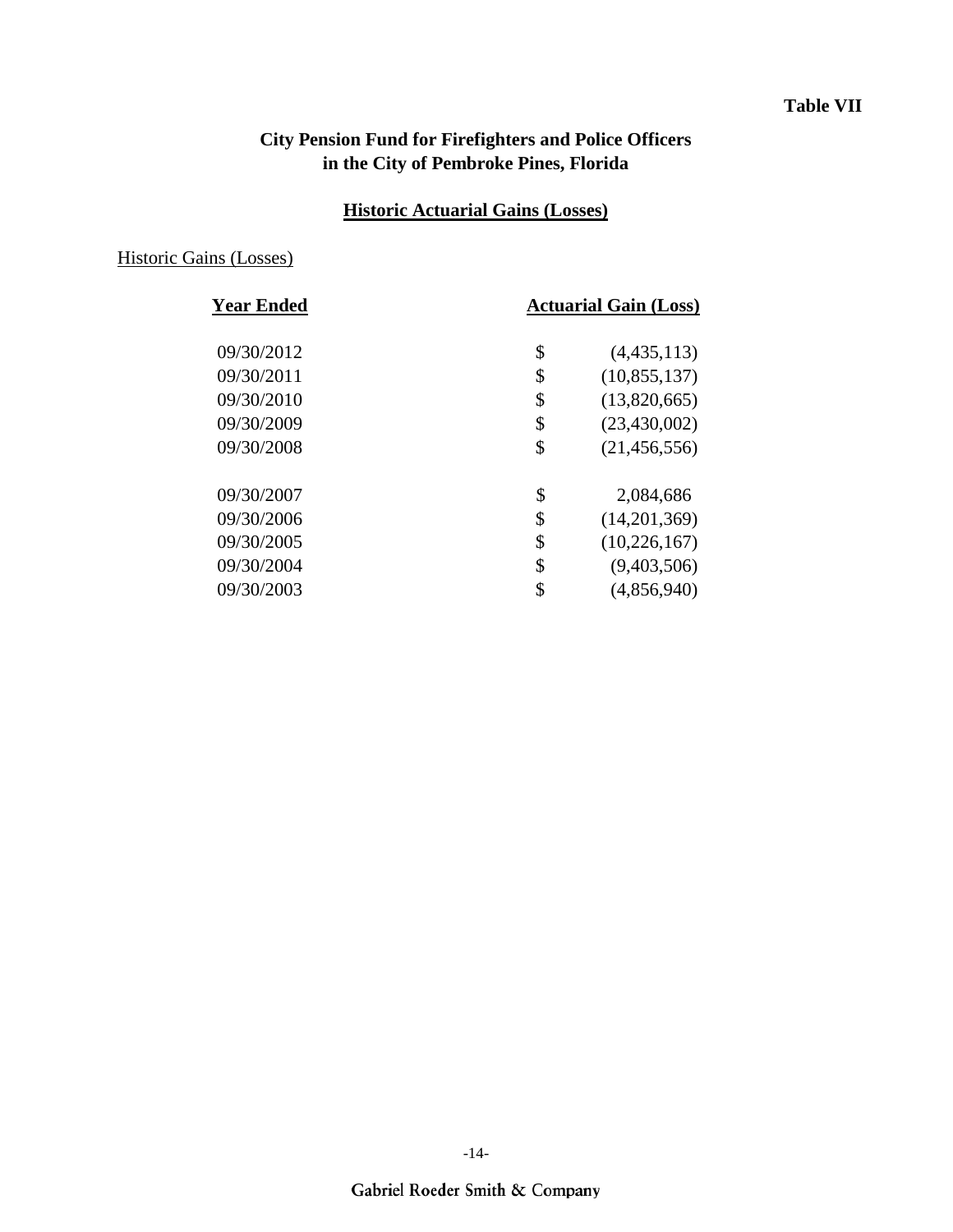### **Amortization of Unfunded Actuarial Accrued Liability**

### A. Unfunded Actuarial Accrued Liability

|                 | Unfunded |             |    | Amortization |
|-----------------|----------|-------------|----|--------------|
| Date            |          | Liability   |    | Payment      |
|                 |          |             |    |              |
| October 1, 2012 | \$       | 199,932,387 | S. | 16,757,161   |
| October 1, 2013 | \$       | 197,829,244 | S. | 16,958,247   |
| October 1, 2014 | \$       | 195,340,677 | \$ | 17, 161, 746 |
| October 1, 2015 | \$       | 192,433,245 | S. | 17,367,687   |
| October 1, 2016 | \$       | 189,070,803 | S. | 17,576,099   |
| $\cdot$         |          |             |    |              |
| $\cdots$        |          |             |    |              |
| October 1, 2042 | \$       | 0           | \$ |              |

## B. Covered Payroll History

|                 | Covered |                      | Annual    |
|-----------------|---------|----------------------|-----------|
| Date            |         | Payroll <sup>*</sup> | Increase  |
|                 |         |                      |           |
| October 1, 2012 | \$      | 27,011,016           | 0.6%      |
| October 1, 2011 | \$      | 26,857,833           | $(1.0\%)$ |
| October 1, 2010 | \$      | 27,129,273           | $(1.4\%)$ |
| October 1, 2009 | \$      | 27,528,175           | 3.4%      |
| October 1, 2008 | \$      | 26,616,124           | 0.0%      |
| October 1, 2007 | \$      | 26,610,708           | 2.2%      |
| October 1, 2006 | \$      | 26,040,640           | 7.2%      |
| October 1, 2005 | \$      | 24, 294, 435         | 3.2%      |
| October 1, 2004 | \$      | 23,530,488           | 2.6%      |
| October 1, 2003 | \$      | 22,934,597           | $(4.4\%)$ |
| October 1, 2002 | \$      | 23,984,023           | N/A       |
|                 |         |                      |           |

Ten-Year Average Annual Increase 1.2%

\* Excludes DROP payroll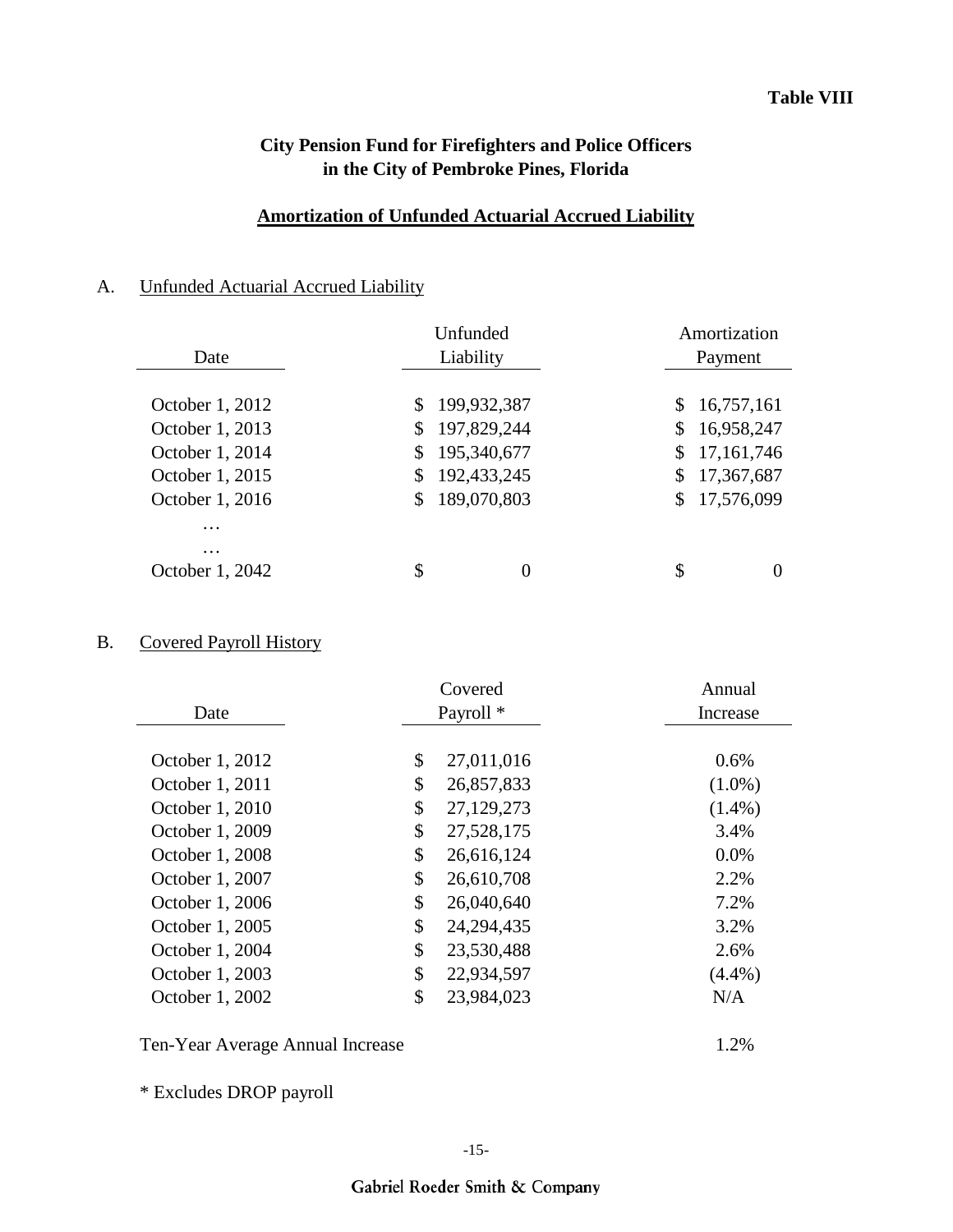# **Accounting Disclosure Exhibit**

|    |                                                                           | 10/01/2011       | 10/01/2012                   |
|----|---------------------------------------------------------------------------|------------------|------------------------------|
| I. | <b>Number of Plan Members</b>                                             |                  |                              |
|    | a. Retirees and beneficiaries receiving benefits                          | 281              | 296                          |
|    | b. Terminated plan members entitled to but not yet receiving<br>benefits  | 6                | 4                            |
|    | c. Active plan members                                                    | 361              | 356                          |
|    | d. Total                                                                  | 648              | 656                          |
|    | II. Financial Accounting Standards Board Allocation as of October 1, 2012 |                  |                              |
|    | A. Statement of Accumulated Plan Benefits                                 |                  |                              |
|    | 1. Actuarial present value of accumulated vested plan benefits            |                  |                              |
|    | a. Participants currently receiving benefits                              | \$334,290,558    | \$358,393,470                |
|    | b. Other participants                                                     | 111,677,421      | 111,609,922                  |
|    | c. Total                                                                  | \$445,967,979    | \$470,003,392                |
|    | 2. Actuarial present value of accumulated                                 |                  |                              |
|    | non-vested plan benefits                                                  | \$<br>12,992,850 | 13,036,161<br>\$             |
|    | 3. Total actuarial present value of accumulated plan benefits             | \$458,960,829    | \$483,039,553                |
|    | B. Statement of Change in Accumulated Plan Benefits                       |                  |                              |
|    | 1. Actuarial present value of accumulated plan benefits                   |                  |                              |
|    | as of October 1, 2011                                                     |                  | \$458,960,829                |
|    | 2. Increase (decrease) during year attributable to:                       |                  |                              |
|    | a. Plan amendment                                                         |                  | \$<br>$\theta$               |
|    | b. Change in actuarial assumptions                                        |                  | $\theta$                     |
|    | c. Benefits paid including refunds and DROP                               |                  | (22, 423, 335)               |
|    | d. Other, including benefits accumulated, increase                        |                  |                              |
|    | for interest due to decrease in the discount period                       |                  | 46,502,059                   |
|    | e. Net increase                                                           |                  | 24,078,724<br>\$             |
|    | 3. Actuarial present value of accumulated plan benefits                   |                  |                              |
|    | as of October 1, 2012                                                     |                  | \$483,039,553                |
|    | C. Significant Matters Affecting Calculations                             |                  |                              |
|    | 1. Assumed rate of return used in determining actuarial present values    |                  | 8%                           |
|    | 2. Change in plan provisions                                              |                  | None affecting calculations. |
|    | 3. Change in actuarial assumptions                                        |                  | None.                        |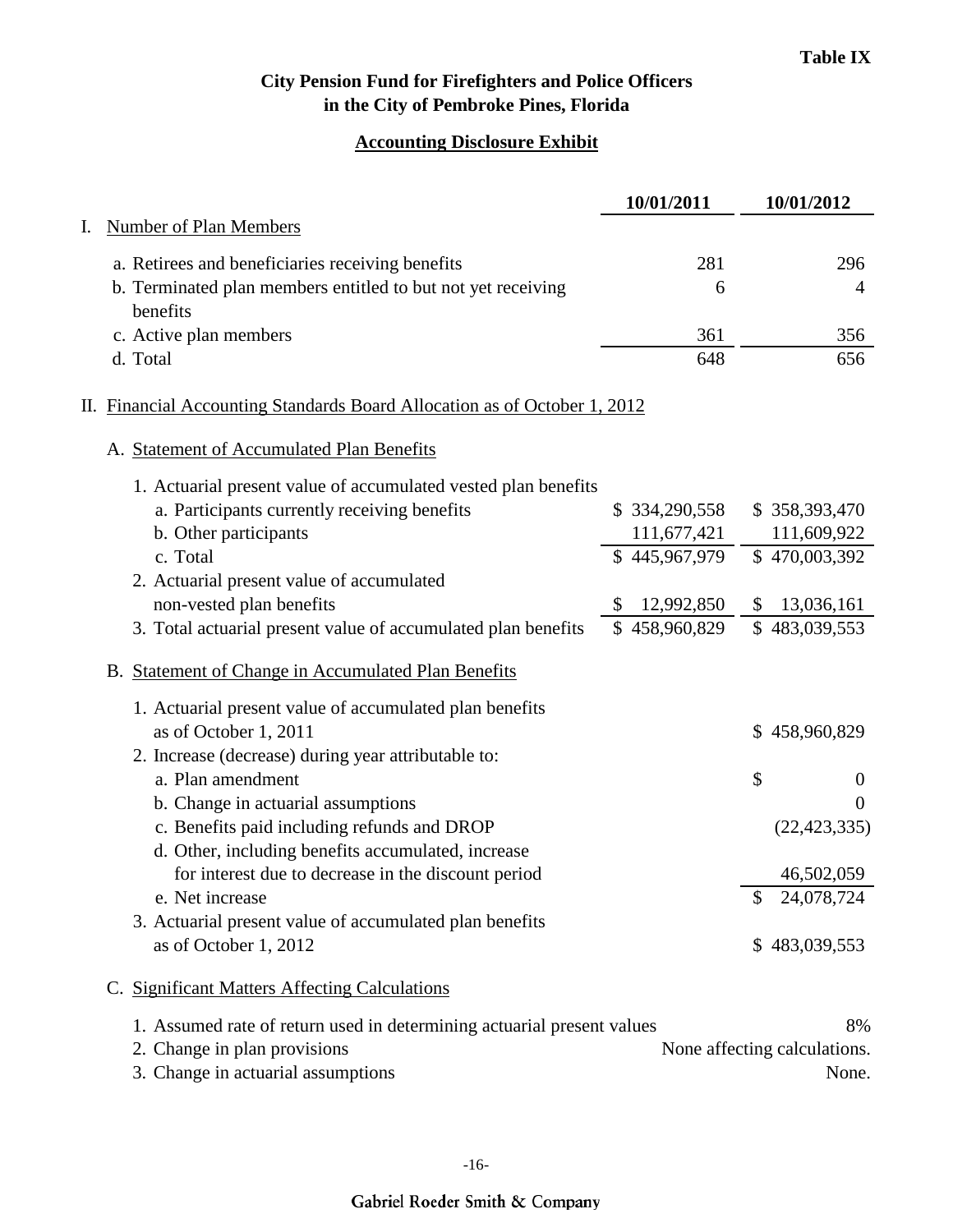### **Accounting Disclosure Exhibit**

### III. Financial Accounting Standards Board Allocation - Florida Statute Chapter 2011-216 Compliance As of October 1, 2012

F.S., Chapter, 2011-216 effective July 1, 2011 mandates each plan report the plan's present value of accrued vested, non-vested and total benefits, as adopted by the Financial Accounting Standards Board, using the Florida Retirement System's assumed rate of return (currently 7.75%) in order to promote the comparability of actuarial data between local plans.

|               |                                                                        |               | 10/01/2011  |               | 10/01/2012  |
|---------------|------------------------------------------------------------------------|---------------|-------------|---------------|-------------|
| А.            | <b>Statement of Accumulated Plan Benefits</b>                          |               |             |               |             |
|               | 1. Actuarial present value of accumulated vested                       |               |             |               |             |
| plan benefits |                                                                        |               |             |               |             |
|               | a. Participants currently receiving benefits                           | $\mathcal{S}$ | 344,512,119 | \$            | 369,236,869 |
|               | b. Other participants                                                  |               | 116,162,857 |               | 116,098,012 |
| c. Total      |                                                                        | $\mathcal{S}$ | 460,674,976 | $\mathbb{S}$  | 485,334,881 |
|               | 2. Actuarial present value of accumulated non-vested                   |               |             |               |             |
| plan benefits |                                                                        | \$            | 14,009,732  | $\mathcal{S}$ | 14,067,791  |
|               | 3. Total actuarial present value of accumulated plan                   |               |             |               |             |
| benefits      |                                                                        | \$            | 474,684,708 | $\mathcal{S}$ | 499,402,672 |
|               | <b>B.</b> Significant Matters Affecting Calculations                   |               |             |               |             |
|               | 1. Assumed rate of return used in determining actuarial present values |               |             |               | 7.75%       |
|               | 2. Change in plan provisions                                           |               |             |               | N/A         |
|               | 3. Change in actuarial assumptions                                     |               |             |               | N/A         |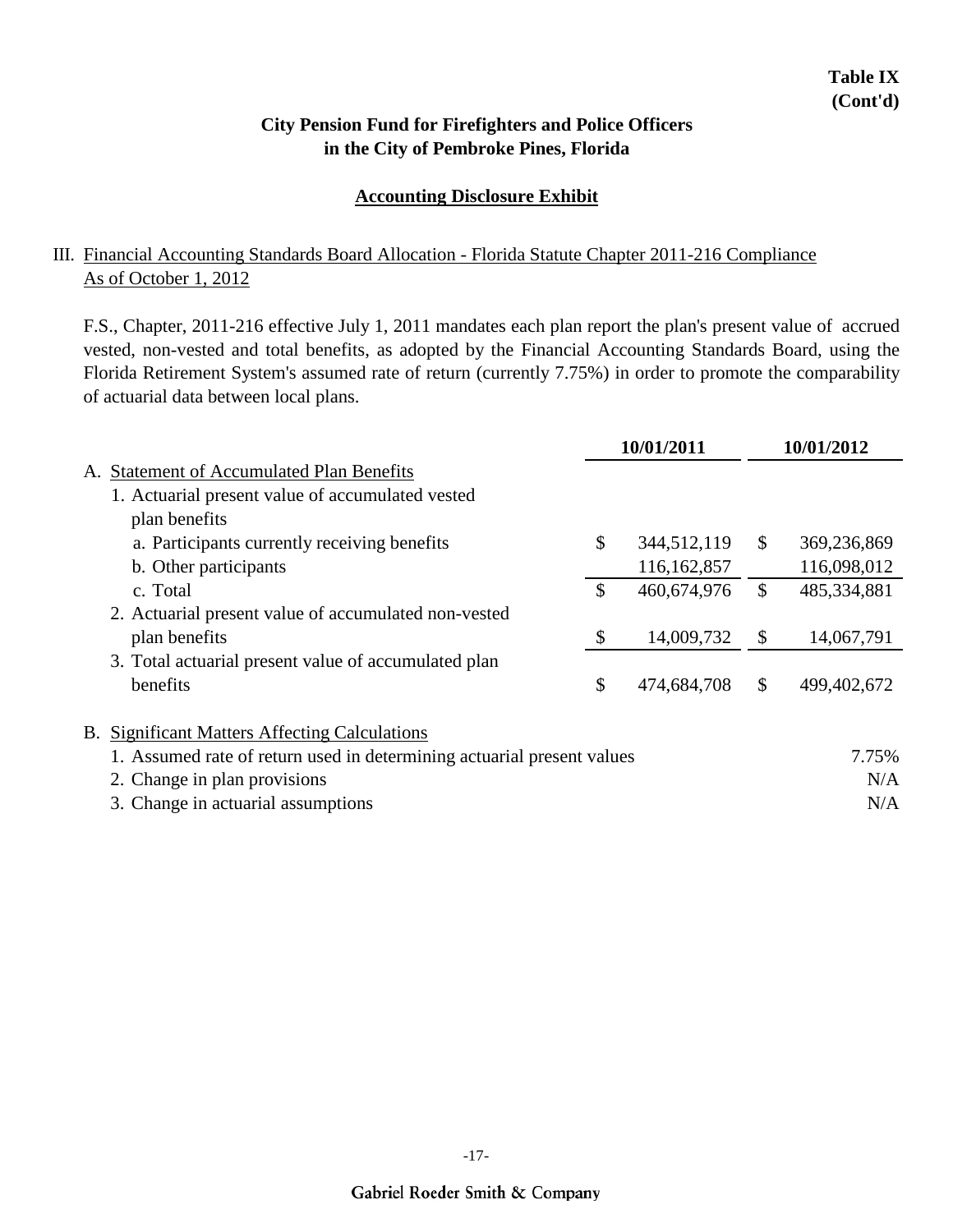## **Table IX (Cont'd)**

### **City Pension Fund for Firefighters and Police Officers in the City of Pembroke Pines, Florida**

### **Accounting Disclosure Exhibit**

## III. Annual Pension Cost For the Current Year and Related Information:

|                               | <b>Base Payroll</b>      | <b>Total Payroll</b>                           |  |  |
|-------------------------------|--------------------------|------------------------------------------------|--|--|
| Contribution rates:           | <b>Excluding DROPs</b>   | <b>Including DROPs</b>                         |  |  |
| City                          | 84.8%                    | 67.2%                                          |  |  |
| <b>State</b>                  | 8.4%                     | 6.7%                                           |  |  |
| Members                       | 10.4%                    | 8.2%                                           |  |  |
| Actuarial valuation date      | October 1, 2012          |                                                |  |  |
| Annual pension cost           | \$<br>25,176,384         |                                                |  |  |
| Contributions made            | To be determined         |                                                |  |  |
| Actuarial cost method         | <b>Entry Age Normal</b>  |                                                |  |  |
| Amortization method           | Level percent, closed    |                                                |  |  |
| Remaining amortization period | 21 years                 |                                                |  |  |
| Asset valuation method        | 5 year smoothed market   |                                                |  |  |
| Actuarial assumptions:        |                          |                                                |  |  |
| Investment rate of return *   |                          | 8.0%                                           |  |  |
| Projected salary increases *  |                          | 3.75% - 12.0%                                  |  |  |
| Payroll growth                |                          | 1.2%                                           |  |  |
| Cost of living adjustments    | Firefighters:<br>Police: | 0.0%, 1.5%, 2.0% or $3.0\%$                    |  |  |
|                               |                          | $0.0\%, 1.5\%, 2.0\%, 2.5\% \text{ or } 3.0\%$ |  |  |

\* Includes anticipated inflation of 3.5%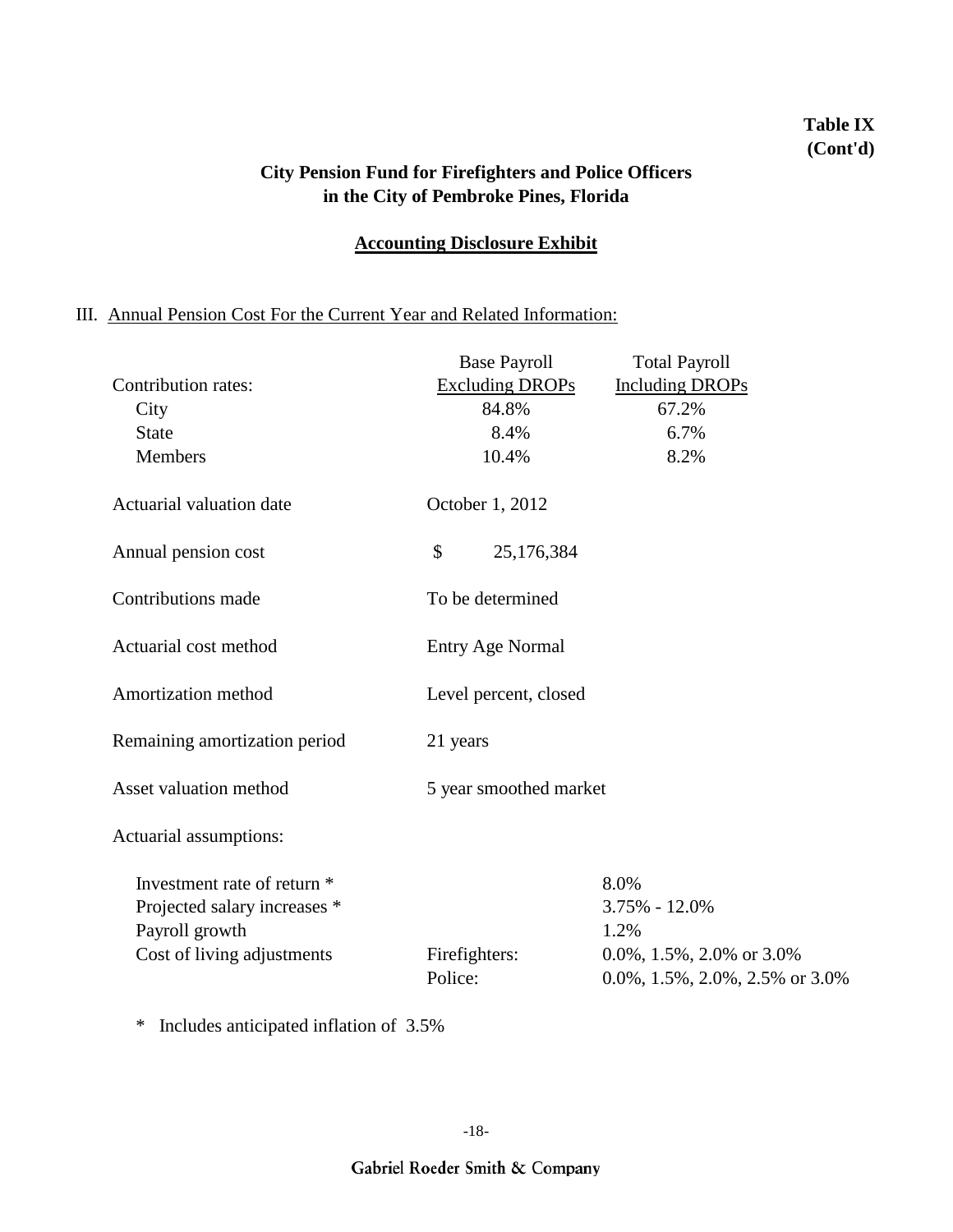### **Table IX (Cont'd)**

## **City Pension Fund for Firefighters and Police Officers in the City of Pembroke Pines, Florida**

#### **Accounting Disclosure Exhibit**

### IV. Historical Trend Information

### A. Schedule of Employer Costs (GASB No. 25)

| <b>Fiscal Year</b><br>Ended | <b>Annual Required</b><br>Contribution (ARC) | Percentage of<br><b>ARC</b> Contributed |
|-----------------------------|----------------------------------------------|-----------------------------------------|
| 09/30/2007                  | \$<br>14,254,450                             | 100%                                    |
| 09/30/2008                  | \$<br>17,795,174                             | 100%                                    |
| 09/30/2009                  | \$<br>21,935,003                             | 100%                                    |
| 09/30/2010                  | \$<br>24,538,413                             | 100%                                    |
| 09/30/2011                  | \$<br>23,289,867                             | 100%                                    |
| 09/30/2012                  | \$<br>23,882,116                             | 100%                                    |
|                             |                                              |                                         |

### B. Schedule of Employer Costs (GASB No. 27)

| <b>Fiscal Year</b><br>Ended | <b>Annual Pension</b><br>Cost (APC) | Percentage of<br><b>APC Contributed</b> |    | <b>Net Pension</b><br>Obligation/(Asset) |
|-----------------------------|-------------------------------------|-----------------------------------------|----|------------------------------------------|
| 09/30/2007                  | \$<br>17,474,611                    | 82%                                     | \$ | (52,002,238)                             |
| 09/30/2008                  | \$<br>20,209,235                    | 88%                                     | \$ | (49, 588, 177)                           |
| 09/30/2009                  | \$<br>24,229,082                    | 91%                                     | \$ | (47, 294, 098)                           |
| 09/30/2010                  | \$<br>23,707,076                    | 104%                                    | \$ | (48, 125, 435)                           |
| 09/30/2011                  | \$<br>22,798,202                    | 102%                                    | \$ | (48, 617, 100)                           |
| 09/30/2012                  | \$<br>23,438,326                    | 102%                                    | S  | (49,060,890)                             |

### V. Annual Pension Cost and Net Pension Asset

| <b>Fiscal Year Ended</b>            | 9/30/2012          | 9/30/2013          |
|-------------------------------------|--------------------|--------------------|
| Annual Required Contribution (ARC)  | \$<br>23,882,116   | \$<br>25, 213, 704 |
| Interest on Net Pension Asset (NPA) | (3,889,368)        | (3,924,871)        |
| Adjustment to ARC                   | 3,445,578          | 3,887,551          |
| <b>APC</b>                          | \$<br>23,438,326   | \$<br>25,176,384   |
| <b>City and State Contributions</b> | \$<br>(23,882,116) |                    |
| (Increase) Decrease in NPA          | \$<br>(443,790)    |                    |
| NPA (beginning of year)             | (48, 617, 100)     |                    |
| NPA (end of year)                   | \$<br>(49,060,890) |                    |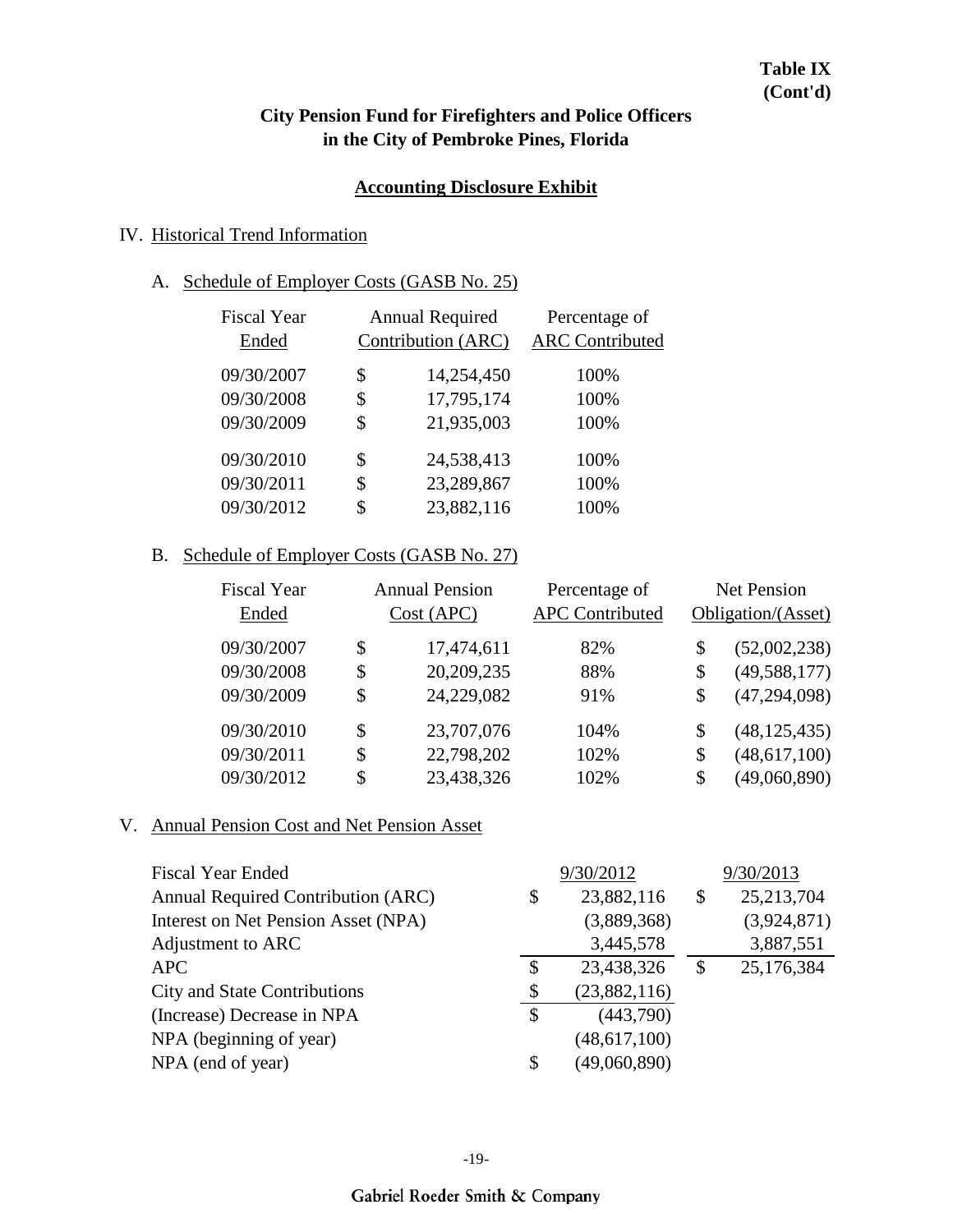### **Table IX (Cont'd)**

## **City Pension Fund for Firefighters and Police Officers in the City of Pembroke Pines, Florida**

## **Schedule of Funding Progress (Dollar Amounts in Thousands)**

#### VI. Schedule of Funding Progress

|                       |               |                 |               | <b>Actuarial Accrued</b>           | Unfunded      |             |        |                           |                    | UAAL as a             |                    |
|-----------------------|---------------|-----------------|---------------|------------------------------------|---------------|-------------|--------|---------------------------|--------------------|-----------------------|--------------------|
|                       |               | Actuarial       |               | Liability (EAN)                    | AAL           | Funded      |        | Payroll                   |                    | Percentage of Payroll |                    |
| Actuarial             |               | Value of Assets |               | (AAL)                              | (UAAL)        | Ratio       | Base   |                           | Total <sup>2</sup> | Base <sup>1</sup>     | Total <sup>2</sup> |
| <b>Valuation Date</b> |               | (a)             |               | (b)                                | $(b - a)$     | (a/b)       | (c)    |                           | (d)                | $((b-a)/c)$           | $((b-a)/d)$        |
| 10/01/2007            | \$            | 229,651         | $\mathcal{S}$ | 370,661                            | \$141,010     | 62.0% \$    | 26,611 | $\mathbb{S}$              | 33,404             | 529.9%                | 422.1%             |
| 10/01/2008            | \$            | 246,182 \$      |               | 412,143                            | \$165,961     | 59.7% \$    | 26,616 | $\mathbb{S}$              | 33,207             | 623.5%                | 499.8%             |
| 10/01/2009            | \$            | 261,948 \$      |               | 434,353                            | \$172,405     | $60.3\%$ \$ | 27,528 | $\mathcal{S}$             | 36,665             | 626.3%                | 470.2%             |
| 10/01/2010            | $\mathcal{S}$ | 280,776         | $\mathcal{S}$ | 467,205                            | \$<br>186,429 | 60.1% \$    | 27,129 | $\mathcal{S}$             | 36,040             | 687.2%                | 517.3%             |
| 10/01/2011            | \$            | 294,227         | $\mathcal{S}$ | 490,104                            | \$<br>195,877 | $60.0\%$ \$ | 26,858 | $\boldsymbol{\mathsf{S}}$ | 35,276             | 729.3%                | 555.3%             |
| 10/01/2012            | \$            | 316,003         | \$            | 515,935                            | \$<br>199,932 | 61.2% \$    | 27,011 | \$                        | 34,082             | 740.2%                | 586.6%             |
| Excludes DROP payroll |               |                 |               | <sup>2</sup> Includes DROP payroll |               |             |        |                           |                    |                       |                    |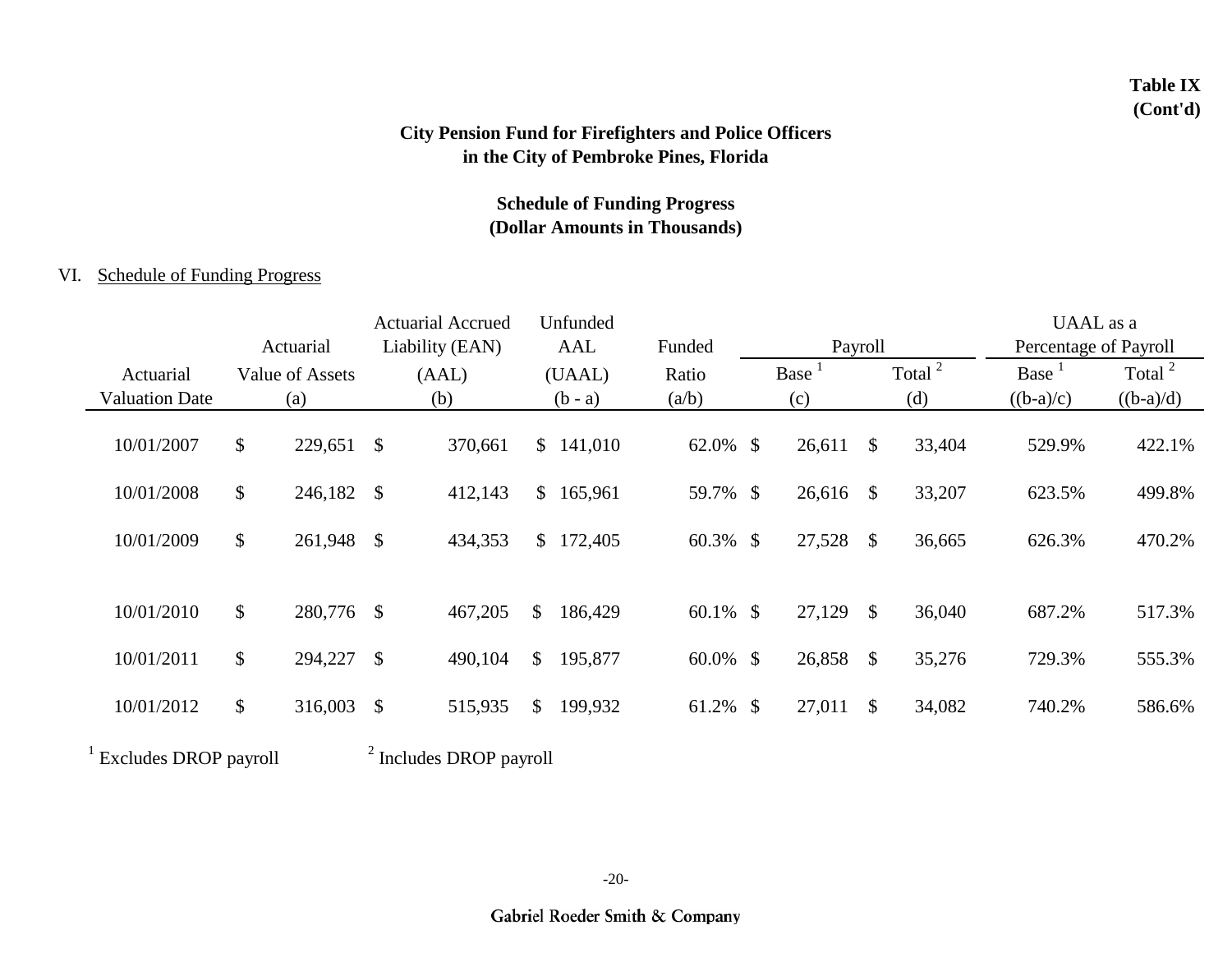### **Outline of Principal Provisions of the Retirement Plan**

### A. Effective Date:

October 1, 1973, revised and restated as of February 19, 1981. Most recently amended Ordinance 1709.

#### B. Eligibility Requirements:

- 1. Participants in previous Retirement Plan as of February 19, 1981 are automatically and immediately included.
- 2. Mandatory participation (with satisfactory physical) for Police Officers and Firefighters upon date of hire or attainment of age 18, if later. The Fire Chief and Police Chief may elect to participate.
- C. Continuous Service:

Years and completed months of uninterrupted service from the date of hire to date of retirement or termination.

D. Earnings:

Base wages, regular longevity, overtime, voluntary deductions and IRC 457 deferred compensation. Earnings shall include payment of up to 1,000 hours of accrued unused sick and vacation leave, but limited to amounts accrued as of May 1, 2010. Maximum annual earnings limited to \$250,000 subject to annual increase.

### E. Average Monthly Earnings:

Average monthly earnings (AME) during the highest two years of continuous service for Firefighters and Police Officers preceding the date on which the participant retires or terminates.

F. Regular Wages:

Base pay including any incentive pay, regular longevity, assignment pay and any current or future additional pensionable compensation, but excluding overtime or accrued unused leave. Regular wages shall be used to calculate the maximum retirement benefit for Firefighters hired on or after April 1, 2006.

G. Average Monthly Regular Wages:

Average monthly regular wages coinciding with the highest two years of continuous service for Firefighters preceding the date on which the participant retires or terminates, used in the AME.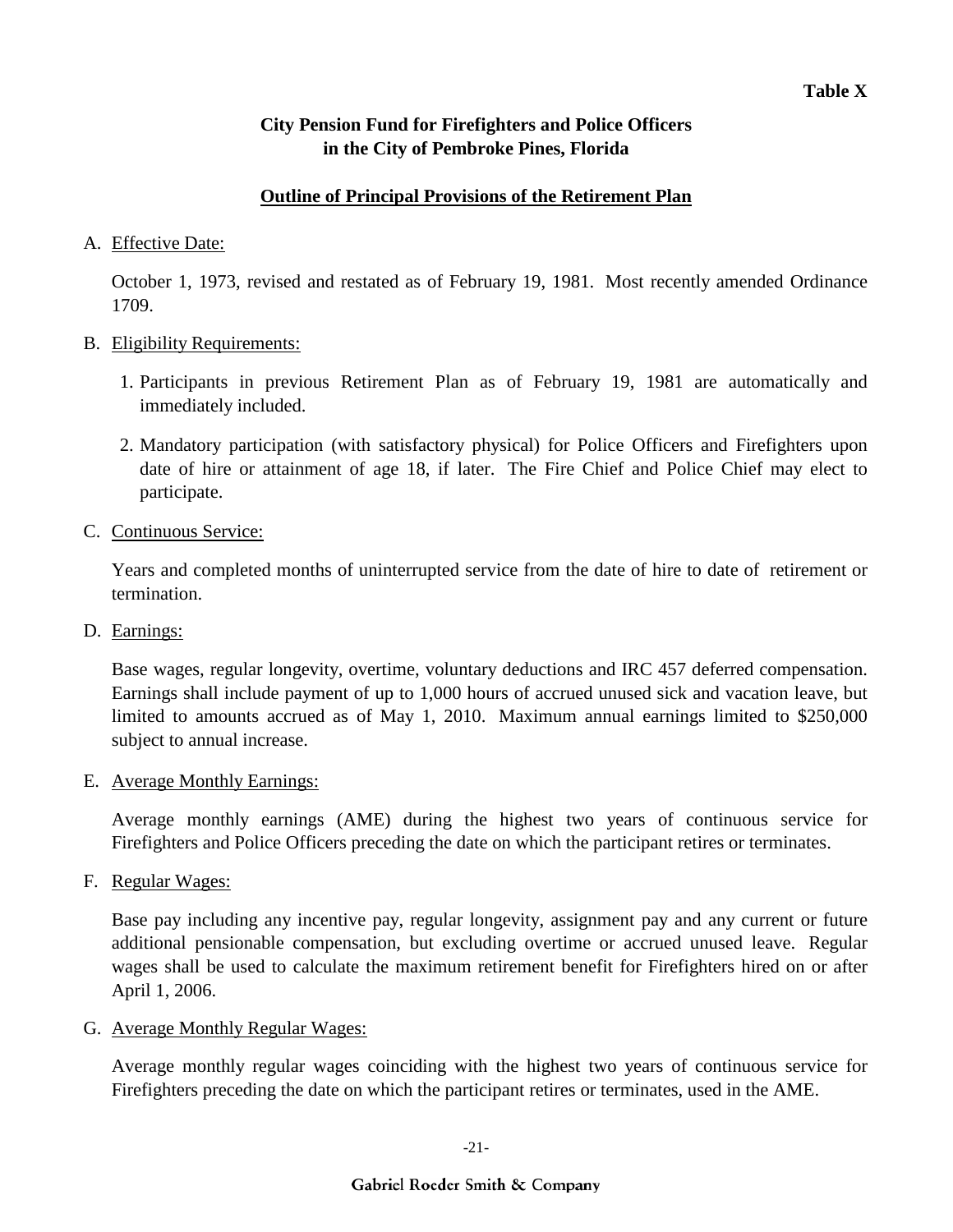### **Outline of Principal Provisions of the Retirement Plan**

#### H. Normal Retirement:

#### 1. Eligibility:

Earliest of:

- (a) Attainment of age 50 and completion of 10 years of continuous service.
- (b) Completion of 20 years of continuous service.

#### 2. Benefit:

(a) For Firefighters, 3.0% times AME times years of Continuous Service. Maximum 80% of average monthly earnings for the highest two years of continuous service.

Firefighters hired on or before June 18, 2003 shall receive a benefit amount equal to 4.0% per year of continuous service prior to May 1, 2010 plus 3.5% per year of continuous service after April 30, 2010 times AME - maximum 80% of AME, provided they retire or enter the DROP anytime on or after attaining age 50 with 10 years of continuous service but no later than the date they accrue the maximum 80% benefit.

Firefighters hired after June 18, 2003 but before May 1, 2010 shall receive a benefit amount equal to 4.0% per year of continuous service prior to May 1, 2010 plus 3.5% per year of continuous service after April 30, 2010 times AME - maximum 80% of AME. To obtain this benefit, such Firefighters were previously required to retire or enter the DROP upon the earlier of completion of 20 years of continuous service or attainment of age 50 with 10 years of service. To obtain this benefit, such Firefighters now are required to retire or enter the DROP no earlier than upon completion of 20 years of continuous service or attainment of age 50 with 10 years of service, and no later than the date they accrue the same accrual percentage they would have reached under the terms of the Fund in effect prior to April 30, 2010.

In no event shall the benefit for firefighters hired after March 31, 2006 exceed 98% of average monthly regular wages.

Firefighters hired after April 30, 2010 shall receive a benefit amount equal to 3.0% times AME times years of continuous service – maximum 80% of AME.

(b) For Police Officers, 3.0% times AME times years of Continuous Service up to 20 years of service plus 3.5% times AME times years of Continuous Service in excess of 20 years. Maximum 80% of average monthly earnings for the highest two years of continuous service.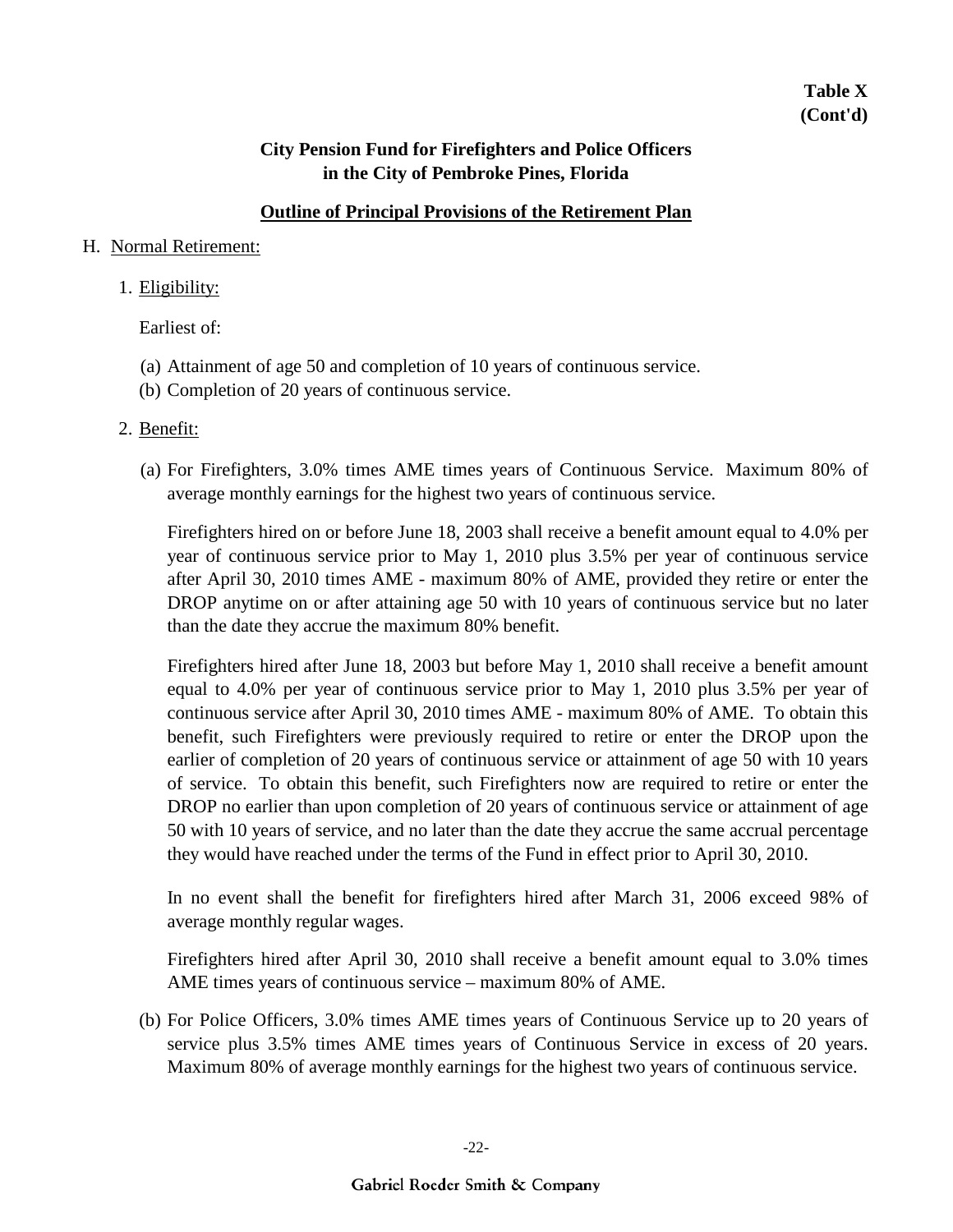#### **Outline of Principal Provisions of the Retirement Plan**

Police Officers hired before May 1, 2010 shall receive a benefit amount equal to 4.0% per year of continuous service prior to May 1, 2010 plus 3.5% per year of continuous service after April 30, 2010 times AME - maximum 80% of AME, provided they retire or enter the DROP anytime on or after attaining age 50 with 10 years of continuous service but no later than the date they accrue the maximum 80% benefit.

Police Officers hired after April 30, 2010 shall receive a benefit amount equal to 3.0% times AME times years of continuous service – maximum 80% of AME.

- I. Deferred Retirement:
	- 1. Eligibility:

Any first day of a month past Normal Retirement Date.

2. Benefit:

Benefit calculated as for Normal Retirement based upon service and pay to Deferred Retirement Date.

- J. Disability Retirement:
	- 1. Eligibility:

Totally and permanently disabled meaning incapacity to perform regular duty as Firefighter or Police Officer (and completion of at least 10 years of continuous service for non-service incurred disability).

- 2. Benefit:
	- (a) Service Incurred:

Greater of:

- Accrued benefit
- 66 2/3% of monthly earnings rate on date of disability.
- (b) Non-Service Incurred:

Greater of:

- Accrued benefit
- 35% of AME on date of disability.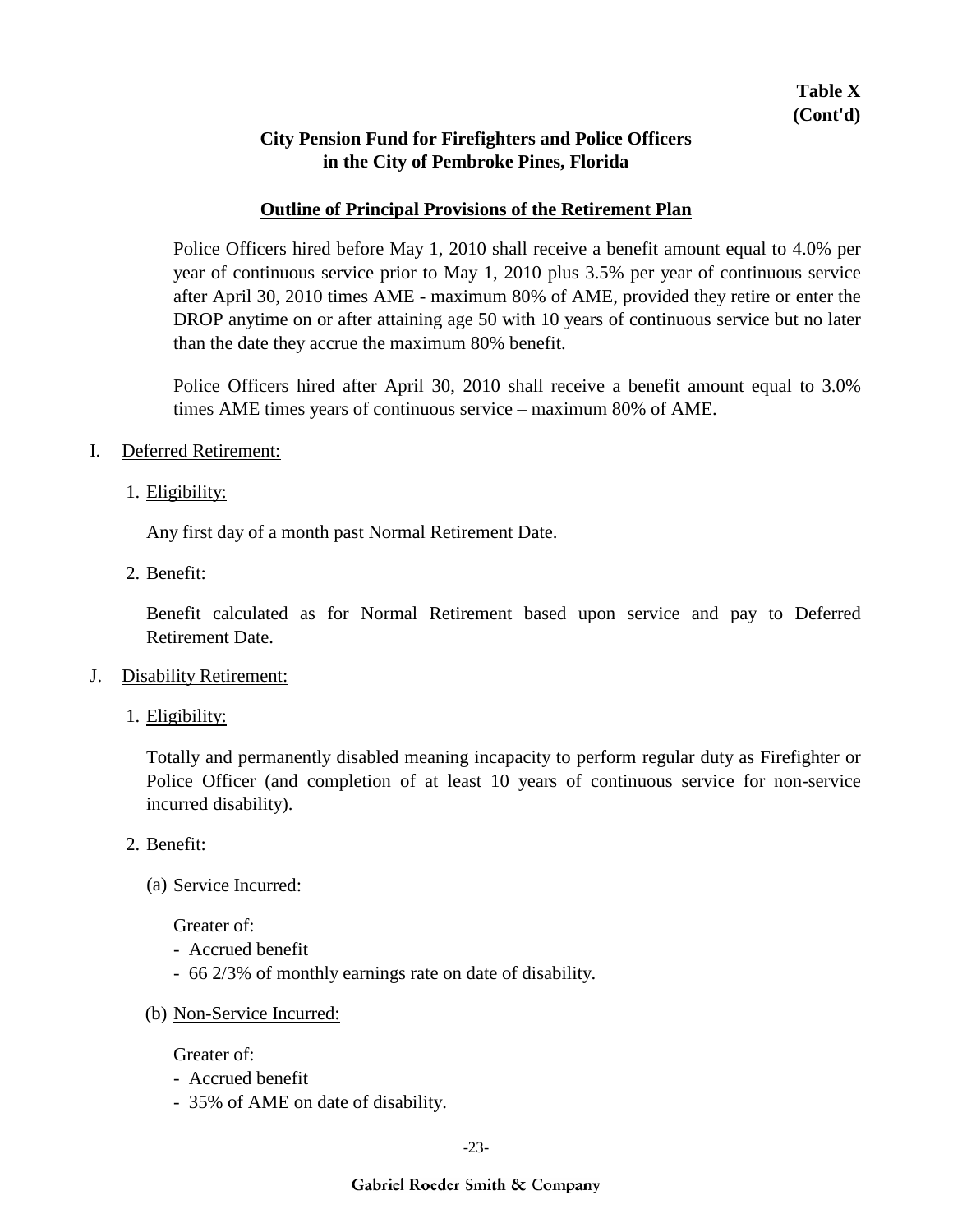### **Outline of Principal Provisions of the Retirement Plan**

#### K. Death Benefit:

1. Service Incurred:

To spouse, 50% of AME payable for life. To unmarried children, 5% of AME until death or attainment of age 18 (if full time student attainment of age 22). Total monthly benefit not to exceed 60% of AME. Upon death of spouse, the 5% child allowance shall be increased to 10%, subject to a maximum combined total of 35% of AME.

Benefit above reduced by the actuarial equivalent of payment of:

- if the Member had less than ten (10) years of Continuous Service, Member contributions to the beneficiary with 3% simple interest, or
- if the Member had ten (10) or more years of Continuous Service, benefit otherwise payable to the Member at the Member's Normal Retirement Date, if applicable, for ten years certain.
- 2. Non-Service Incurred:
	- Less than five (5) years of Continuous Service, the designated beneficiary receives a lump sum of \$2,500 or return of Member contributions with 3% interest, whichever is greater.
	- Five (5) or more years of Continuous Service, the designated beneficiary receives a lump sum of the greater of Member contributions (without interest) or \$2,500, plus, if married, the spouse receives a monthly benefit equal to 50% of the Accrued Benefit as of Member's date of death but not less than 20% of the monthly Earnings rate. To unmarried children of the deceased Member, same benefits as are payable for Service Incurred death. Combined monthly benefit not to exceed 50% of AME, or 35% of AME after the death or remarriage of spouse.

Benefit above reduced by the actuarial equivalent of payment of:

- if the Member had ten (10) or more years of Continuous Service, benefit otherwise payable to the Member at the Member's Normal Retirement Date, if applicable, for ten years certain.
- L. Employee Contributions:

10.4% (6% prior to April 1, 1991) of annual earnings until completion of 26 2/3 years of Continuous Service.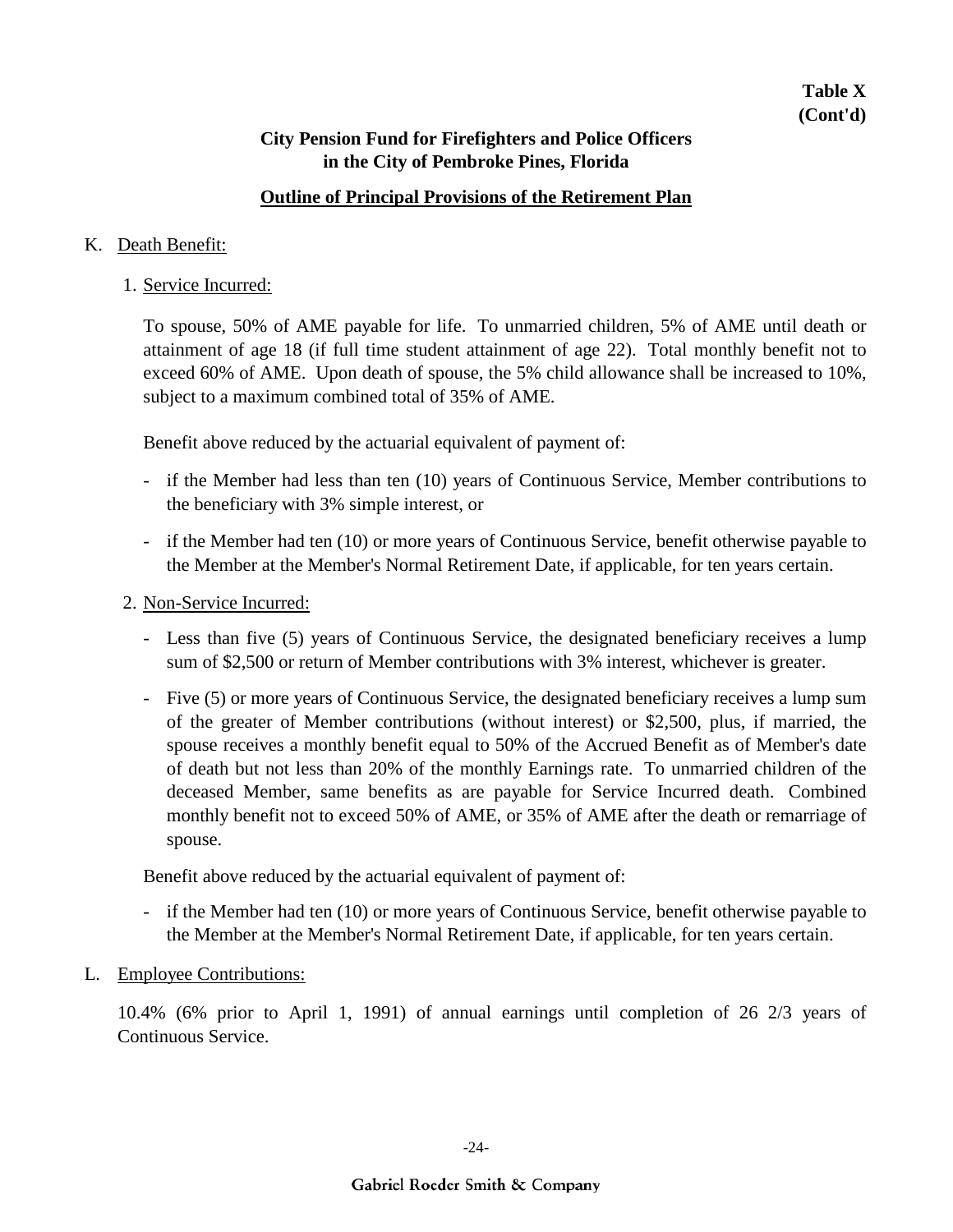## **Table X (Cont'd)**

### **City Pension Fund for Firefighters and Police Officers in the City of Pembroke Pines, Florida**

### **Outline of Principal Provisions of the Retirement Plan**

### M. Vested Benefit Upon Termination:

1. Eligibility:

Completion of at least ten (10) years of Continuous Service at date of termination.

2. Benefit:

Accrued benefit based upon AME and years of Continuous Service as of date of termination payable at attainment of age 50.

3. Alternate Benefit:

In lieu of the above, deferred benefit payable at Normal Retirement Date; otherwise, a Member can elect to withdraw his employee contributions plus 3% simple interest per annum.

#### N. Termination Benefit:

1. Eligibility:

Termination of service prior to eligibility for vested benefit upon termination.

2. Benefit:

Refund of Member contributions plus 3% simple interest per annum.

#### O. Normal Form of Payment of Retirement Income:

Monthly accrued benefit for ten (10) years certain and life thereafter with 100% of benefit continuing to spouse for one year and 50% of benefit payable to spouse thereafter until death.

#### Other Options:

Actuarially equivalent joint and survivor or joint and last survivor at 25%, 50%, 66 2/3%, 75%, 100%; life annuity; or ten years certain and life; or other option (except lump sum), subject to Board approval.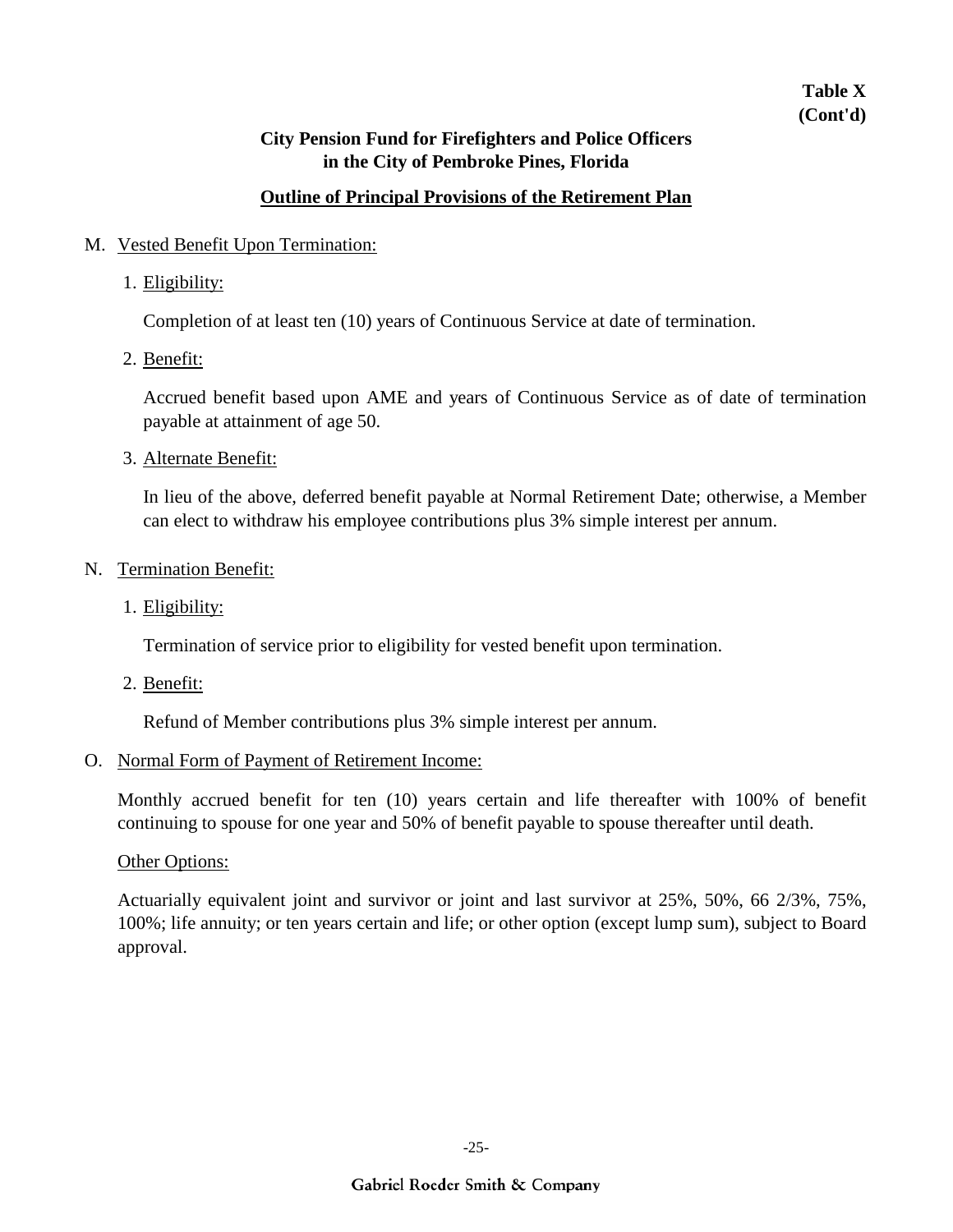#### **Outline of Principal Provisions of the Retirement Plan**

#### P. Deferred Retirement Option Plan (DROP):

### 1. Eligibility:

A Member who has reached Normal Retirement Date is eligible to elect to participate in DROP. A Firefighter who reaches Normal Retirement Date before age 50 may participate for the lesser of five years or until age 55, provided that Firefighters employed as of December 20, 2000 and hired after their 30th birthday, may participate in the DROP no later than completion of 20 years of Continuous Service in order to participate in the DROP for a full five years. A Police Officer hired after his 25th birthday may participate in the DROP no later than completion of 25 years of Continuous Service in order to participate in the DROP for a full five years. An election to participate in the DROP is irrevocable.

### 2. Benefit:

Accrued benefit as of entry into DROP.

3. Interest Credits:

Members entering the DROP prior to May 1, 2010 could elect annually in advance interest credits of a fixed 8% per annum or Fund return.

Members hired before May 1, 2010 entering the DROP after April 30, 2010, may elect annually in advance DROP interest credits based upon either Fund gross return or Fund gross return subject to a minimum of 5% and a maximum of 8% per annum.

For Members hired after April 30, 2010 entering the DROP, DROP interest credits will be based upon Fund gross return.

4. DROP Loan Program:

Current DROP participants or retirees may borrow against their DROP account balance up to the maximum amount permitted by the IRS.

No interest shall be earned or paid by the Plan on funds loaned from the DROP account until repaid.

The DROP loan program administered in accordance with loan policy adopted by the Board of Trustees and shall comply with all applicable IRS rules and regulations governing such loans.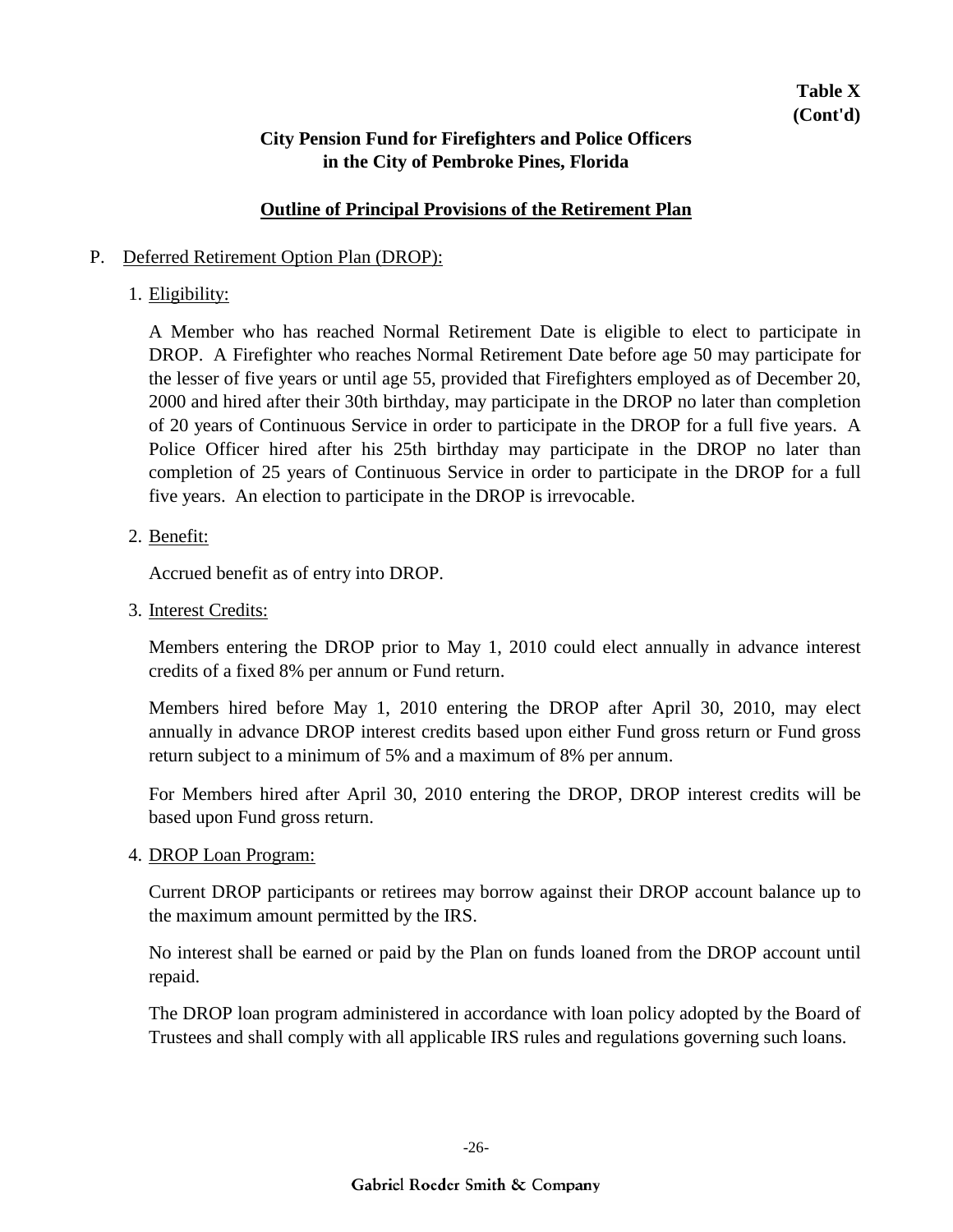### **Outline of Principal Provisions of the Retirement Plan**

### Q. 13th Check Program (Police Officers only)

### 1. Eligibility:

Service or disabled retired Police Officer or beneficiary receiving pension or DROP benefits.

### 2. <u>Benefit:</u>

For Police Officers retired prior to October 1, 2003, up to 2% of investment return in excess of 8% based upon present value of future pension payments of current Police Officer members, not to exceed outstanding balance of cumulative net actuarial gains. Any distributable amount allocated to eligible members based upon years of service with prorata share during first year of entitlement. See Item R. regarding election.

For Police Officers retired on or after October 1, 2003 but before October 1, 2006, up to 2% of investment return in excess of 9% based upon present value of future pension payments of current Police Officer members, not to exceed outstanding balance of cumulative net actuarial gains. Any distributable amount allocated to eligible members based upon years of service with prorata share during first year of entitlement. See Item R. regarding election.

For Police Officers retired on or after October 1, 2006 there is no Supplemental Benefit.

### R. Cost of Living Adjustment

For Firefighters, effective April 1, 2005 and each April 1st thereafter, retirees, beneficiaries and DROP participants who were receiving benefits on June 18, 2003 will receive either a 2% cost of living adjustment or an adjustment equal to the total percentage increase in base wages, excluding performance or merit adjustments, whichever is greater.

For Firefighters, effective April 1, 2005 and each April 1st thereafter, retirees, beneficiaries and DROP participants who were hired on or before June 18, 2003 and retire or enter the DROP prior to May 1, 2010 and anytime on or after attaining age 50 with 10 years of service but no later than attainment of 20 years of service will receive either a 2% cost of living adjustment or an adjustment equal to the total percentage increase in base wages, excluding performance or merit adjustments, whichever is greater. For those receiving for less than one year the increase shall be prorated.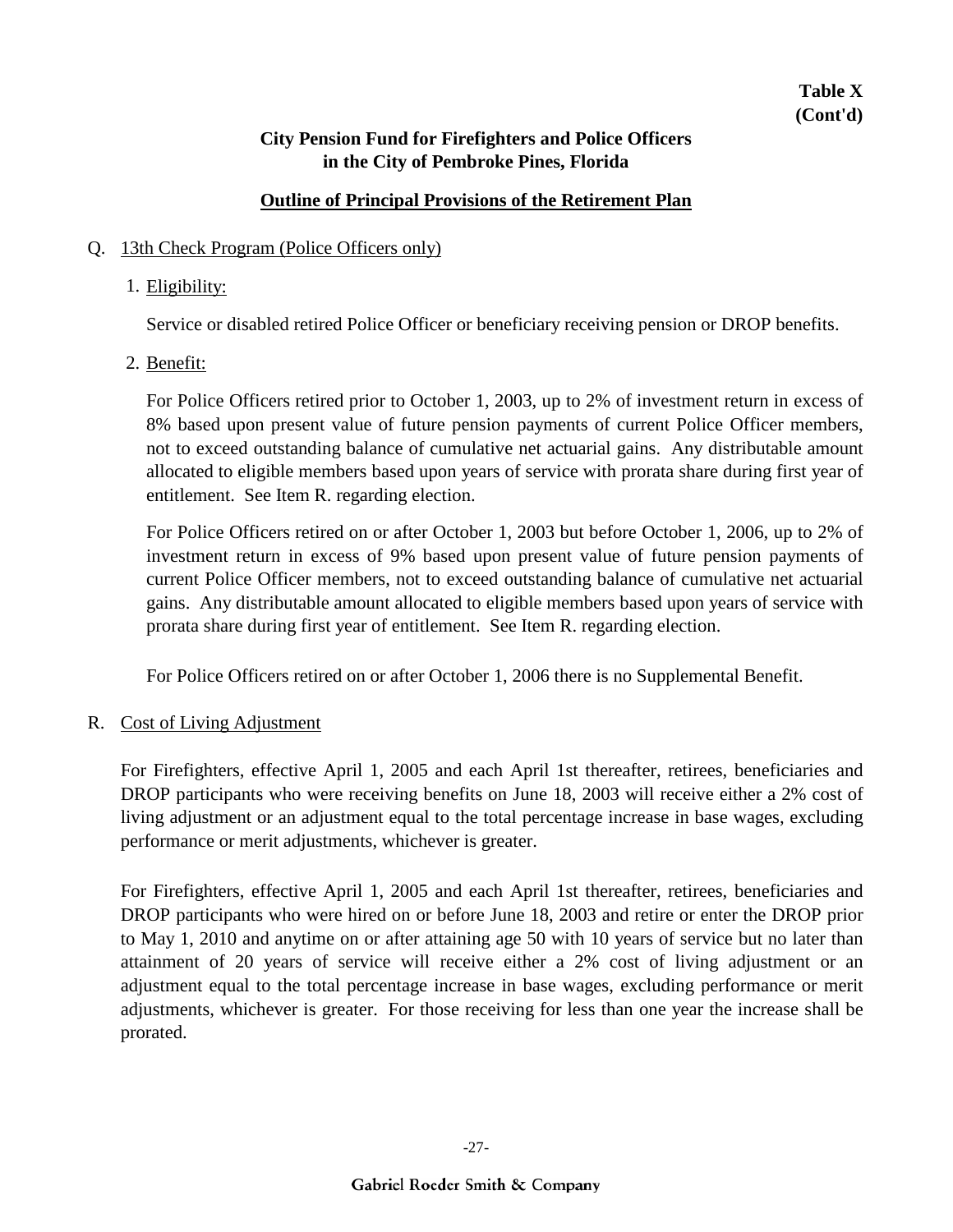### **Outline of Principal Provisions of the Retirement Plan**

Firefighter members who were hired prior to April 1, 2006 who retire prior to May 1, 2010, current retirees and DROP participants shall have the option within sixty (60) days of the effective date of Ordinance 2006-10 to irrevocably elect to receive the cost of living adjustment provided above in lieu of their current cost of living adjustment.

For Firefighters, effective April 1, 2011 and each April 1st thereafter, retirees, beneficiaries and DROP participants who were hired before May 1, 2010 and retire or enter the DROP after April 30, 2010 at their normal retirement age receive a 2% cost of living adjustment – prorated for less than one year receipt of benefits.

For Firefighters hired after April 30, 2010, the cost of living adjustment is 1.5%.

Police Officer retirees, DROPs, disabilities and their beneficiaries who retired prior to October 1, 2003 eligible for any supplemental benefit based upon an 8% Fund return threshold subject to cumulative actuarial gains may elect within 60 days to replace this supplemental benefit eligibility entitlement with an annual 2.0% cost of living adjustment retroactive to October 1, 2004.

Police Officer retirees, DROPs, disabilities and their beneficiaries who retired on or after October 1, 2003 but not later than September 30, 2006 or were in the DROP on or after October 1, 2003 and entered the DROP not later than September 30, 2006 eligible for any supplemental benefit based upon a 9% Fund return threshold subject to cumulative actuarial gains along with a 1.5% cost of living adjustment effective October 1, 2009 and each October 1st thereafter may elect within 60 days to replace this supplemental benefit eligibility and 1.5% deferred cost of living adjustment entitlement with an annual 2.5% cost of living adjustment retroactive to October 1, 2004.

Police Officer retirees, DROPs, disabilities and their beneficiaries who retire or enter the DROP on or after October 1, 2006 but not later than April 30, 2010 will receive a 3.0% cost of living adjustment effective October 1, 2009 and each October 1st thereafter.

For Police Officers, effective October 1, 2010 and each October 1st thereafter, retirees, beneficiaries and DROP participants who were hired before May 1, 2010 and retire or enter the DROP after April 30, 2010 at their normal retirement age receive a 2% cost of living adjustment – prorated for less than one year receipt of benefits.

For Police Officers hired after April 30, 2010, the cost of living adjustment is 1.5%.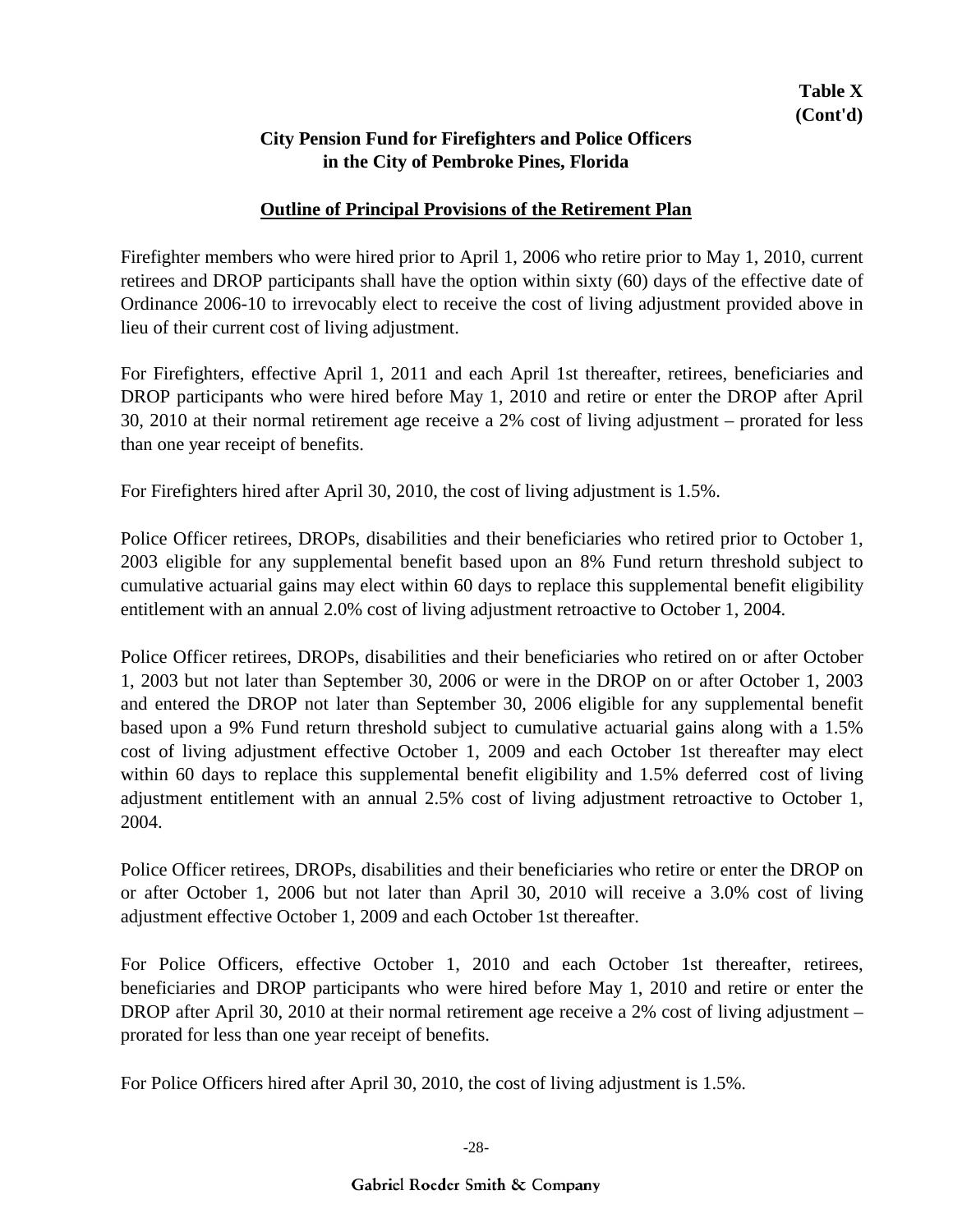## **Table X (Cont'd)**

### **City Pension Fund for Firefighters and Police Officers in the City of Pembroke Pines, Florida**

## **Outline of Principal Provisions of the Retirement Plan**

#### S. Excess Benefit Plan

An excess benefits plan is established to pay retirement benefits above the limits permitted by the Internal Revenue Code. Excess Benefit Plan benefits are not included in this actuarial valuation.

### T. Changes Since Previous Valuation

None affecting valuation.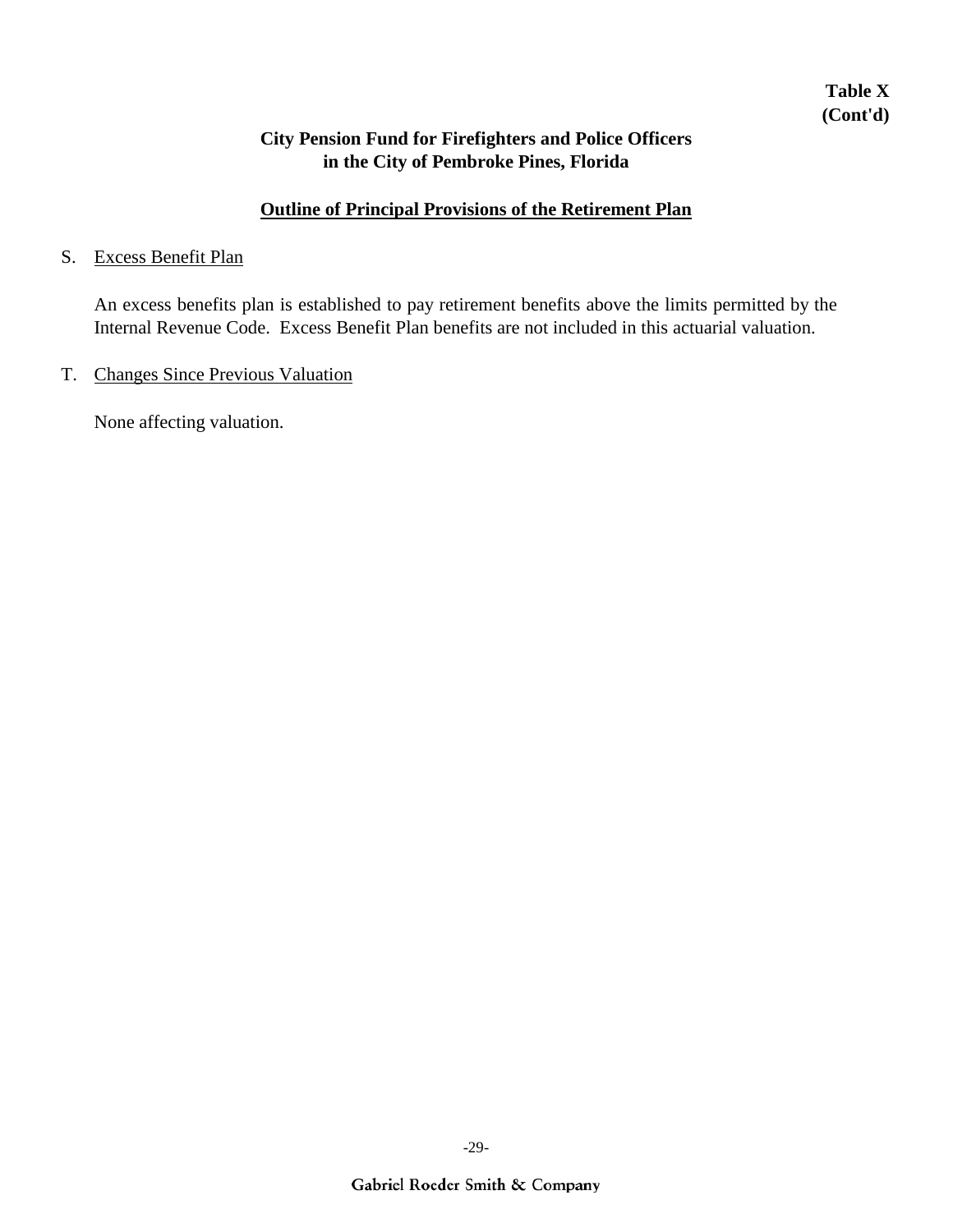### **Actuarial Assumptions and Actuarial Cost Methods Used in the Valuation**

### A. Mortality

For healthy participants, the RP-2000 Combined Mortality Table with Blue Collar Adjustment was used with separate rates for males and females and fully generational mortality improvements projected to each future decrement date with Scale AA.

For disabled participants, the RP-2000 Combined Disabled Mortality Table was used with separate rates for males and females and fully generational mortality improvements projected to each future decrement date with Scale AA.

#### B. Investment Return

8.0%, compounded annually, net of investment expenses.

#### C. Allowances for Expenses or Contingencies

Average of prior three (3) years' actual administrative expenses.

#### D. Employee Withdrawal Rates

Withdrawal rates for males and for females were used in accordance with the following illustrative example:

| <b>Withdrawal Rates</b><br>Per 100 Employees |               |          |               |          |
|----------------------------------------------|---------------|----------|---------------|----------|
|                                              | Males         |          | Females       |          |
| $\mathbf{Age}$                               | First 5 Years | 5+ Years | First 5 Years | 5+ Years |
|                                              |               |          |               |          |
| 20                                           | 2.70          | 3.13     | 5.25          | 5.24     |
| 25                                           | 2.70          | 2.28     | 5.25          | 3.44     |
| 30                                           | 2.70          | 1.65     | 5.25          | 2.38     |
| 35                                           | 2.70          | 0.97     | 5.25          | 1.44     |
| 40                                           | 2.70          | 0.55     | 5.25          | 1.01     |
|                                              |               |          |               |          |
| 45                                           | 2.70          | 0.25     | 5.25          | 0.55     |
| 50                                           | 2.70          | 0.04     | 5.25          | 0.31     |
| 55                                           | 2.70          | 0.02     | 5.25          | 0.18     |
| 60                                           | 2.70          | 0.01     | 5.25          | 0.05     |
| 62 & Over                                    | 0.00          | 0.00     | 0.00          | 0.00     |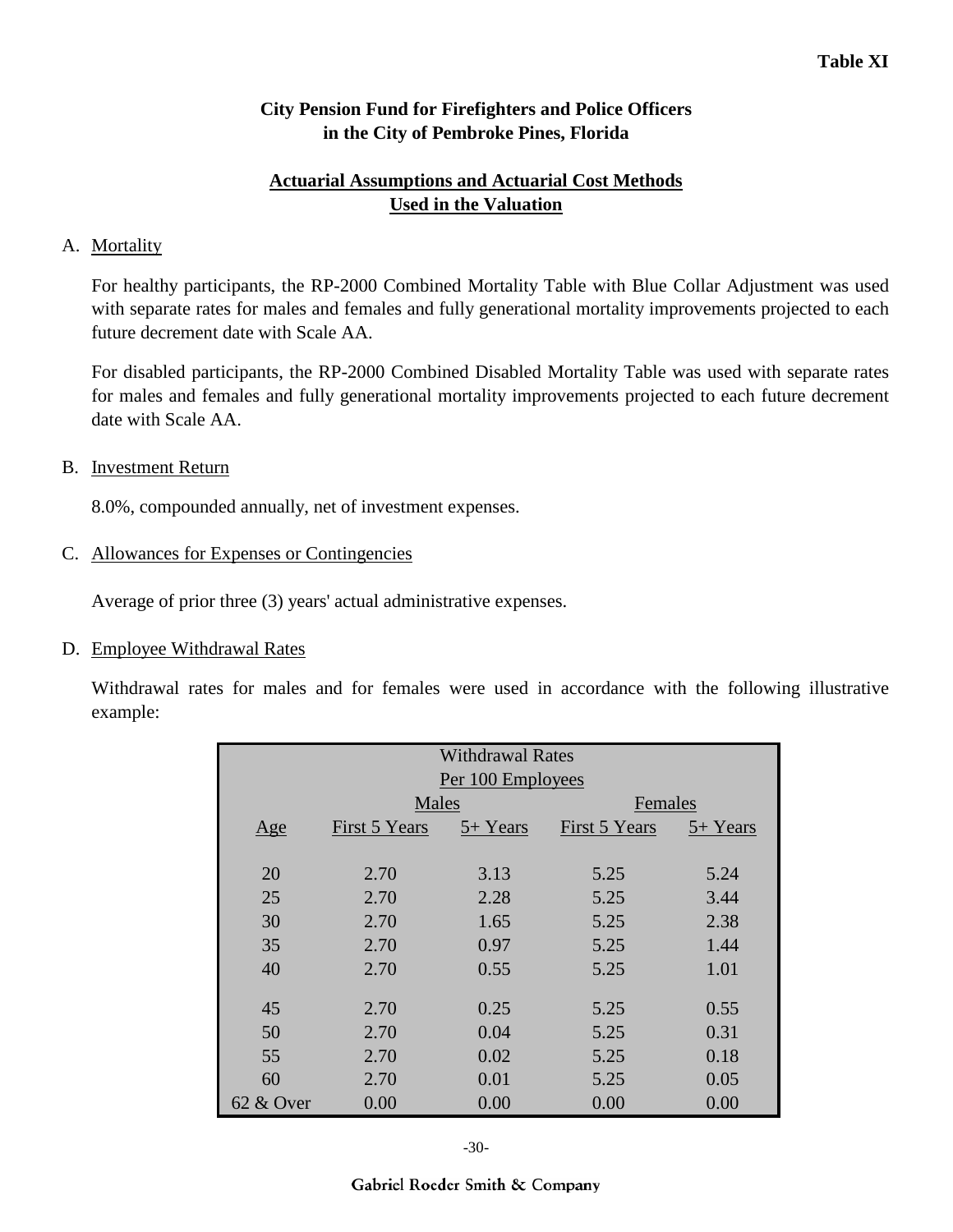## **Table XI (Cont'd)**

### **City Pension Fund for Firefighters and Police Officers in the City of Pembroke Pines, Florida**

## **Actuarial Assumptions and Actuarial Cost Methods Used in the Valuation**

#### E. Disability Rates

- 1. The 1985 Disability Study Class 2, with separate rate for males and females.
- 2. 80% of disabilities are assumed to be service incurred 20% non-service incurred.

#### F. Salary Increase Factors

Current salary is assumed to increase at a rate based on the table below per year until retirement.

| Service            | <b>Salary Increase</b> |
|--------------------|------------------------|
|                    |                        |
| 0 years            | 12.00%                 |
| 1                  | 10.50%                 |
| $\overline{2}$     | 8.50%                  |
| 3                  | 7.50%                  |
| $\overline{4}$     | 6.50%                  |
| 5                  | 6.50%                  |
| 6                  | 6.00%                  |
| $7 + \text{years}$ | 3.75%                  |

For members hired before May 1, 2010, average monthly earnings for retirements and DROPs are increased between 5.5% and 28.0% to reflect additional earnings during the averaging period including the inclusion in pensionable earnings of up to 1,000 hours of accrued unused leave as of April 30, 2010 payable at retirement or DROP entry.

For members hired on or after May 1, 2010, average monthly earnings for retirements and DROPs are increased 5.5% to reflect additional earnings during the averaging period.

The assumed salary increase rate after 7+ years of service reflects frozen longevity pay as of April 30, 2010.

### G. Payroll Growth Assumption

5.3%, per annum - not greater than historical 10-year average (1.2% as of October 1, 2012).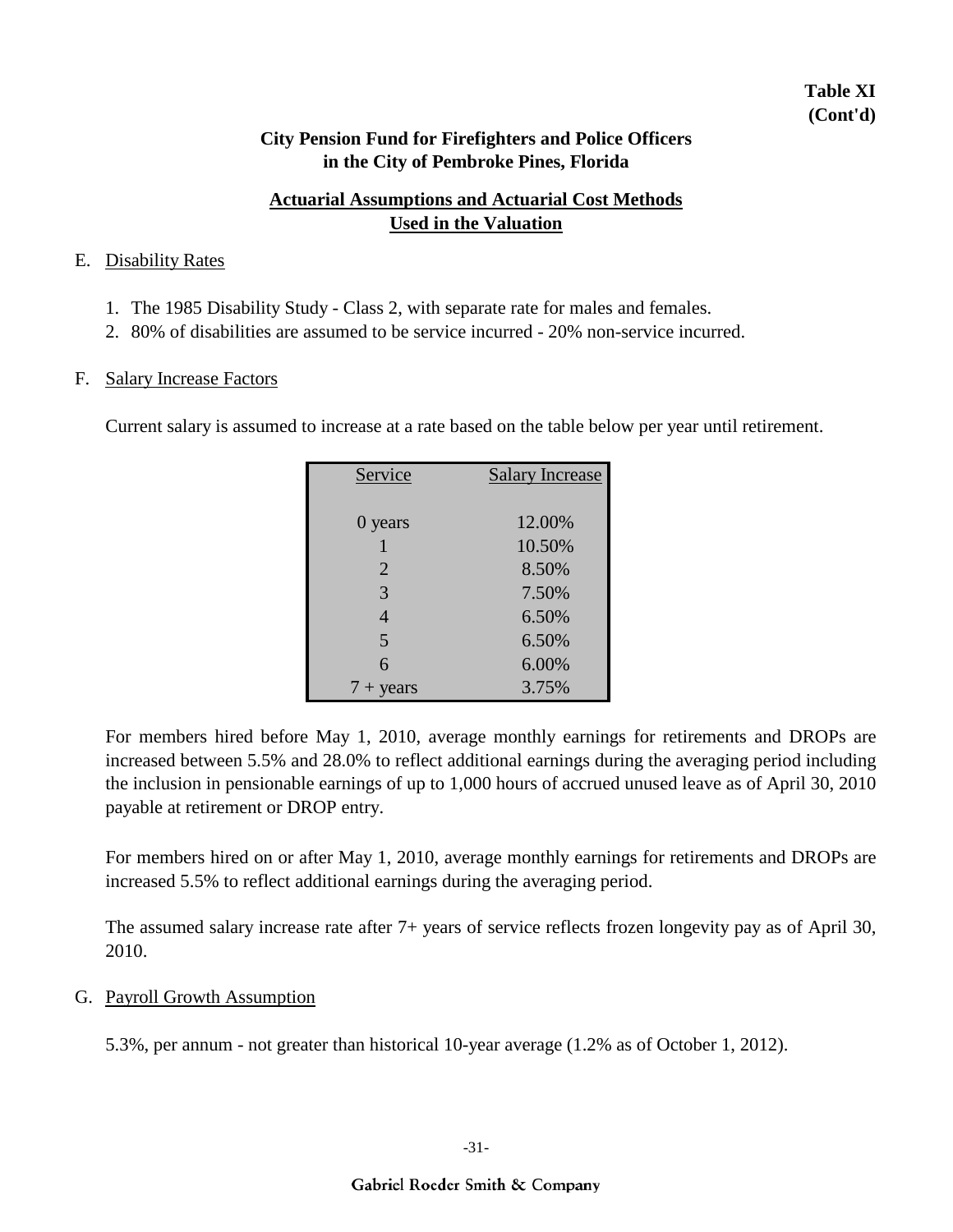### **Actuarial Assumptions and Actuarial Cost Methods Used in the Valuation**

#### H. Assumed Retirement Age

The retirement rates *for members hired before May 1, 2010 who are expected to reach the 80% of AME maximum benefit in the 20th year of service* are as follows:

- 1. 35% of members are assumed to retire the first year after attaining age fifty (50) and ten (10) years of credited service.
- 2. 20% of members are assumed to retire each year thereafter until reaching twenty (20) years of credited service.
- 3. 100% of members are assumed to retire after completing twenty (20) years of credited service.

## The retirement rates *for members hired before May 1, 2010 who are expected to reach the 80% of AME maximum benefit in the 21st year of service* are as follows:

- 1. 35% of members are assumed to retire the first year after attaining age fifty (50) and ten (10) years of credited service.
- 2. 20% of members are assumed to retire each year thereafter until reaching twenty (20) years of credited service.
- 3. 20% of members are assumed to retire after completing twenty (20) years of credited service.
- 4. 100% of members are assumed to retire upon attainment of twenty-one (21) years of credited service.

## The retirement rates *for members hired before May 1, 2010 who are expected to reach the 80% of AME maximum benefit in the 22nd year of service* are as follows:

- 1. 35% of members are assumed to retire the first year after attaining age fifty (50) and ten (10) years of credited service.
- 2. 20% of members are assumed to retire each year thereafter until reaching twenty (20) years of credited service.
- 3. 20% of members are assumed to retire after completing twenty (20) years of credited service.
- 4. 15% of members are assumed to retire after completing twenty-one (21) years of credited service.
- 5. 100% of members are assumed to retire upon attainment of twenty-two (22) years of credited service.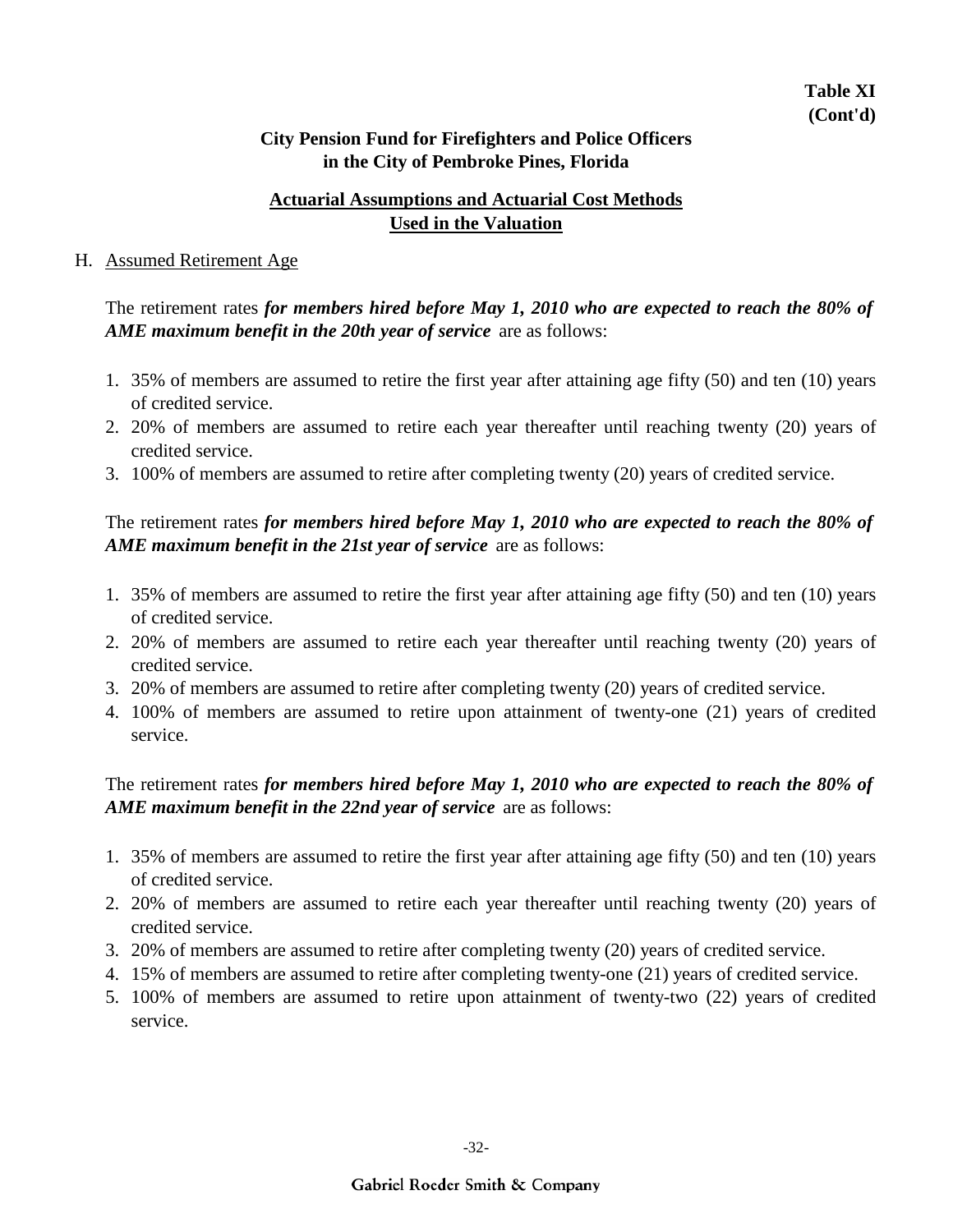### **Actuarial Assumptions and Actuarial Cost Methods Used in the Valuation**

The retirement rates *for members hired before May 1, 2010 who are expected to reach the 80% of AME maximum benefit in the 23rd year of service* are as follows:

- 1. 30% of members are assumed to retire the first year after attaining age fifty (50) and ten (10) years of credited service.
- 2. 20% of members are assumed to retire each year thereafter until reaching twenty (20) years of credited service.
- 3. 20% of members are assumed to retire after completing twenty (20) years of credited service.
- 4. 15% of members are assumed to retire after completing twenty-one (21) years of credited service.
- 5. 15% of members are assumed to retire after completing twenty-two (22) years of credited service.
- 6. 100% of members are assumed to retire upon attainment of twenty-three (23) years of credited service.

*For Firefighters hired after June 18, 2003 but before May 1, 2010 who are expected to reach age 50 before completion of twenty (20) years of service* , 100% are assumed to retire upon reaching the same multiplier (% of AME) they would have reached under the Plan in effect prior to April 30, 2010.

The retirement rates *for members hired on or after May 1, 2010* are as follows:

- 1. 25% of members who complete ten (10) years of service after reaching age 50 are assumed to retire upon completion of ten (10) years of credited service.
- 2. 15% of members who reach age 50 after completion of ten (10) years of credited service are assumed to retire upon reaching age 50.
- 3. 15% of members are assumed to retire each year thereafter, until reaching twenty (20) years of credited service.
- 4. 20% of members are assumed to retire upon reaching twenty (20) years of credited service.
- 5. 15% of members are assumed to retire each year thereafter, until reaching twenty-five (25) years of credited service.
- 6. 100% of members are assumed to retire upon reaching twenty-five (25) years of credited service.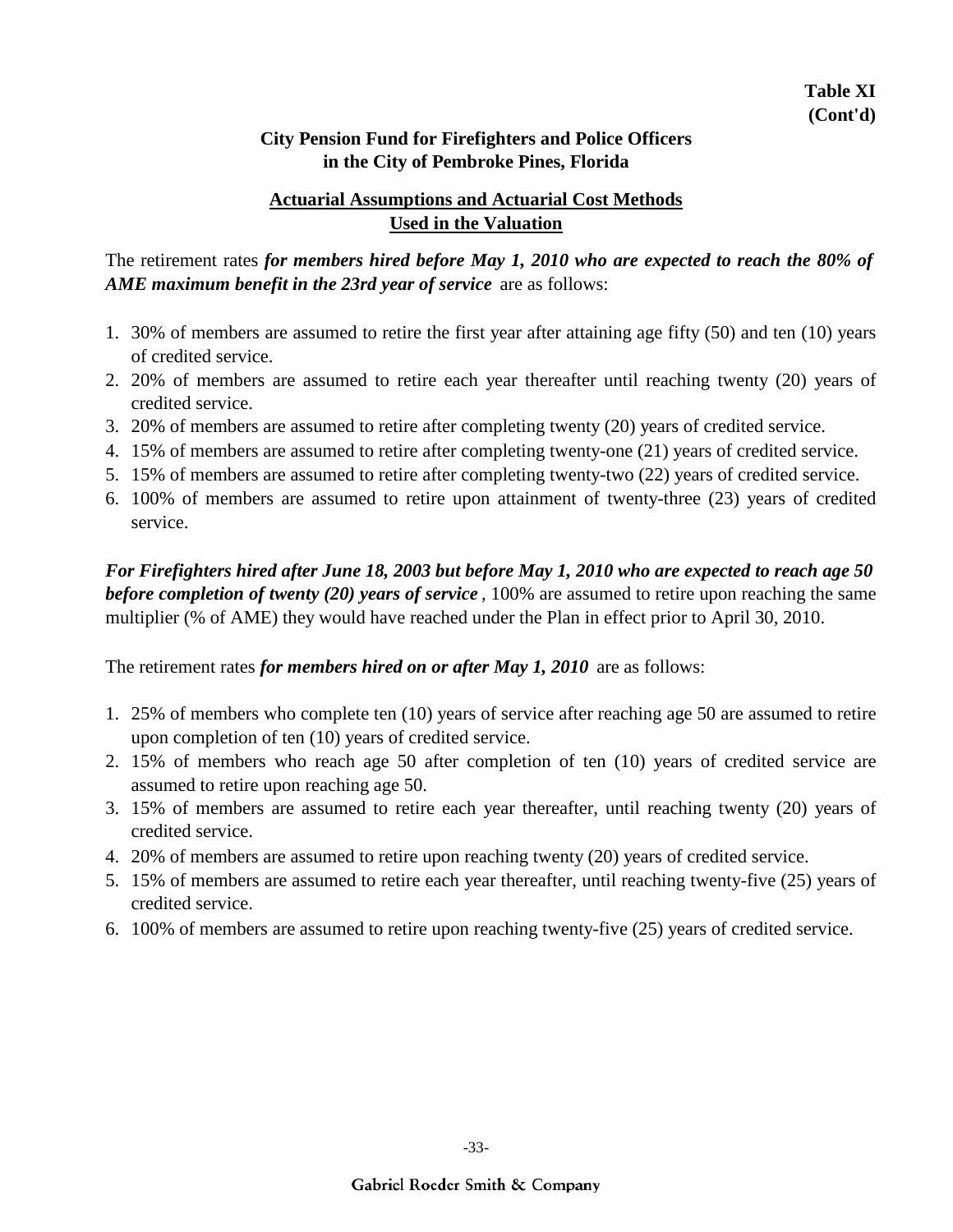## **Table XI (Cont'd)**

### **City Pension Fund for Firefighters and Police Officers in the City of Pembroke Pines, Florida**

## **Actuarial Assumptions and Actuarial Cost Methods Used in the Valuation**

### I. Marital Assumptions

- 1. 50% of deaths are assumed to be service incurred 50% non-service incurred.
- 2. There are no children eligible for benefits.
- 3. 95% of participants are married.
- 4. Spouses are assumed to be the same age as members.

### J. Cost of Living Adjustment

- For Firefighters who retired or entered the DROP prior to May 1, 2010, 2.0% for those who elected the fluctuating COLA and 3.0% for those who elected the fixed COLA. 2.0% for Firefighters hired before May 1, 2010 who are expected to retire or enter the DROP after April 30, 2010. 1.5% for Firefighters hired after April 30, 2010. Firefighters:
- Police Officers: 0.0%, 2.0% or 2.5% based upon election for Police Officers who retired or entered the DROP prior to October 1, 2006. 3.0% for Police Officers who retired or entered the DROP on or after October 1, 2006 but before May 1, 2010. 2.0% for Police Officers hired before May 1, 2010 who are expected to retire or enter the DROP after April 30, 2010. 1.5% for Police Officers hired after April 30, 2010.
- K. Asset Valuation Method

Actuarial value of assets is equal to the expected actuarial value of assets adjusted by 20% of the difference between the expected actuarial value and market value.

L. Cost Method

Normal Retirement, Termination, Disability, and Death Benefits: Entry Age Normal Cost Method

Under this method the normal cost for each active employee is the amount which is calculated to be a level percentage of pay that would be required annually from his entry age to his assumed retirement age to fund his estimated benefits, assuming the Fund had always been in effect. The normal cost for the Fund is the sum of such amounts for all employees. The actuarial accrued liability as of any valuation date for each active employee or inactive employee who is eligible to receive benefits under the Fund is the excess of the actuarial present value of estimated future benefits over the actuarial present value of current and future normal costs. The unfunded actuarial accrued liability as of any valuation date is the excess of the actuarial accrued liability over the assets of the Fund.

M. Changes Since Previous Valuation

None.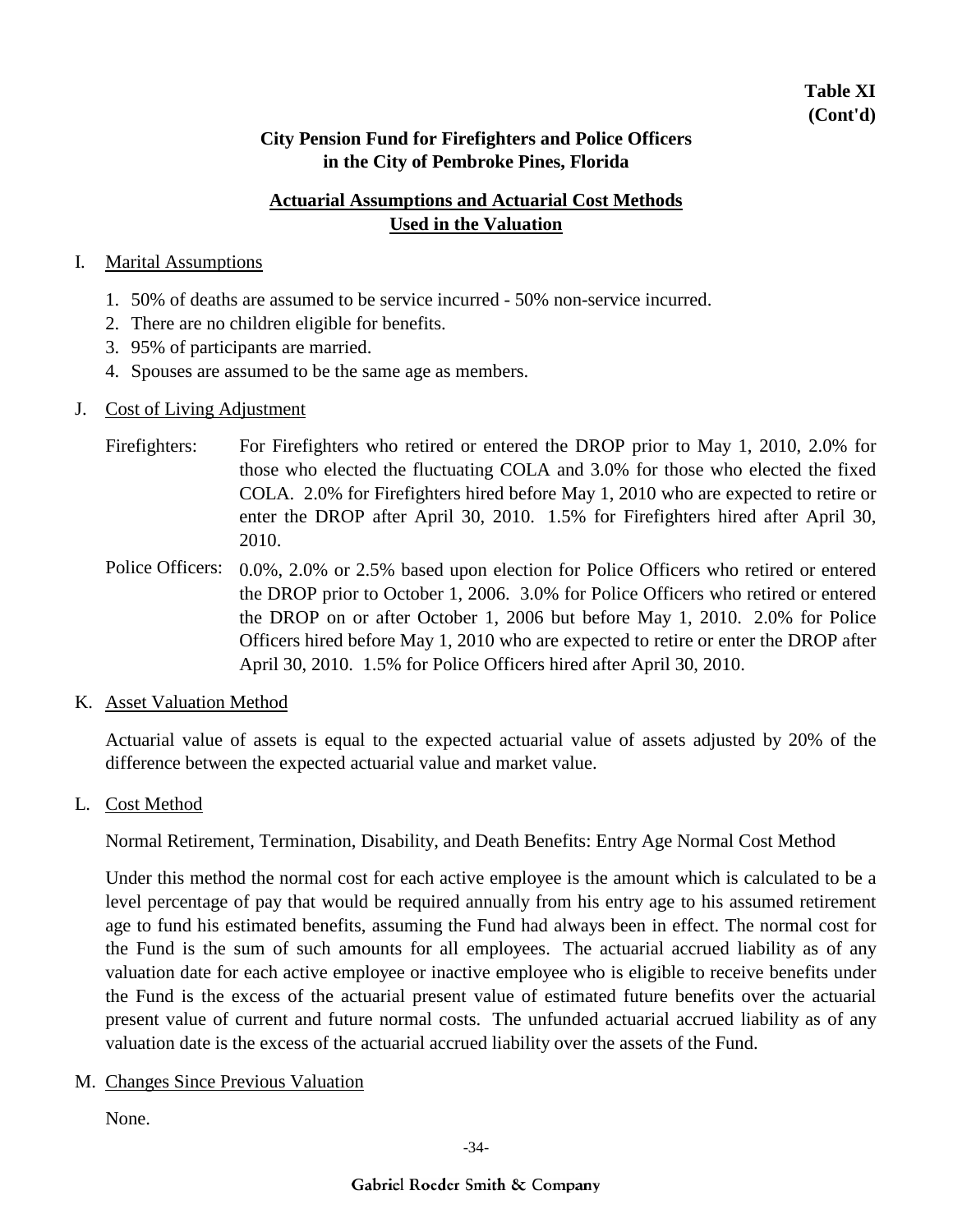# **City Pension Fund for Firefighters and Police Officers**

**in the City of Pembroke Pines, Florida**

### **and Service Groups as of October 1, 2012 Distribution by Attained Age Groups**

### **Active Firefighters**

| <b>Attained</b>  | COMPLETED YEARS OF SERVICE-                                                      |                          |              |                                                                      |                                      |                                                                |                      |                  |  |  |
|------------------|----------------------------------------------------------------------------------|--------------------------|--------------|----------------------------------------------------------------------|--------------------------------------|----------------------------------------------------------------|----------------------|------------------|--|--|
| <b>Age Group</b> | $0 - 4$                                                                          | $5-9$                    | $10-14$      | $15-19$                                                              | $20 - 24$                            | $25-29$                                                        | <u>30 &amp; Over</u> | Total            |  |  |
| Under 25         | 9                                                                                | $\overline{\phantom{a}}$ |              |                                                                      |                                      |                                                                |                      | 9                |  |  |
| 25-29            | $\overline{7}$                                                                   | 16                       |              |                                                                      |                                      |                                                                |                      | 23               |  |  |
| 30-34            | $\overline{4}$                                                                   | 16                       | 12           |                                                                      |                                      |                                                                |                      | 32               |  |  |
| 35-39            | $\overline{2}$                                                                   | 13                       | 28           | 8                                                                    |                                      |                                                                |                      | 51               |  |  |
| 40-44            | $\mathbf{1}$                                                                     | 10                       | 12           | 12                                                                   |                                      |                                                                |                      | 35               |  |  |
| 45-49            |                                                                                  | 5                        | 11           | 12                                                                   |                                      |                                                                |                      | $28\,$           |  |  |
| 50-54            |                                                                                  | $\mathbf{1}$             | $\mathbf{1}$ |                                                                      |                                      |                                                                |                      | $\mathbf{2}$     |  |  |
| 55-59            |                                                                                  |                          |              |                                                                      |                                      |                                                                |                      | $\boldsymbol{0}$ |  |  |
| 60-64            |                                                                                  |                          |              |                                                                      |                                      |                                                                |                      | $\boldsymbol{0}$ |  |  |
| 65 & Over        |                                                                                  |                          |              |                                                                      |                                      |                                                                |                      | $\boldsymbol{0}$ |  |  |
| <b>TOTAL</b>     | 23                                                                               | 61                       | 64           | 32                                                                   | $\boldsymbol{0}$<br>$\boldsymbol{0}$ |                                                                | $\mathbf{0}$         | 180              |  |  |
|                  | <b>Average Attained Age</b><br>Average Hire Age<br>Average Pay<br>Percent Female |                          |              | 10/01/2011<br>$36.47$ years<br>$27.12$ years<br>73,677<br>\$<br>5.4% |                                      | 10/01/2012<br>37.07 years<br>$27.18$ years<br>\$76,737<br>5.0% |                      |                  |  |  |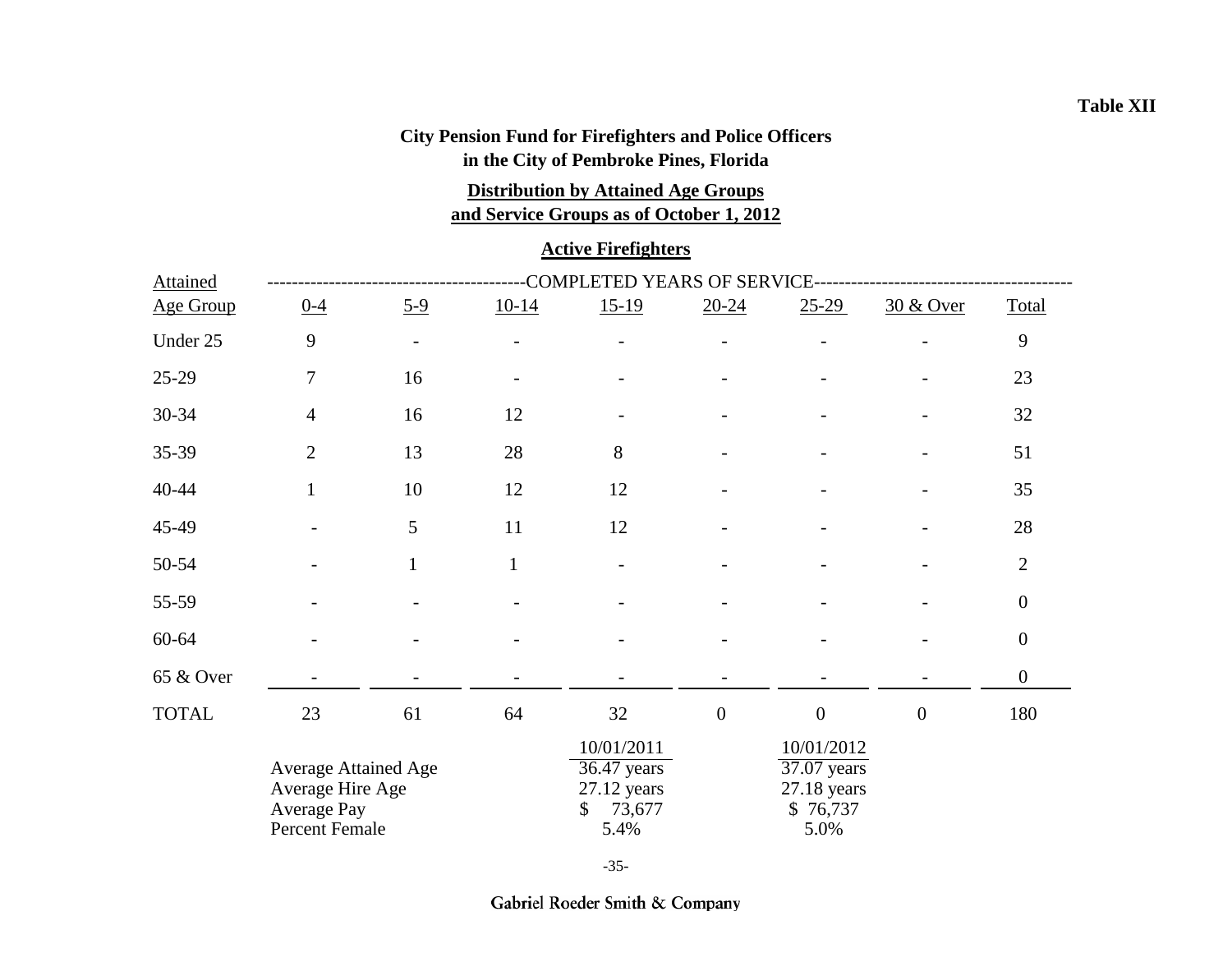## **Table XII (Cont'd)**

## **City Pension Fund for Firefighters and Police Officers in the City of Pembroke Pines, Florida**

**Distribution by Attained Age Groups**

**and Service Groups as of October 1, 2012**

#### **Active Police Officers**

| Attained         | COMPLETED YEARS OF SERVICE-                                                      |              |                |                                                                                 |                  |                                                                 |                      |                  |  |  |
|------------------|----------------------------------------------------------------------------------|--------------|----------------|---------------------------------------------------------------------------------|------------------|-----------------------------------------------------------------|----------------------|------------------|--|--|
| <b>Age Group</b> | $0 - 4$                                                                          | $5-9$        | $10-14$        | $15-19$                                                                         | $20 - 24$        | $25-29$                                                         | <u>30 &amp; Over</u> | Total            |  |  |
| Under 25         | 8                                                                                |              |                |                                                                                 |                  |                                                                 |                      | $8\,$            |  |  |
| 25-29            | 17                                                                               | $\mathbf{1}$ |                |                                                                                 |                  |                                                                 |                      | 18               |  |  |
| $30 - 34$        | $\overline{4}$                                                                   | 18           | $\overline{2}$ |                                                                                 |                  |                                                                 |                      | 24               |  |  |
| 35-39            | 5                                                                                | 16           | 27             | 6                                                                               |                  |                                                                 |                      | 54               |  |  |
| $40 - 44$        | 3                                                                                | 8            | 15             | 26                                                                              |                  |                                                                 |                      | 52               |  |  |
| 45-49            | $\overline{2}$                                                                   | $\mathbf{1}$ | 6              | 3                                                                               |                  |                                                                 |                      | 12               |  |  |
| 50-54            | $\mathbf{1}$                                                                     | 3            | $\overline{2}$ | $\overline{2}$                                                                  |                  |                                                                 |                      | $8\,$            |  |  |
| 55-59            |                                                                                  |              |                |                                                                                 |                  |                                                                 |                      | $\boldsymbol{0}$ |  |  |
| 60-64            |                                                                                  |              |                |                                                                                 |                  |                                                                 |                      | $\boldsymbol{0}$ |  |  |
| 65 & Over        |                                                                                  |              |                |                                                                                 |                  |                                                                 |                      | $\boldsymbol{0}$ |  |  |
| <b>TOTAL</b>     | 40                                                                               | 47           | 52             | 37                                                                              | $\boldsymbol{0}$ | $\boldsymbol{0}$                                                | $\boldsymbol{0}$     | 176              |  |  |
|                  | <b>Average Attained Age</b><br>Average Hire Age<br>Average Pay<br>Percent Female |              |                | 10/01/2011<br>$37.37$ years<br>$27.63$ years<br>75,149<br>$\mathbb{S}$<br>16.9% |                  | 10/01/2012<br>37.61 years<br>$27.81$ years<br>\$74,991<br>15.9% |                      |                  |  |  |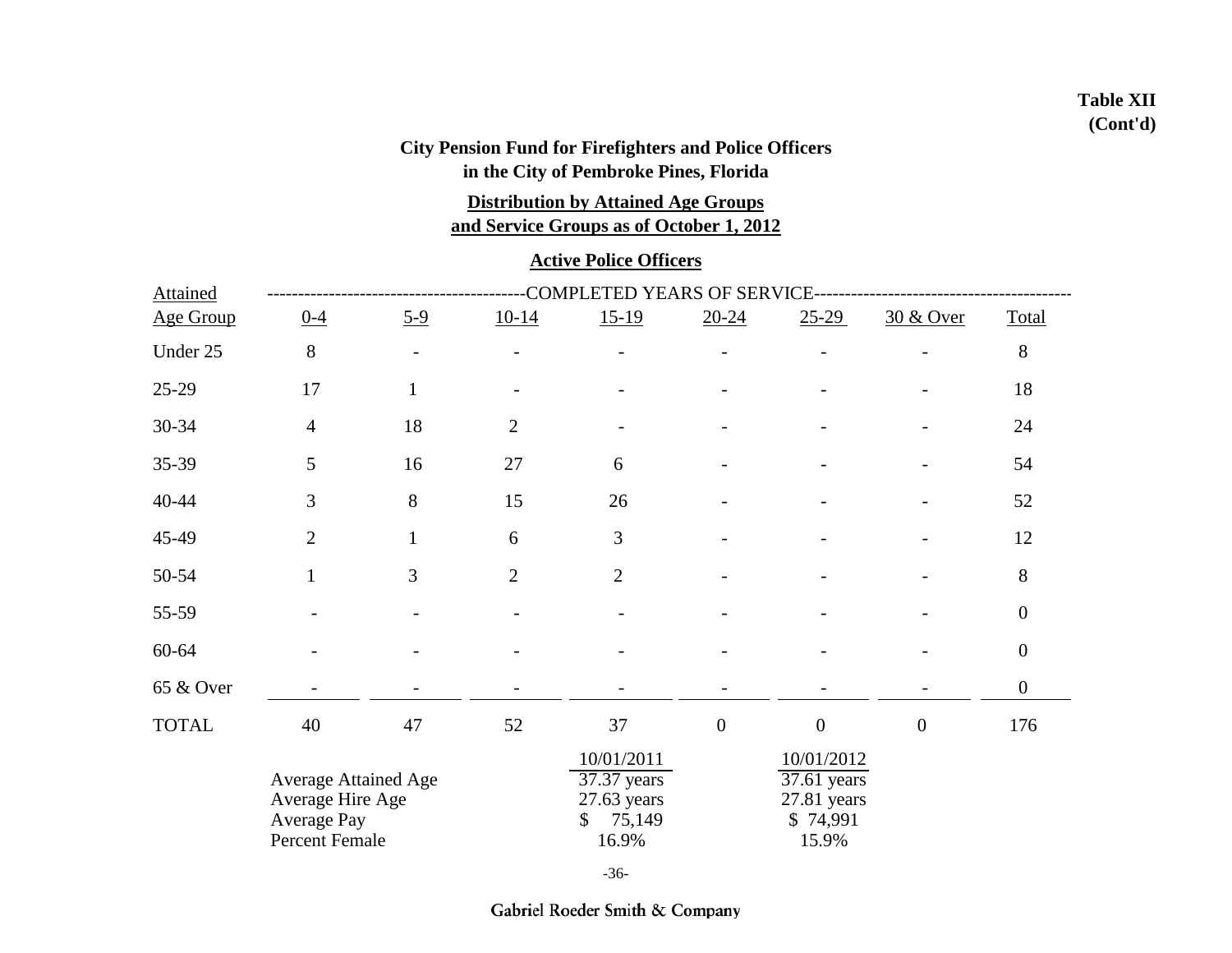## **Table XII (Cont'd)**

## **City Pension Fund for Firefighters and Police Officers in the City of Pembroke Pines, Florida**

**Distribution by Attained Age Groups**

**and Service Groups as of October 1, 2012**

### **All Active Members**

| Attained     | COMPLETED YEARS OF SERVICE-                                                      |                          |         |                                                                     |                  |                                                               |                  |                  |  |  |  |
|--------------|----------------------------------------------------------------------------------|--------------------------|---------|---------------------------------------------------------------------|------------------|---------------------------------------------------------------|------------------|------------------|--|--|--|
| Age Group    | $0 - 4$                                                                          | $5-9$                    | $10-14$ | $15-19$                                                             | $20 - 24$        | $25-29$                                                       | 30 & Over        | Total            |  |  |  |
| Under 25     | 17                                                                               | $\overline{\phantom{a}}$ |         |                                                                     |                  |                                                               |                  | 17               |  |  |  |
| 25-29        | 24                                                                               | 17                       |         |                                                                     |                  |                                                               |                  | 41               |  |  |  |
| 30-34        | 8                                                                                | 34                       | 14      |                                                                     |                  |                                                               |                  | 56               |  |  |  |
| 35-39        | $\tau$                                                                           | 29                       | 55      | 14                                                                  |                  |                                                               |                  | 105              |  |  |  |
| $40 - 44$    | $\overline{4}$                                                                   | 18                       | 27      | 38                                                                  |                  |                                                               |                  | 87               |  |  |  |
| 45-49        | $\overline{2}$                                                                   | 6                        | 17      | 15                                                                  |                  |                                                               |                  | 40               |  |  |  |
| 50-54        | $\mathbf{1}$                                                                     | $\overline{4}$           | 3       | $\overline{2}$                                                      |                  |                                                               |                  | 10               |  |  |  |
| 55-59        |                                                                                  |                          |         |                                                                     |                  |                                                               |                  | $\boldsymbol{0}$ |  |  |  |
| 60-64        |                                                                                  |                          |         |                                                                     |                  |                                                               |                  | $\boldsymbol{0}$ |  |  |  |
| 65 & Over    |                                                                                  |                          |         |                                                                     |                  |                                                               |                  | $\boldsymbol{0}$ |  |  |  |
| <b>TOTAL</b> | 63                                                                               | 108                      | 116     | 69                                                                  | $\boldsymbol{0}$ | $\boldsymbol{0}$                                              | $\boldsymbol{0}$ | 356              |  |  |  |
|              | <b>Average Attained Age</b><br>Average Hire Age<br>Average Pay<br>Percent Female |                          |         | 10/01/2011<br>$36.91$ years<br>27.37 years<br>74,398<br>S.<br>11.1% |                  | 10/01/2012<br>37.34 years<br>27.49 years<br>\$75,874<br>10.4% |                  |                  |  |  |  |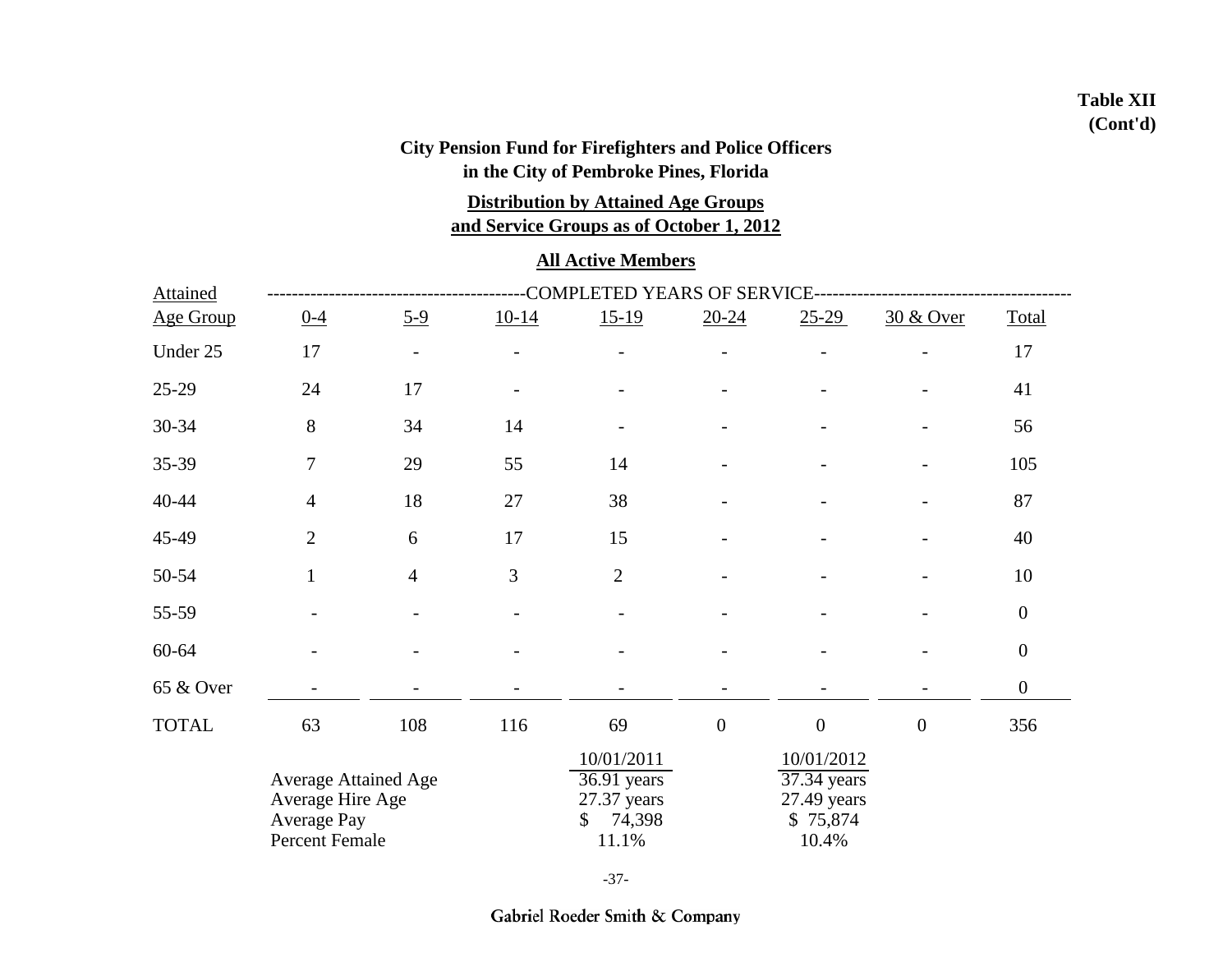#### **Table XIII**

### **City Pension Fund for Firefighters and Police Officers in the City of Pembroke Pines, Florida**

### **Statistics for Participants Entitled to Deferred Benefits and Participants Receiving Benefits**

## A. Entitled to Deferred Benefits

| <b>Current Age</b><br><b>Group</b> | Count          | <b>Total</b><br><b>Annual Benefit</b> | Average<br><b>Annual Benefit</b> |        |  |
|------------------------------------|----------------|---------------------------------------|----------------------------------|--------|--|
| Less than 40                       | $\overline{2}$ | \$<br>46,341                          | \$                               | 23,171 |  |
| 40-44                              |                |                                       |                                  |        |  |
| 45-49                              | $\overline{2}$ | 44,906                                |                                  | 22,453 |  |
| 50-54                              |                |                                       |                                  |        |  |
| 55-59                              |                |                                       |                                  |        |  |
| 60-64                              |                |                                       |                                  |        |  |
| 65 & Over                          |                |                                       |                                  |        |  |
| <b>TOTAL</b>                       | 4              | \$<br>91,247                          | \$                               | 22,812 |  |

### B. Receiving Benefits (including DROPs)

| <b>Current Age</b><br>Group | Count | <b>Total</b><br><b>Annual Benefit</b> | Average<br><b>Annual Benefit</b> |        |  |
|-----------------------------|-------|---------------------------------------|----------------------------------|--------|--|
| Less than 50                | 108   | \$<br>9,928,245                       | \$                               | 91,928 |  |
| 50-54                       | 82    | 6,896,633                             |                                  | 84,105 |  |
| 55-59                       | 55    | 3,996,075                             |                                  | 72,656 |  |
| 60-64                       | 18    | 1,304,885                             |                                  | 72,494 |  |
| 65-69                       | 15    | 647,584                               |                                  | 43,172 |  |
| 70-74                       | 7     | 276,551                               |                                  | 39,507 |  |
| 75 & Over                   | 11    | 252,813                               |                                  | 22,983 |  |
| <b>TOTAL</b>                | 296   | \$<br>23,302,786                      | \$                               | 78,726 |  |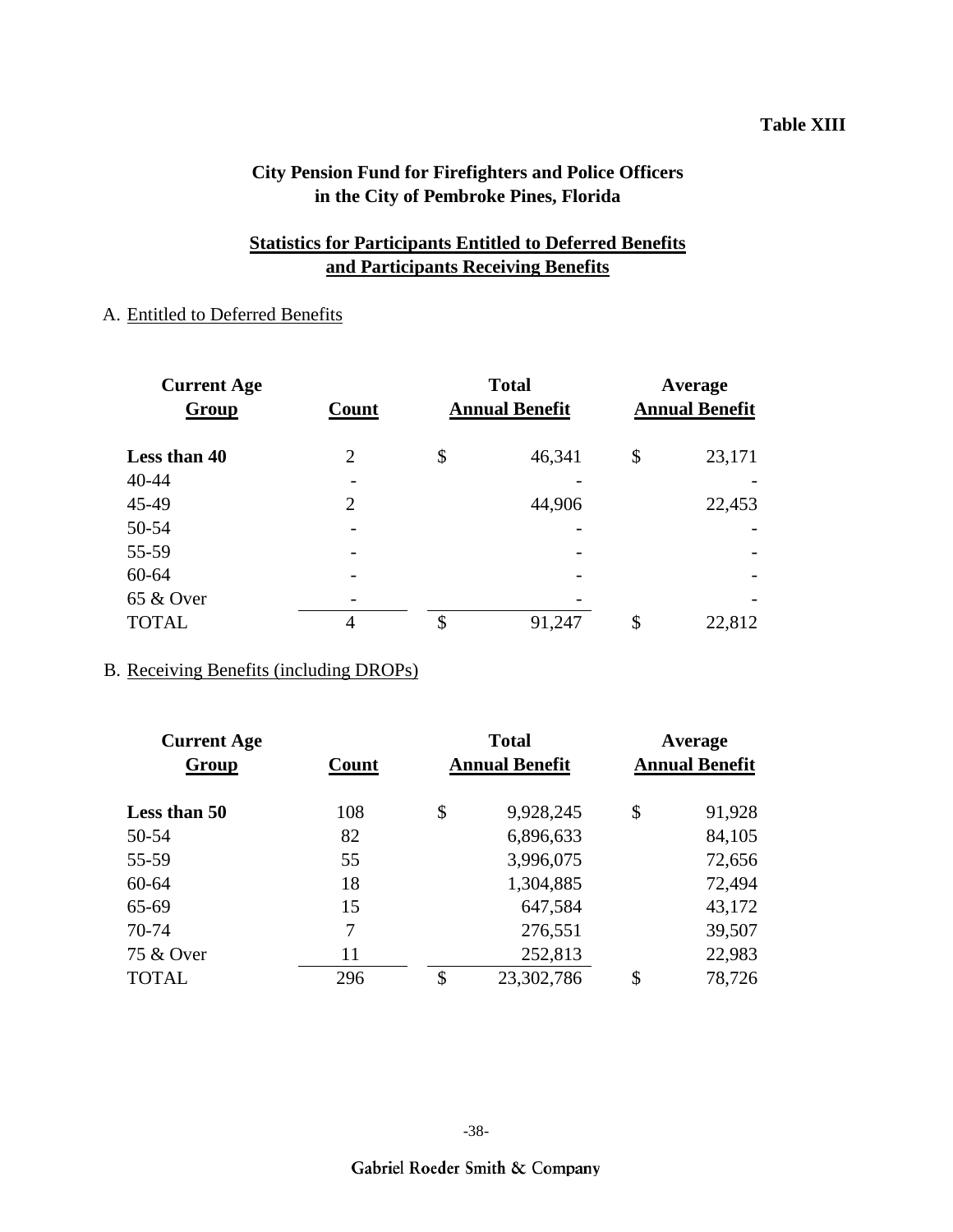## **Reconciliation of Employee Data - Firefighters**

| A.        | <b>Active Participants</b>                                        |                  |
|-----------|-------------------------------------------------------------------|------------------|
|           | 1. Active participants previous year                              | 184              |
|           | 2. Retired during year                                            | (1)              |
|           | 3. Entered DROP                                                   | (5)              |
|           | 4. Died during year                                               | $\boldsymbol{0}$ |
|           | 5. Disabled during year                                           | $\boldsymbol{0}$ |
|           | 6. Terminated during year                                         | (2)              |
|           | 7. New active participants                                        | 4                |
|           | 8. Transferred from General plan                                  | $\boldsymbol{0}$ |
|           | 9. Reinstated during year                                         | $\overline{0}$   |
|           | 10. Active participants current year                              | 180              |
| <b>B.</b> | <b>Participants Receiving Benefits</b>                            |                  |
|           | 1. Participants receiving benefits previous year                  | 92               |
|           | 2. New retired participants                                       | 1                |
|           | 3. New terminated vested receiving benefits                       | 1                |
|           | 4. New disabled receiving benefits                                | 0                |
|           | 5. New beneficiaries receiving benefits                           | $\overline{2}$   |
|           | 6. Former DROPs now receiving benefits                            | 13               |
|           | 7. Died or ceased payment during year                             | (3)              |
|           | 8. Retired or terminated vested receiving benefits current year   | 106              |
| C.        | <b>DROP Participants</b>                                          |                  |
|           | 1. DROP participants previous year                                | 40               |
|           | 2. Died during year                                               | $\boldsymbol{0}$ |
|           | 3. Became disabled during year                                    | $\overline{0}$   |
|           | 4. Employment terminated and retired during year                  | (13)             |
|           | 5. Entered DROP during year                                       | 5                |
|           | 6. DROP participants current year                                 | 32               |
| D.        | <b>Terminated Vested Participants Entitled to Future Benefits</b> |                  |
|           | 1. Terminated vested entitled previous year                       | 3                |
|           | 2. Died during year                                               | 0                |
|           | 3. Commenced receiving benefits during year                       | (1)              |
|           | 4. New terminated vested                                          |                  |
|           | 5. Terminated vested paid lump sum                                | (1)              |
|           | 6. Terminated vested entitled current year                        | $\mathcal{D}$    |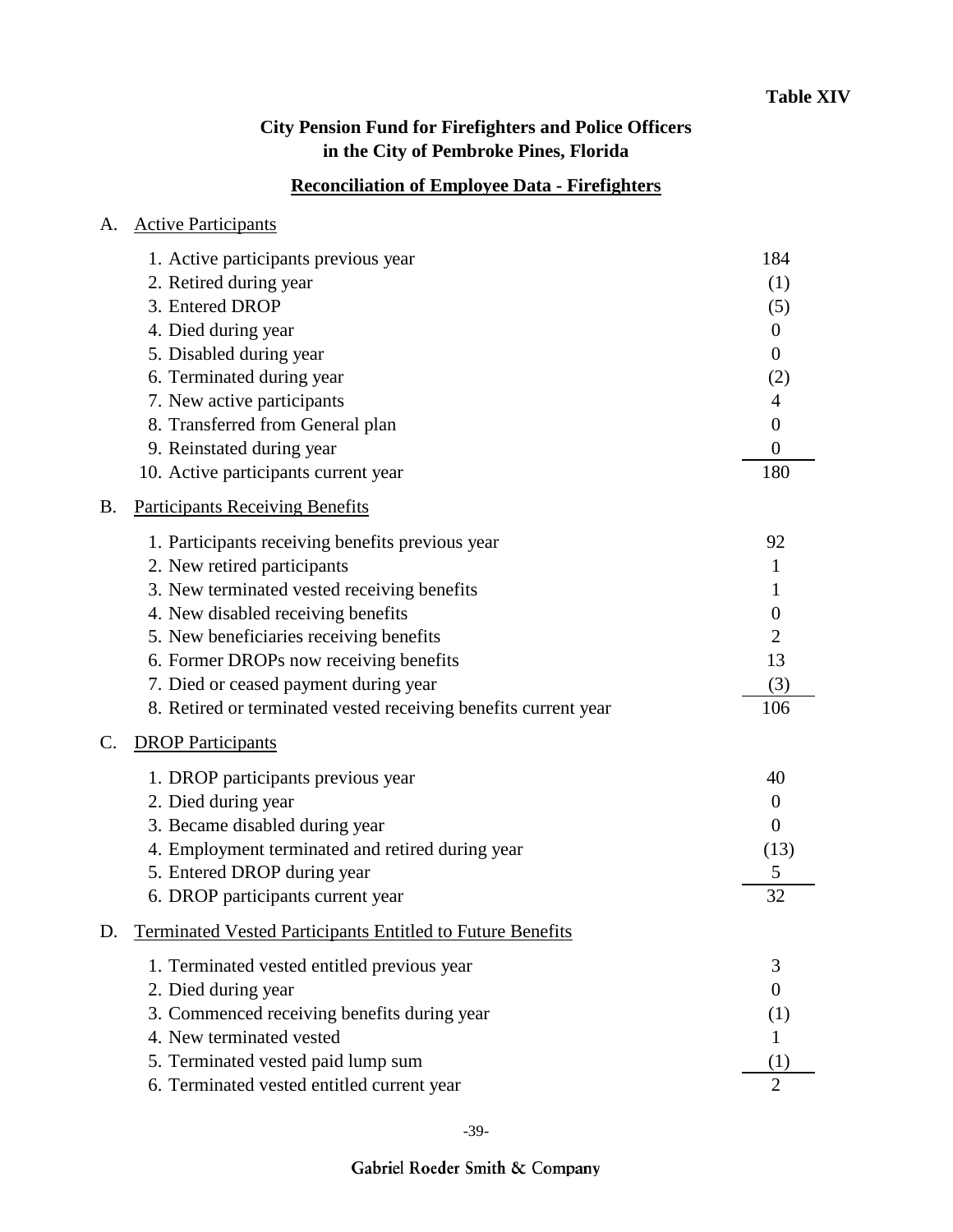## **Reconciliation of Employee Data - Police Officers**

| А.        | <b>Active Participants</b>                                      |                  |
|-----------|-----------------------------------------------------------------|------------------|
|           | 1. Active participants previous year                            | 177              |
|           | 2. Retired during year                                          | (2)              |
|           | 3. Entered DROP                                                 | (6)              |
|           | 4. Died during year                                             | $\theta$         |
|           | 5. Disabled during year                                         | $\theta$         |
|           | 6. Terminated during year                                       | (3)              |
|           | 7. New active participants                                      | 10               |
|           | 8. Transferred from General plan                                | $\theta$         |
|           | 9. Reinstated during year                                       | $\theta$         |
|           | 10. Active participants current year                            | 176              |
| <b>B.</b> | <b>Participants Receiving Benefits</b>                          |                  |
|           | 1. Participants receiving benefits previous year                | 102              |
|           | 2. New retired participants                                     | $\overline{2}$   |
|           | 3. New terminated vested receiving benefits                     | $\overline{2}$   |
|           | 4. New disabled receiving benefits                              | $\boldsymbol{0}$ |
|           | 5. New beneficiaries receiving benefits                         | $\theta$         |
|           | 6. Former DROPs now receiving benefits                          | 13               |
|           | 7. Died or ceased payment during year                           | (1)              |
|           | 8. Retired or terminated vested receiving benefits current year | 118              |
| C.        | <b>DROP</b> Participants                                        |                  |
|           | 1. DROP participants previous year                              | 47               |
|           | 2. Died during year                                             | $\theta$         |
|           | 3. Became disabled during year                                  | $\theta$         |
|           | 4. Employment terminated and retired during year                | (13)             |
|           | 5. Entered DROP during year                                     | 6                |
|           | 6. DROP participants current year                               | 40               |
| D.        | Terminated Vested Participants Entitled to Future Benefits      |                  |
|           | 1. Terminated vested entitled previous year                     | 3                |
|           | 2. Died during year                                             | $\overline{0}$   |
|           | 3. Commenced receiving benefits during year                     | (2)              |
|           | 4. New terminated vested                                        |                  |
|           | 5. Terminated vested paid lump sum                              | $\theta$         |
|           | 6. Terminated vested entitled current year                      | $\overline{2}$   |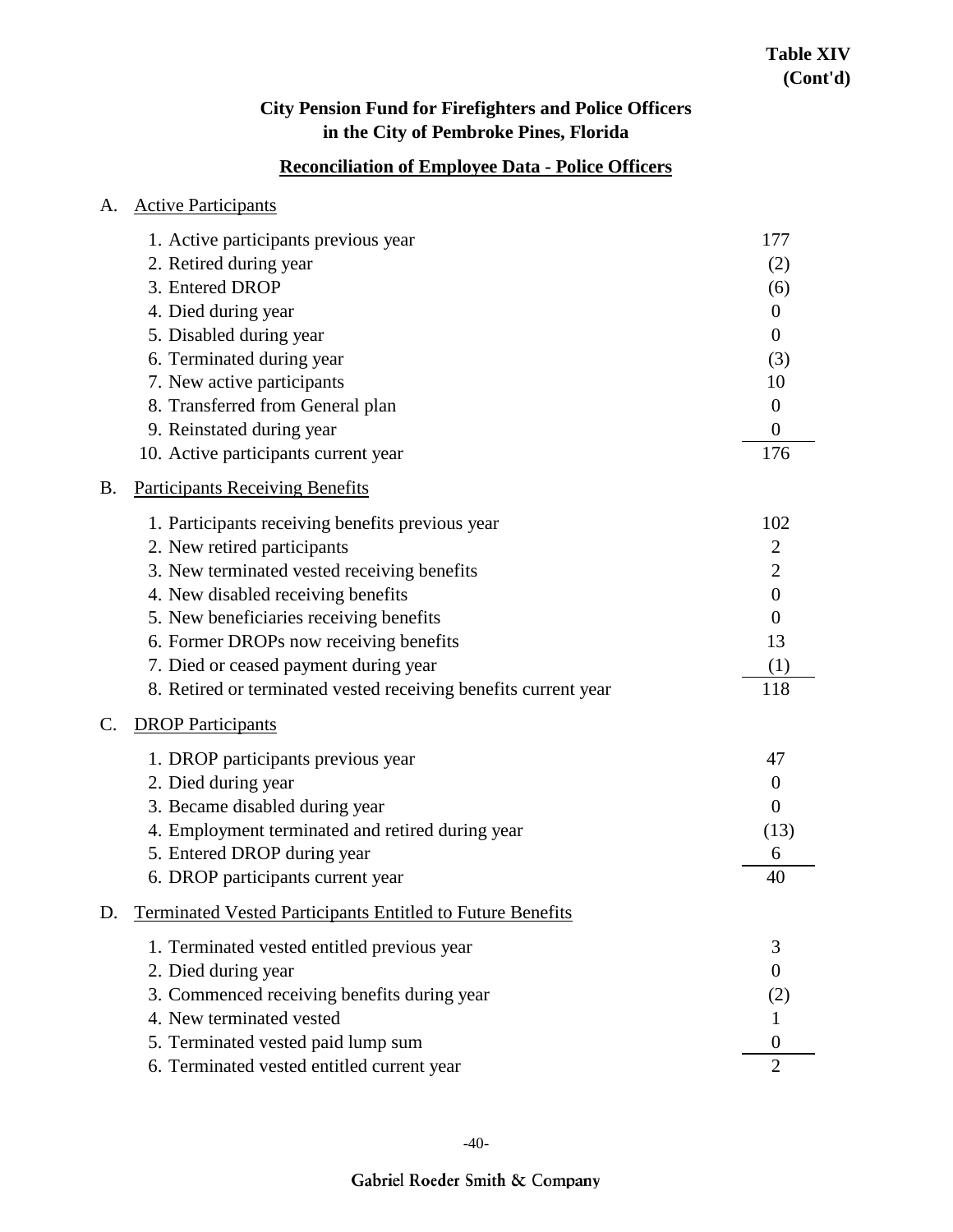## **Reconciliation of Employee Data - All Members**

| A. | <b>Active Participants</b>                                        |                  |
|----|-------------------------------------------------------------------|------------------|
|    | 1. Active participants previous year                              | 361              |
|    | 2. Retired during year                                            | (3)              |
|    | 3. Entered DROP                                                   | (11)             |
|    | 4. Died during year                                               | $\overline{0}$   |
|    | 5. Disabled during year                                           | $\theta$         |
|    | 6. Terminated during year                                         | (5)              |
|    | 7. New active participants                                        | 14               |
|    | 8. Transferred from General plan                                  | $\theta$         |
|    | 9. Reinstated during year                                         | $\boldsymbol{0}$ |
|    | 10. Active participants current year                              | 356              |
| Β. | <b>Participants Receiving Benefits</b>                            |                  |
|    | 1. Participants receiving benefits previous year                  | 194              |
|    | 2. New retired participants                                       | 3                |
|    | 3. New terminated vested receiving benefits                       | 3                |
|    | 4. New disabled receiving benefits                                | $\boldsymbol{0}$ |
|    | 5. New beneficiaries receiving benefits                           | $\overline{2}$   |
|    | 6. Former DROPs now receiving benefits                            | 26               |
|    | 7. Died or ceased payment during year                             | (4)              |
|    | 8. Retired or terminated vested receiving benefits current year   | 224              |
| C. | <b>DROP Participants</b>                                          |                  |
|    | 1. DROP participants previous year                                | 87               |
|    | 2. Died during year                                               | $\theta$         |
|    | 3. Became disabled during year                                    | $\theta$         |
|    | 4. Employment terminated and retired during year                  | (26)             |
|    | 5. Entered DROP during year                                       | 11               |
|    | 6. DROP participants current year                                 | 72               |
| D. | <b>Terminated Vested Participants Entitled to Future Benefits</b> |                  |
|    | 1. Terminated vested entitled previous year                       | 6                |
|    | 2. Died during year                                               | $\overline{0}$   |
|    | 3. Commenced receiving benefits during year                       | (3)              |
|    | 4. New terminated vested                                          | 2                |
|    | 5. Terminated vested paid lump sum                                | (1)              |
|    | 6. Terminated vested entitled current year                        | $\overline{4}$   |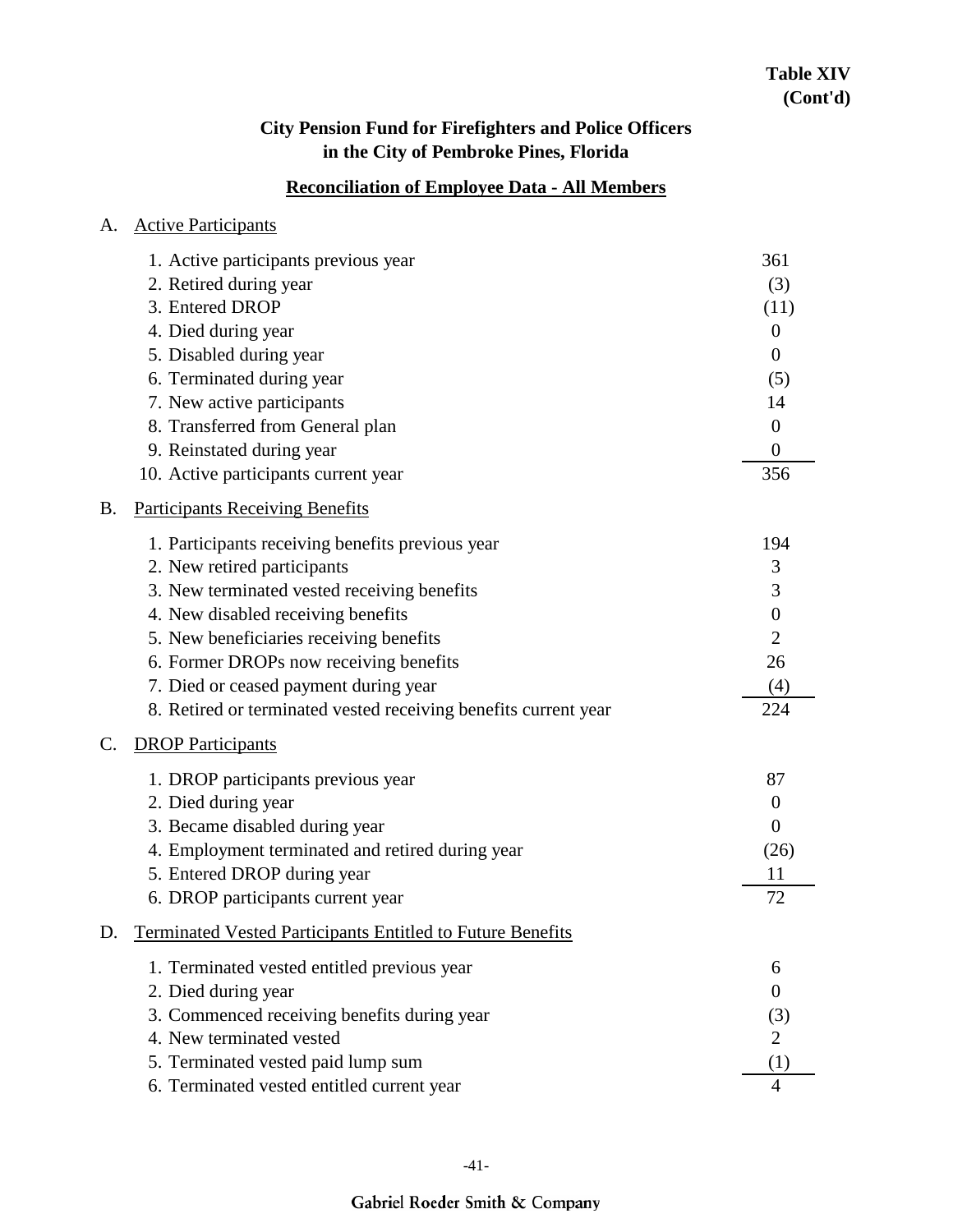#### **Table XV**

### **City Pension Fund for Firefighters and Police Officers in the City of Pembroke Pines, Florida**

#### **Projected Retirement Benefits**

| <b>Fiscal Year</b> | <b>Projected Total</b><br><b>Annual Payout</b> |              |  |  |  |
|--------------------|------------------------------------------------|--------------|--|--|--|
| 2013               | \$                                             | 23,567,365   |  |  |  |
| 2014               | \$                                             | 24,491,335   |  |  |  |
| 2015               | \$                                             | 25,867,690   |  |  |  |
| 2016               | \$                                             | 27,653,847   |  |  |  |
| 2017               | \$                                             | 30,120,450   |  |  |  |
| 2018               | \$                                             | 32,563,260   |  |  |  |
| 2019               | \$                                             | 34,502,243   |  |  |  |
| 2020               | \$                                             | 36, 337, 257 |  |  |  |
| 2021               | \$                                             | 38,437,390   |  |  |  |
| 2022               | \$                                             | 40,051,091   |  |  |  |
|                    |                                                |              |  |  |  |

The above projected payout of Plan benefits during the next ten years is based on assumptions involving all decrements. Actual payouts may differ from the above estimates depending upon the death, salary and retirement experience of the Plan. However, since the projected payment is recomputed each valuation date, there is an automatic correction to the extent that actual experience varies from expected experience.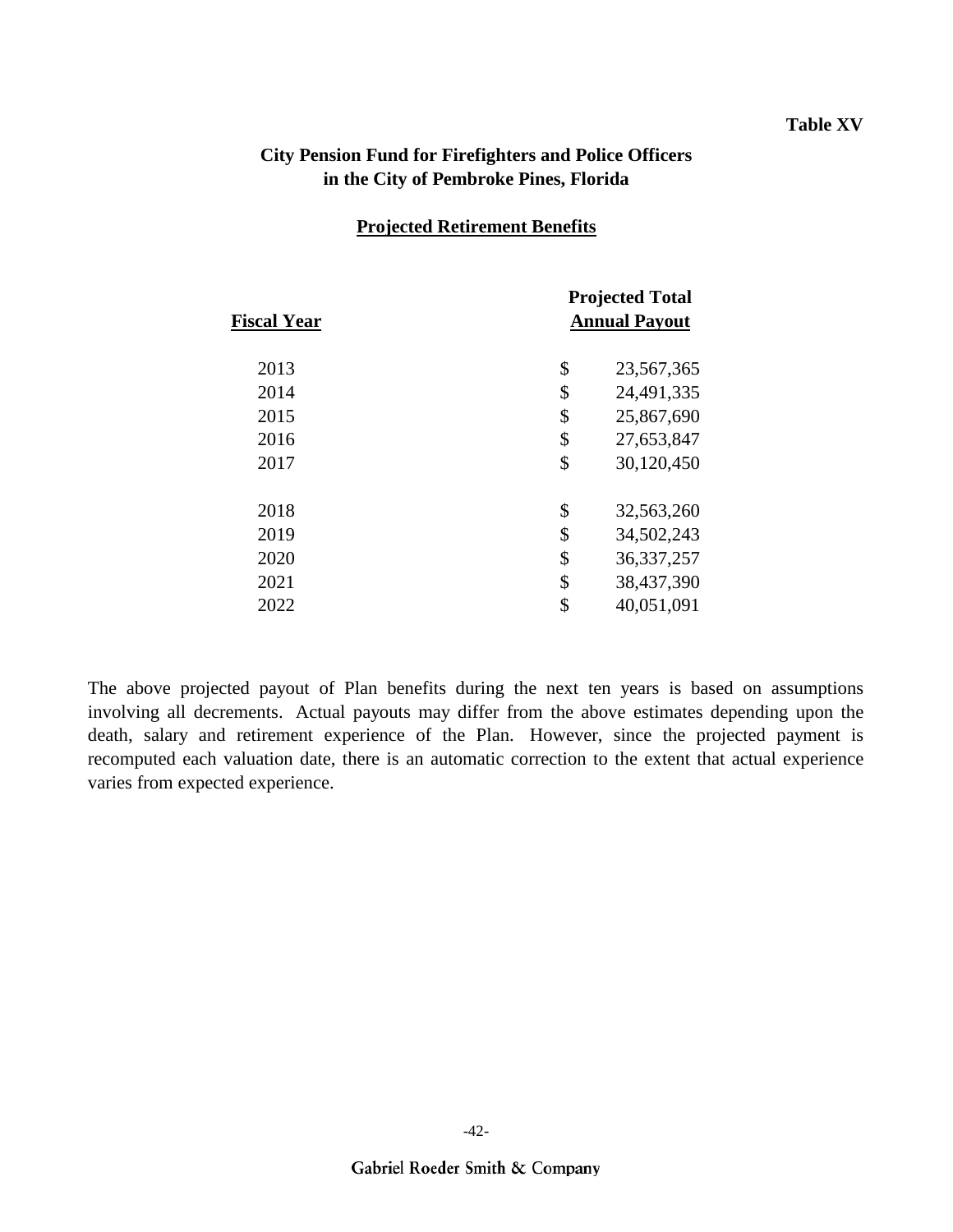### **Analysis of Investment Yield as of October 1, 2012**

This Table sets forth the results of an analysis made of investment yields on the assets held under the Pension Plan for Firefighters and Police Officers of the City of Pembroke Pines.

The basic sources for this analysis were the Statements produced by the Plan Auditors.

The basic data was initially checked for internal consistency. Since no difficulties were encountered with the data, yield rates were calculated directly from the transaction information submitted. A summary of the transaction information is set forth on the following page.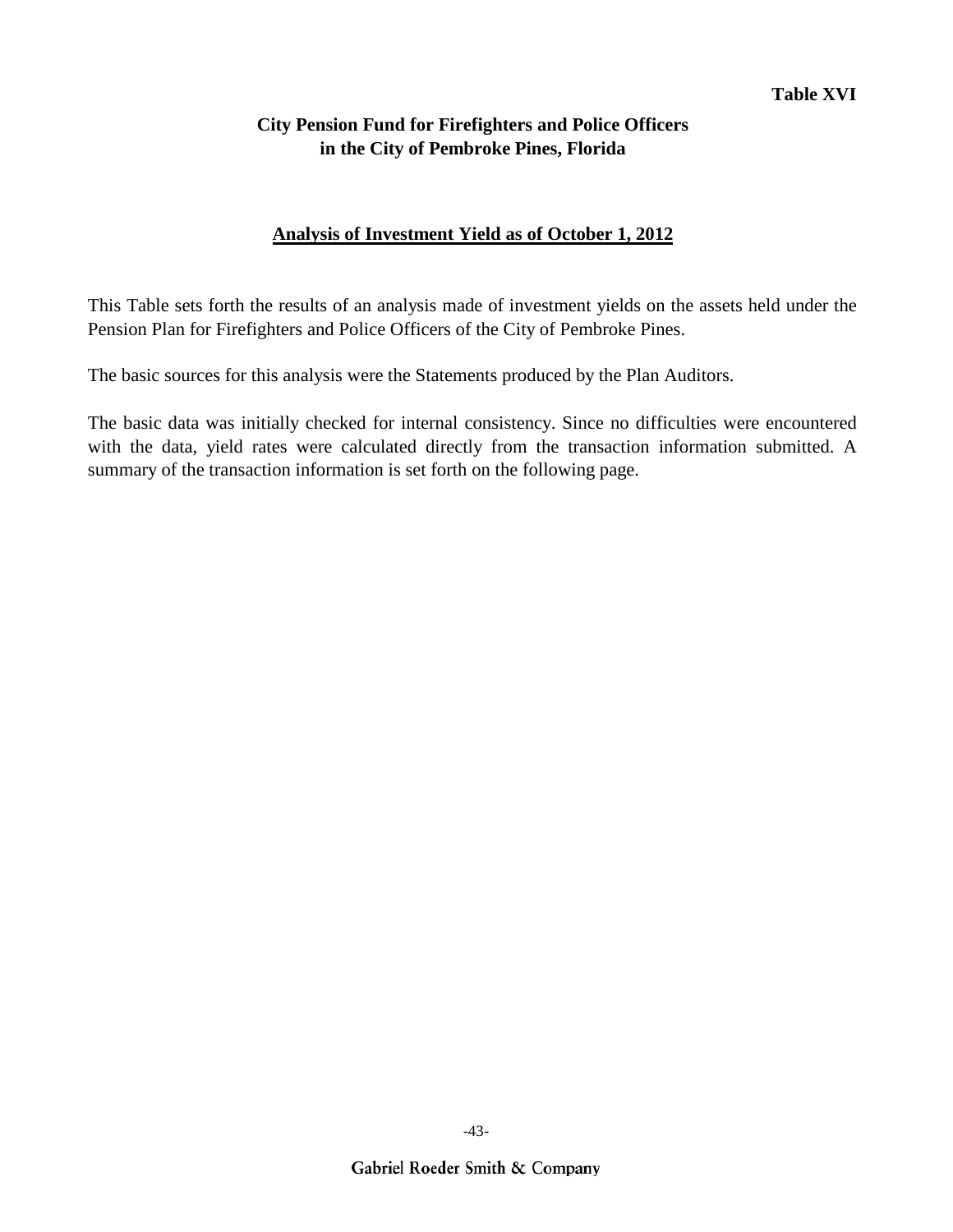## **in the City of Pembroke Pines, Florida City Pension Fund for Firefighters and Police Officers**

## **Summary of Transaction Information**

| Year       | <b>Benefits</b> |            | Administrative |               | Employee  | City          |               | <b>State</b> | Actuarial |                    |
|------------|-----------------|------------|----------------|---------------|-----------|---------------|---------------|--------------|-----------|--------------------|
| Ending     | Paid            |            | Expenses       | Contributions |           | Contributions | Contributions |              |           | Value <sup>2</sup> |
|            |                 |            |                |               |           |               |               |              |           |                    |
| 09/30/2012 | \$              | 22,423,335 | \$<br>423,570  | \$            | 2,945,195 | \$21,540,037  | \$            | 2,342,079    | \$        | 316,002,633        |
| 09/30/2011 |                 | 20,419,430 | 447,082        |               | 3,002,699 | 21,020,757    |               | 2,269,110    |           | 294,227,027        |
| 09/30/2010 |                 | 18,268,505 | 572,279        |               | 3,012,468 | 22,200,904    |               | 2,337,509    |           | 280,775,729        |
| 09/30/2009 |                 | 16,256,428 | 461,151        |               | 3,153,447 | 19,505,427    |               | 2,429,576    |           | 261,948,320        |
| 09/30/2008 |                 | 13,835,750 | 403,851        |               | 3,333,603 | 15,214,031    |               | 2,581,143    |           | 246, 182, 224      |
| 09/30/2007 |                 | 12,327,080 | 394,778        |               | 3,240,932 | 11,812,342    |               | 2,442,108    |           | 229,650,770        |
| 09/30/2006 |                 | 9,586,049  | 376,632        |               | 3,474,437 | 8,205,196     |               | 2,028,350    |           | 205, 102, 670      |
| 09/30/2005 |                 | 7,956,368  | 346,802        |               | 4,041,657 | 6,461,387     |               | 1,861,332    |           | 186, 347, 282      |
| 09/30/2004 |                 | 10,865,749 | 372,004        |               | 3,123,907 | 29,374,983    |               | 1,730,676    |           | 168,315,697        |
| 09/30/2003 |                 | 11,167,454 | 740,669        |               | 3,019,022 | 40, 192, 188  |               | 1,426,440    |           | 134,868,154        |
| 09/30/2002 |                 | 2,392,216  | 529,831        |               | 2,683,777 | 3,643,183     |               | 1,233,840    |           | 96,599,615         |
| 09/30/2001 |                 | 1,801,729  | 450,439        |               | 2,563,794 | 3,257,207     |               | 1,013,126    |           | 89,587,047         |
| 09/30/2000 |                 | 1,498,201  | 430,328        |               | 2,113,222 | 2,580,359     |               | 970,129      |           | 81,679,522         |
| 09/30/1999 |                 | 1,198,877  | 379,577        |               | 1,971,856 | 1,762,362     |               | 988,366      |           | 68,869,101         |
| 09/30/1998 |                 | 1,143,202  | 310,971        |               | 1,790,908 | 1,450,517     |               | 915,599      |           | 58,718,121         |
| 09/30/1997 |                 | 842,191    | 286,905        |               | 1,667,877 | 1,608,478     |               | 858,522      |           | 50, 565, 572       |
| 09/30/1996 |                 | 694,974    | 237,252        |               | 1,563,652 | 1,588,045     |               | 671,056      |           | 39,919,818         |
| 09/30/1995 |                 | 605,296    | 208,915        |               | 1,294,421 | 1,934,238     |               | 540,655      |           | 33,180,866         |

1 Includes refunds and DROP account pension payment credits

 $2$  Market value prior to 2001

-44-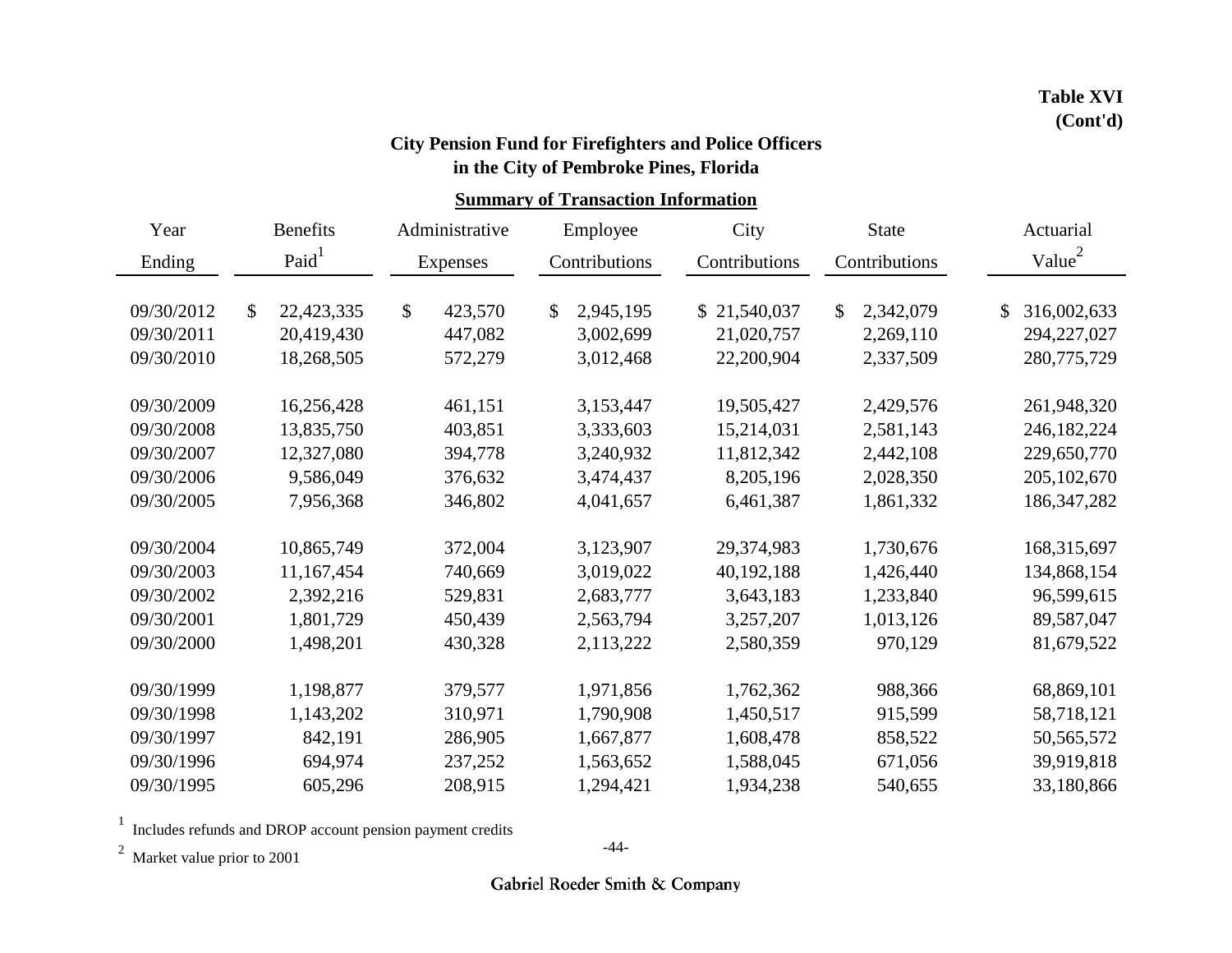### **Recent Compensation, Termination and Investment Return Experience**

|                   | Compensation*            |                     | Termination                    | <b>Investment Return</b>  |                              |                                  |  |  |
|-------------------|--------------------------|---------------------|--------------------------------|---------------------------|------------------------------|----------------------------------|--|--|
| Valuation<br>Date | % Increase<br>(Decrease) | Assumed<br>Increase | Ratio of Actual<br>to Expected | Net Market<br>Value Yield | Net Actuarial<br>Value Yield | <b>Assumed Rate</b><br>of Return |  |  |
| 10/01/2012        | 3.8%                     | 4.6%                | 1.1                            | 19.0%                     | 6.4%                         | 8.0%                             |  |  |
| 10/01/2011        | 1.6%                     | 5.5%                | 0.2                            | $(0.2\%)$                 | 3.8%                         | 8.0%                             |  |  |
| 10/01/2010        | 3.6%                     | 5.7%                | 0.2                            | 8.1%                      | 4.5%                         | 8.0%                             |  |  |
| 10/01/2009        | 4.6%                     | 6.2%                | 1.0                            | $(1.0\%)$                 | 3.6%                         | 8.0%                             |  |  |
| 10/01/2008        | 8.1%                     | 6.3%                | 1.2                            | (13.7%)                   | 4.4%                         | 8.0%                             |  |  |
| 10/01/2007        | 5.3%                     | 6.4%                | 0.7                            | 14.8%                     | 9.2%                         | 8.0%                             |  |  |
| 10/01/2006        | 10.8%                    | 6.0%                | 0.4                            | 6.9%                      | 7.8%                         | 8.0%                             |  |  |
| 10/01/2005        | 6.8%                     | 6.0%                | 0.5                            | 12.3%                     | 8.0%                         | 8.0%                             |  |  |
| 10/01/2004        | 7.5%                     | 6.0%                | 0.2                            | 8.4%                      | 6.9%                         | 8.0%                             |  |  |
| 10/01/2003        | 6.3%                     | 6.0%                | N/A                            | 17.2%                     | 5.9%                         | 8.0%                             |  |  |
| Last 3 Years      | 3.0%                     | 5.3%                | 0.4                            | 8.7%                      | 4.9%                         | 8.0%                             |  |  |
| Last 5 Years      | 4.3%                     | 5.7%                | 0.6                            | 1.9%                      | 4.5%                         | 8.0%                             |  |  |
| Last 10 Years     | 5.8%                     | 5.9%                | N/A                            | 6.7%                      | 6.0%                         | 8.0%                             |  |  |

\* Excludes DROP payroll

-45-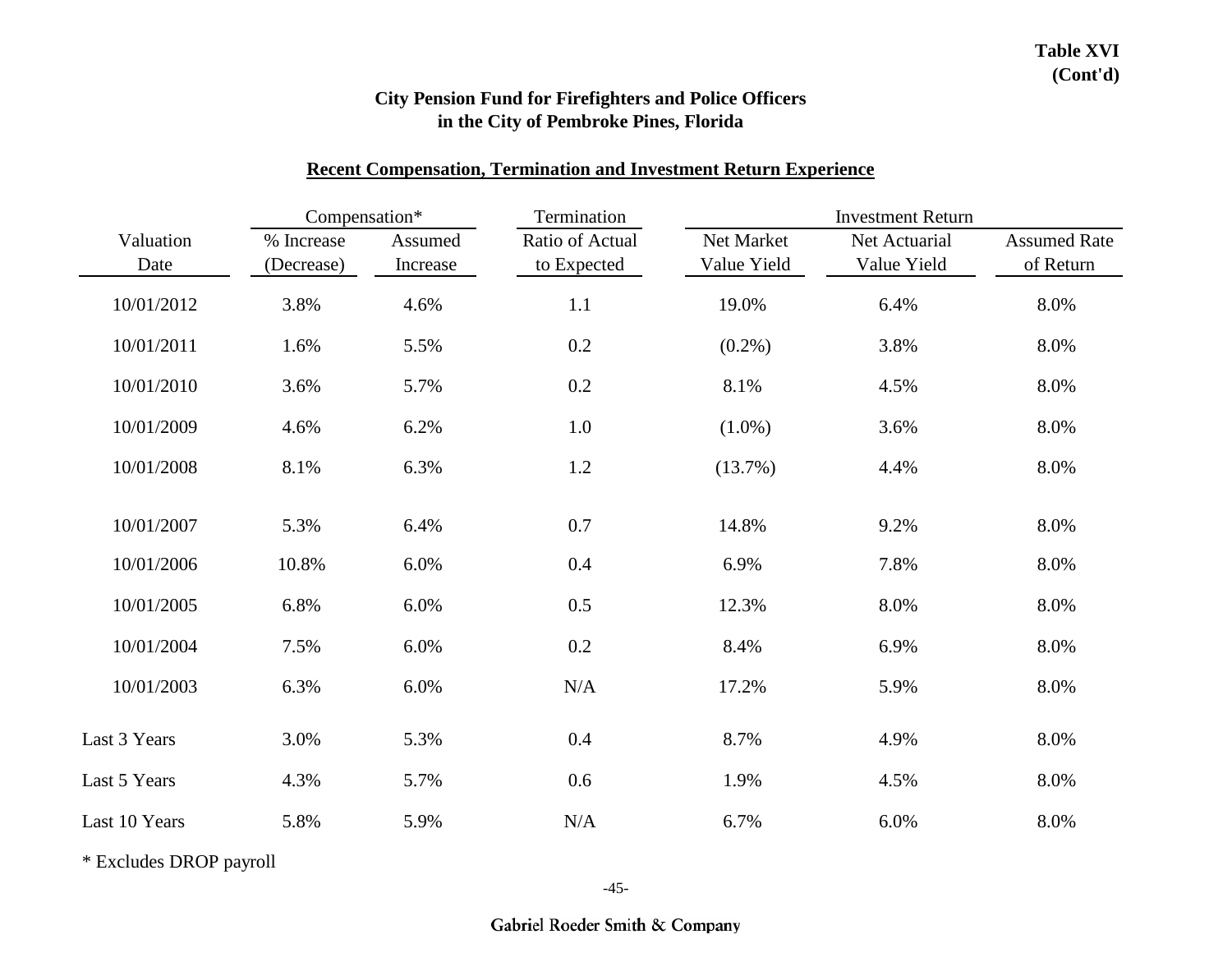## **Employer Contribution Information**

|            |              |          | Minimum      |    |                    |                     |               |                        |      |  |
|------------|--------------|----------|--------------|----|--------------------|---------------------|---------------|------------------------|------|--|
|            | Contribution |          | Required     |    | <b>Actual City</b> | <b>Actual State</b> |               | <b>Actual Employer</b> |      |  |
| Valuation  | Fiscal       | Employer |              |    | Contributions      | Contributions       |               | Contributions          |      |  |
| Date       | Year End     |          |              |    | Contributions      |                     |               | Made                   | Made |  |
| 10/01/2012 | 09/30/2014   | \$       | 26,214,407   |    | N/A                | N/A                 |               | N/A                    |      |  |
| 10/01/2011 | 09/30/2013   | \$       | 25, 213, 704 |    | N/A                | N/A                 |               | N/A                    |      |  |
| 10/01/2010 | 09/30/2012   | \$       | 23,882,116   | \$ | 21,540,037         | \$<br>2,342,079     | \$            | 23,882,116             |      |  |
| 10/01/2010 | 09/30/2011   | \$       | 23,289,867   | \$ | 21,020,757         | \$<br>2,269,110     | \$            | 23,289,867             |      |  |
| 10/01/2009 | 09/30/2010   | \$       | 24,538,413   | \$ | 22,200,904         | \$<br>2,337,509     | \$            | 24,538,413             |      |  |
| 10/01/2008 | 09/30/2009   | \$       | 21,935,003   | \$ | 19,505,427         | \$<br>2,429,576     | \$            | 21,935,003             |      |  |
| 10/01/2007 | 09/30/2008   | \$       | 17,795,174   | \$ | 15,214,031         | \$<br>2,581,143     | \$            | 17,795,174             |      |  |
| 10/01/2006 | 09/30/2007   | \$       | 14,254,450   | \$ | 11,812,342         | \$<br>2,442,108     | \$            | 14,254,450             |      |  |
| 10/01/2005 | 09/30/2006   | \$       | 10,233,546   | \$ | 8,205,196          | \$<br>2,028,350     | \$            | 10,233,546             |      |  |
| 10/01/2004 | 09/30/2005   | \$       | 8,322,719    | \$ | 6,461,387          | \$<br>1,861,332     | $\mathcal{S}$ | 8,322,719              |      |  |
|            |              |          |              |    |                    |                     |               |                        |      |  |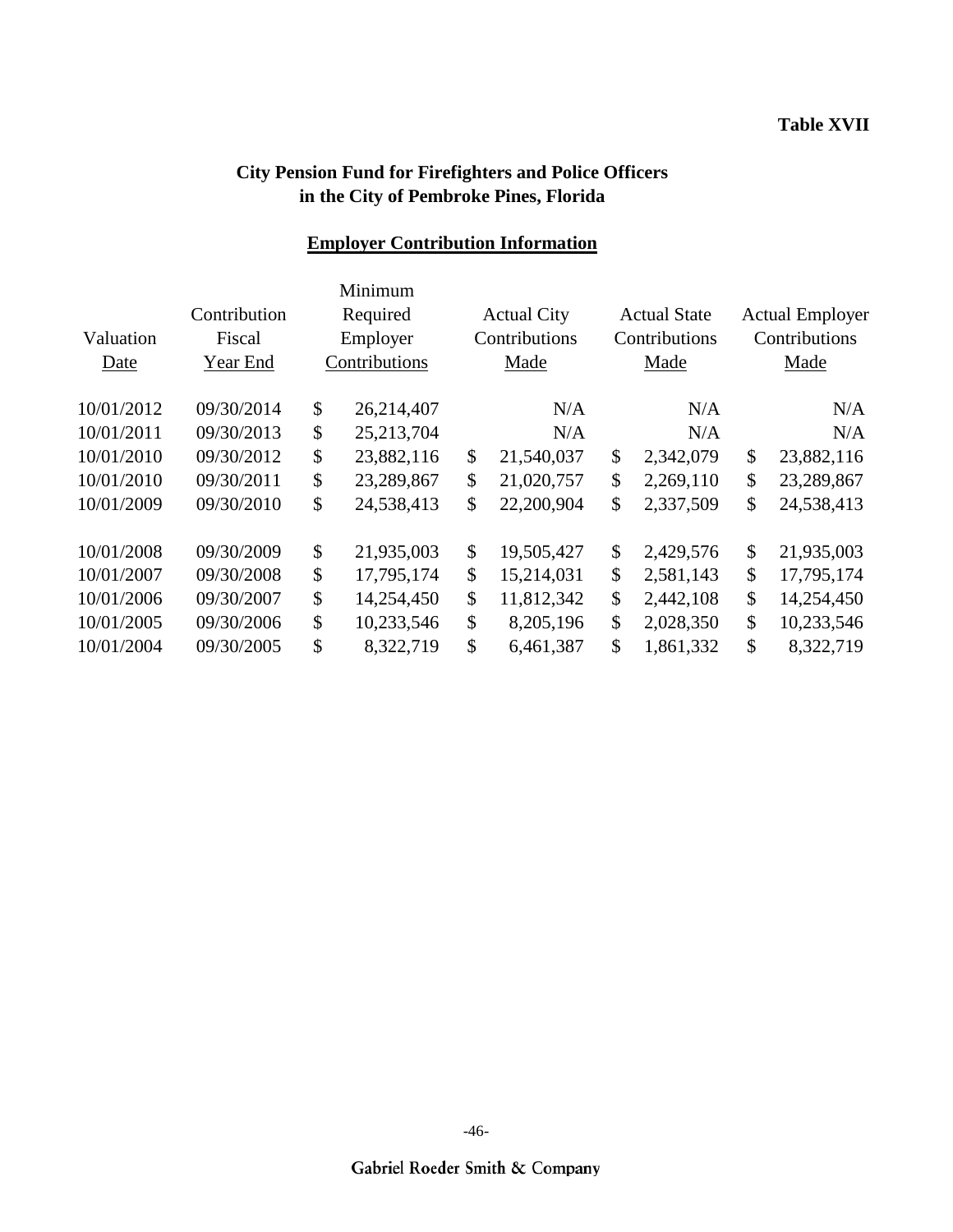### **Actuarial Valuation as of October 1, 2012**

#### **State Required Exhibit - Firefighters**

|                                                       | 10/01/2011          | 10/01/2012        |
|-------------------------------------------------------|---------------------|-------------------|
| A. Participant Data                                   |                     |                   |
| 1. Active participants                                | 184                 | 180               |
| 2. Retired participants and beneficiaries             |                     |                   |
| receiving benefits (including DROPs)                  | 124                 | 130               |
| 3. Disabled participants receiving benefits           | 8                   | 8                 |
| 4. Terminated vested participants                     | 3                   | $\overline{2}$    |
| 5. Annual payroll of active participants              |                     |                   |
| excluding DROPs                                       | \$<br>13,556,504    | \$<br>13,812,626  |
| 6. Annual payroll of active participants              |                     |                   |
| including DROPs                                       | \$<br>17,563,287    | \$<br>17,009,429  |
| 7. Annual benefits payable to those currently         |                     |                   |
| receiving benefits (including DROPs)                  | \$<br>10,633,871    | \$<br>11,261,634  |
| <b>B.</b> Liabilities                                 |                     |                   |
| 1. Actuarial present value of future expected         |                     |                   |
| benefit payments for active members                   |                     |                   |
| a. Retirement benefits                                | \$<br>112,058,829   | \$<br>115,471,208 |
| b. Vesting benefits                                   | 1,081,166           | 1,057,873         |
| c. Death benefits                                     | 611,685             | 606,735           |
| d. Disability benefits                                | 3,744,335           | 3,767,055         |
| e. Total                                              | \$<br>117,496,015   | \$<br>120,902,871 |
| 2. Actuarial present value of future expected benefit |                     |                   |
| payments for terminated vested members                | \$<br>597,083       | \$<br>271,308     |
| 3. Actuarial present value of future expected benefit |                     |                   |
| payments for members currently receiving benefits     |                     |                   |
| a. Service retired (includes DROPs)                   | \$<br>157, 572, 284 | \$<br>164,411,275 |
| b. Disability retired                                 | 5,262,022           | 5,360,141         |
| c. Beneficiaries                                      | 1,638,738           | 2,998,988         |
| d. Miscellaneous (Refunds in Process)                 | 181                 | 8,488             |
| e. Total                                              | \$<br>164,473,225   | \$172,778,892     |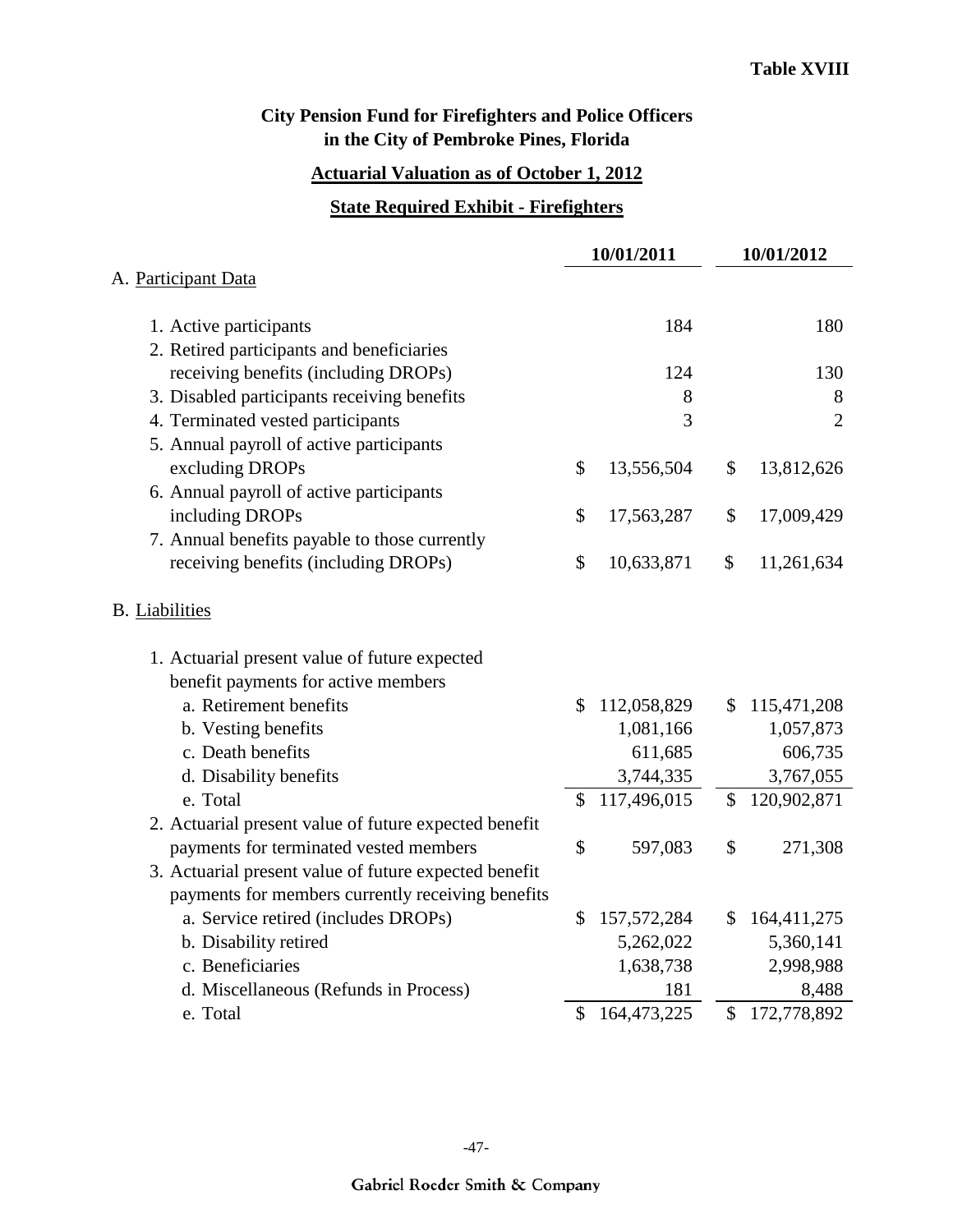#### **Actuarial Valuation as of October 1, 2012**

#### **State Required Exhibit - Firefighters**

|                                                              | 10/01/2011    |               |    | 10/01/2012    |  |  |
|--------------------------------------------------------------|---------------|---------------|----|---------------|--|--|
|                                                              |               |               |    |               |  |  |
| 4. Total actuarial present value of future                   |               |               |    |               |  |  |
| expected benefit payments                                    | \$            | 282,566,323   |    | \$293,953,071 |  |  |
| 5. Actuarial accrued liabilities (EAN)                       |               | \$240,353,743 | \$ | 253,068,158   |  |  |
| C. Statement of Accumulated Plan Benefits                    |               |               |    |               |  |  |
| 1. Actuarial present value of accumulated vested<br>benefits |               |               |    |               |  |  |
| a. Participants currently receiving benefits                 | \$            | 164,473,044   | \$ | 172,770,404   |  |  |
| b. Other participants                                        |               | 53,046,521    |    | 55,816,726    |  |  |
| c. Total                                                     | S.            | 217,519,565   |    | \$228,587,130 |  |  |
| 2. Actuarial present value of accumulated non-               |               |               |    |               |  |  |
| vested plan benefits                                         |               | 6,671,043     |    | 6,806,525     |  |  |
| 3. Total actuarial present value of accumulated              |               |               |    |               |  |  |
| plan benefits                                                | \$            | 224,190,608   | \$ | 235,393,655   |  |  |
| D. Disclosure of Following Items:                            |               |               |    |               |  |  |
| 1. Actuarial present value of future salaries                |               |               |    |               |  |  |
| - attained age                                               | \$            | 110,791,068   | \$ | 108,812,698   |  |  |
| 2. Actuarial present value of future employee                |               |               |    |               |  |  |
| contributions - attained age                                 | $\mathcal{S}$ | 12,097,226    | \$ | 11,902,557    |  |  |
| 3. Actuarial present value of future contributions           |               |               |    |               |  |  |
| from other sources                                           |               | N/A           |    | N/A           |  |  |
| 4. Amount of active members' accumulated                     |               |               |    |               |  |  |
| contributions                                                | $\mathcal{S}$ | 12,794,819    | \$ | 13,702,427    |  |  |
| 5. Actuarial present value of future salaries and            |               |               |    |               |  |  |
| future benefits at entry age                                 |               | N/A           |    | N/A           |  |  |
| 6. Actuarial present value of future employee                |               |               |    |               |  |  |
| contributions at entry age                                   |               | N/A           |    | N/A           |  |  |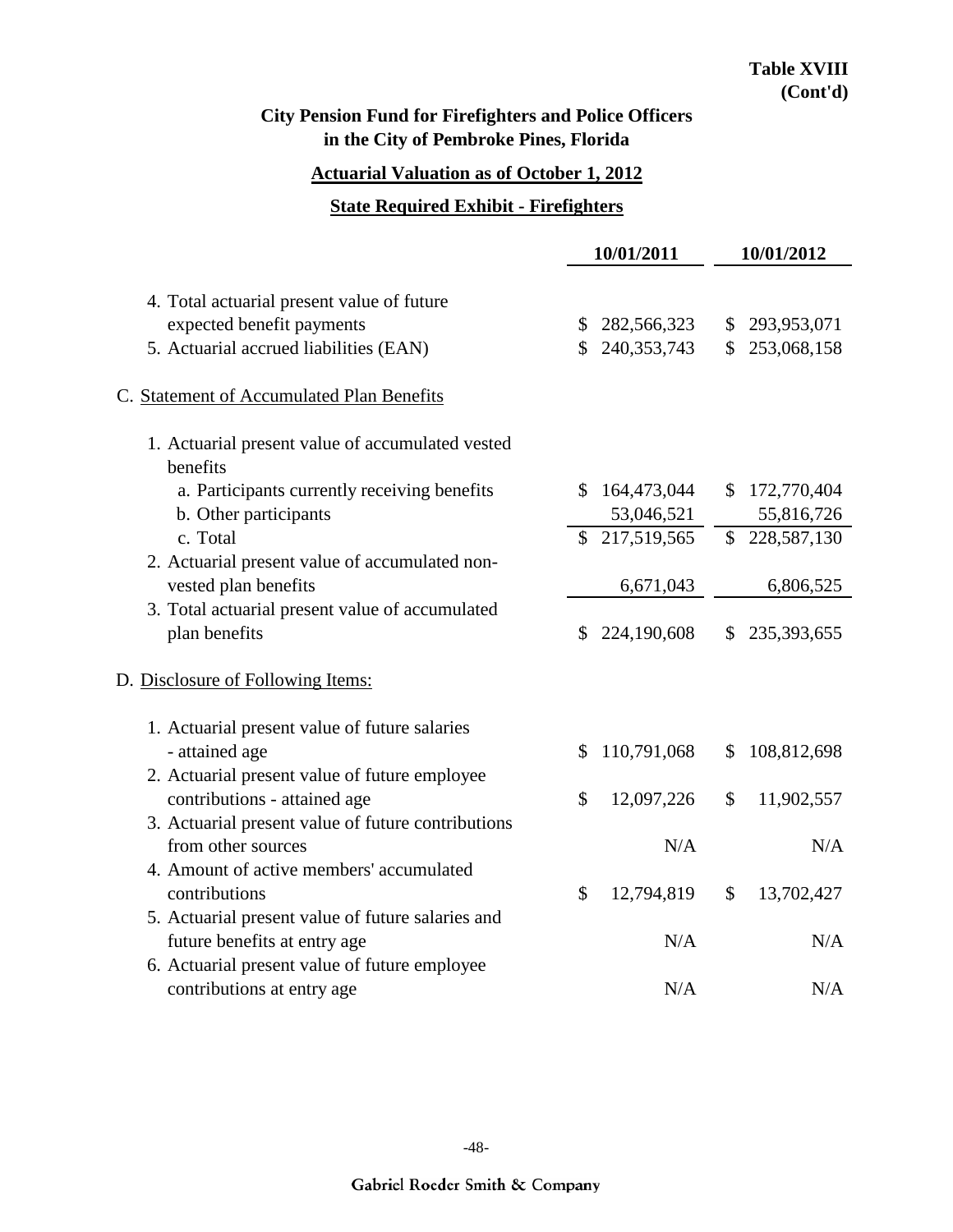### **Actuarial Valuation as of October 1, 2012**

#### **State Required Exhibit - Police Officers**

|                                                       | 10/01/2011        |               | 10/01/2012     |
|-------------------------------------------------------|-------------------|---------------|----------------|
| A. Participant Data                                   |                   |               |                |
| 1. Active participants                                | 177               |               | 176            |
| 2. Retired participants and beneficiaries             |                   |               |                |
| receiving benefits (including DROPs)                  | 139               |               | 148            |
| 3. Disabled participants receiving benefits           | 10                |               | 10             |
| 4. Terminated vested participants                     | 3                 |               | $\overline{2}$ |
| 5. Annual payroll of active participants              |                   |               |                |
| excluding DROPs                                       | \$<br>13,301,329  | \$            | 13,198,390     |
| 6. Annual payroll of active participants              |                   |               |                |
| including DROPs                                       | \$<br>17,712,550  | \$            | 17,072,646     |
| 7. Annual benefits payable to those currently         |                   |               |                |
| receiving benefits (including DROPs)                  | \$<br>10,919,463  | \$            | 12,041,152     |
| <b>B.</b> Liabilities                                 |                   |               |                |
| 1. Actuarial present value of future expected         |                   |               |                |
| benefit payments for active members                   |                   |               |                |
| a. Retirement benefits                                | \$<br>112,974,404 | \$            | 109,782,581    |
| b. Vesting benefits                                   | 1,082,188         |               | 1,057,562      |
| c. Death benefits                                     | 574,836           |               | 584,765        |
| d. Disability benefits                                | 3,752,103         |               | 3,864,103      |
| e. Total                                              | \$<br>118,383,531 | \$            | 115,289,011    |
| 2. Actuarial present value of future expected benefit |                   |               |                |
| payments for terminated vested members                | \$<br>956,018     | \$            | 350,364        |
| 3. Actuarial present value of future expected benefit |                   |               |                |
| payments for members currently receiving benefits     |                   |               |                |
| a. Service retired (includes DROPs)                   | \$<br>162,827,076 | \$            | 178,476,131    |
| b. Disability retired                                 | 6,085,635         |               | 6,179,996      |
| c. Beneficiaries                                      | 904,803           |               | 966,939        |
| d. Miscellaneous (Refunds in Process)                 | 37,543            |               | 30,344         |
| e. Total                                              | \$<br>169,855,057 | $\mathcal{S}$ | 185,653,410    |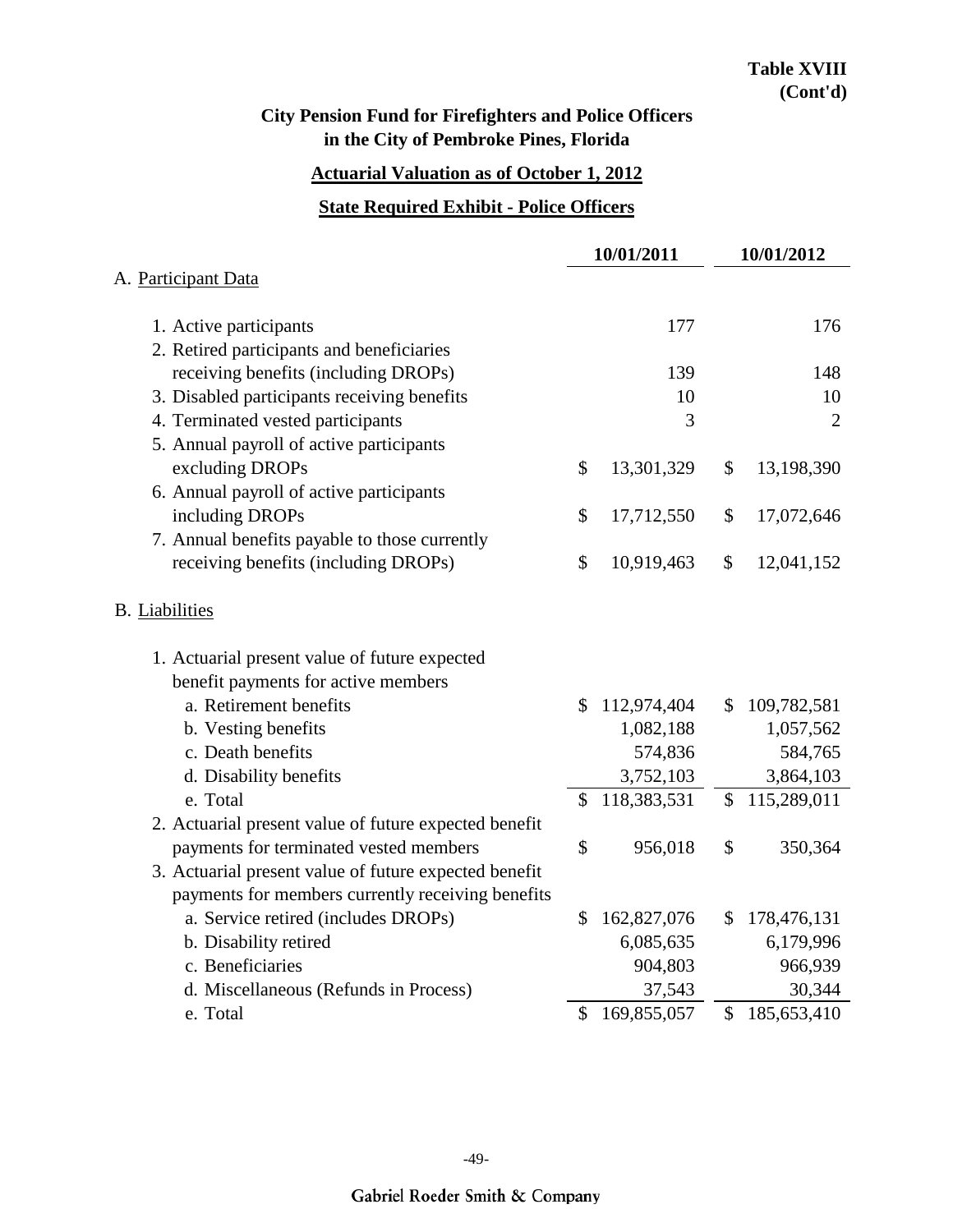# **Actuarial Valuation as of October 1, 2012**

#### **State Required Exhibit - Police Officers**

|                                                              |               | 10/01/2011  | 10/01/2012       |
|--------------------------------------------------------------|---------------|-------------|------------------|
|                                                              |               |             |                  |
| 4. Total actuarial present value of future                   |               |             |                  |
| expected benefit payments                                    | \$            | 289,194,606 | \$301,292,785    |
| 5. Actuarial accrued liabilities (EAN)                       | $\mathcal{S}$ | 249,750,419 | \$262,866,862    |
| C. Statement of Accumulated Plan Benefits                    |               |             |                  |
| 1. Actuarial present value of accumulated vested<br>benefits |               |             |                  |
| a. Participants currently receiving benefits                 | \$            | 169,817,514 | \$185,623,066    |
| b. Other participants                                        |               | 58,630,900  | 55,793,196       |
| c. Total                                                     | \$            | 228,448,414 | \$241,416,262    |
| 2. Actuarial present value of accumulated non-               |               |             |                  |
| vested plan benefits                                         |               | 6,321,807   | 6,229,636        |
| 3. Total actuarial present value of accumulated              |               |             |                  |
| plan benefits                                                | \$            | 234,770,221 | \$247,645,898    |
| D. Disclosure of Following Items:                            |               |             |                  |
| 1. Actuarial present value of future salaries                |               |             |                  |
| - attained age                                               | $\mathcal{S}$ | 103,962,237 | \$104,096,140    |
| 2. Actuarial present value of future employee                |               |             |                  |
| contributions - attained age                                 | \$            | 11,371,839  | 11,349,572<br>\$ |
| 3. Actuarial present value of future contributions           |               |             |                  |
| from other sources                                           |               | N/A         | N/A              |
| 4. Amount of active members' accumulated                     |               |             |                  |
| contributions                                                | \$            | 13,538,425  | 13,720,931<br>\$ |
| 5. Actuarial present value of future salaries and            |               |             |                  |
| future benefits at entry age                                 |               | N/A         | N/A              |
| 6. Actuarial present value of future employee                |               |             |                  |
| contributions at entry age                                   |               | N/A         | N/A              |
|                                                              |               |             |                  |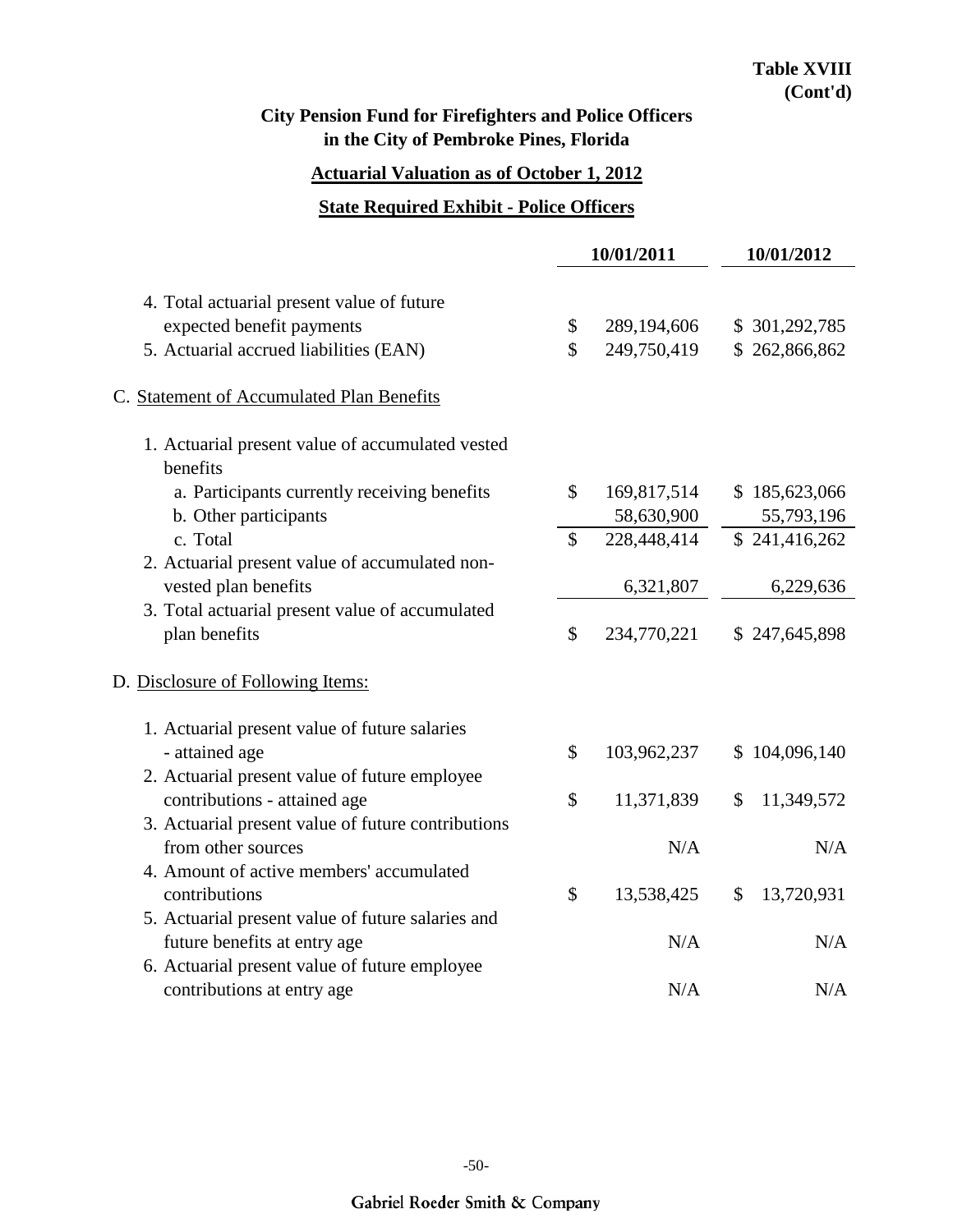### **Actuarial Valuation as of October 1, 2012**

#### **State Required Exhibit - All Members**

|                                                       | 10/01/2011    |               |    | 10/01/2012     |  |  |
|-------------------------------------------------------|---------------|---------------|----|----------------|--|--|
| A. Participant Data                                   |               |               |    |                |  |  |
| 1. Active participants                                |               | 361           |    | 356            |  |  |
| 2. Retired participants and beneficiaries             |               |               |    |                |  |  |
| receiving benefits (including DROPs)                  |               | 263           |    | 278            |  |  |
| 3. Disabled participants receiving benefits           |               | 18            |    | 18             |  |  |
| 4. Terminated vested participants                     |               | 6             |    | $\overline{4}$ |  |  |
| 5. Annual payroll of active participants              |               |               |    |                |  |  |
| excluding DROPs                                       | \$            | 26,857,833    | \$ | 27,011,016     |  |  |
| 6. Annual payroll of active participants              |               |               |    |                |  |  |
| including DROPs                                       | \$            | 35,275,837    | \$ | 34,082,075     |  |  |
| 7. Annual benefits payable to those currently         |               |               |    |                |  |  |
| receiving benefits (including DROPs)                  | \$            | 21,553,334    | \$ | 23,302,786     |  |  |
| B. Value of Assets (Net)                              |               |               |    |                |  |  |
| 1. Actuarial Value                                    | \$            | 294, 227, 027 | \$ | 316,002,633    |  |  |
| 2. Market Value                                       | \$            | 235,326,337   | \$ | 292,723,464    |  |  |
| C. Liabilities                                        |               |               |    |                |  |  |
| 1. Actuarial present value of future expected         |               |               |    |                |  |  |
| benefit payments for active members                   |               |               |    |                |  |  |
| a. Retirement benefits                                | \$            | 225,033,233   | \$ | 225, 253, 789  |  |  |
| b. Vesting benefits                                   |               | 2,163,354     |    | 2,115,435      |  |  |
| c. Death benefits                                     |               | 1,186,521     |    | 1,191,500      |  |  |
| d. Disability benefits                                |               | 7,496,438     |    | 7,631,158      |  |  |
| e. Total                                              | \$            | 235,879,546   | \$ | 236, 191, 882  |  |  |
| 2. Actuarial present value of future expected benefit |               |               |    |                |  |  |
| payments for terminated vested members                | \$            | 1,553,101     | \$ | 621,672        |  |  |
| 3. Actuarial present value of future expected benefit |               |               |    |                |  |  |
| payments for members currently receiving benefits     |               |               |    |                |  |  |
| a. Service retired (includes DROPs)                   | \$            | 320,399,360   | \$ | 342,887,406    |  |  |
| b. Disability retired                                 |               | 11,347,657    |    | 11,540,137     |  |  |
| c. Beneficiaries                                      |               | 2,543,541     |    | 3,965,927      |  |  |
| d. Miscellaneous (Refunds in Process)                 |               | 37,724        |    | 38,832         |  |  |
| e. Total                                              | $\mathcal{S}$ | 334,328,282   | \$ | 358,432,302    |  |  |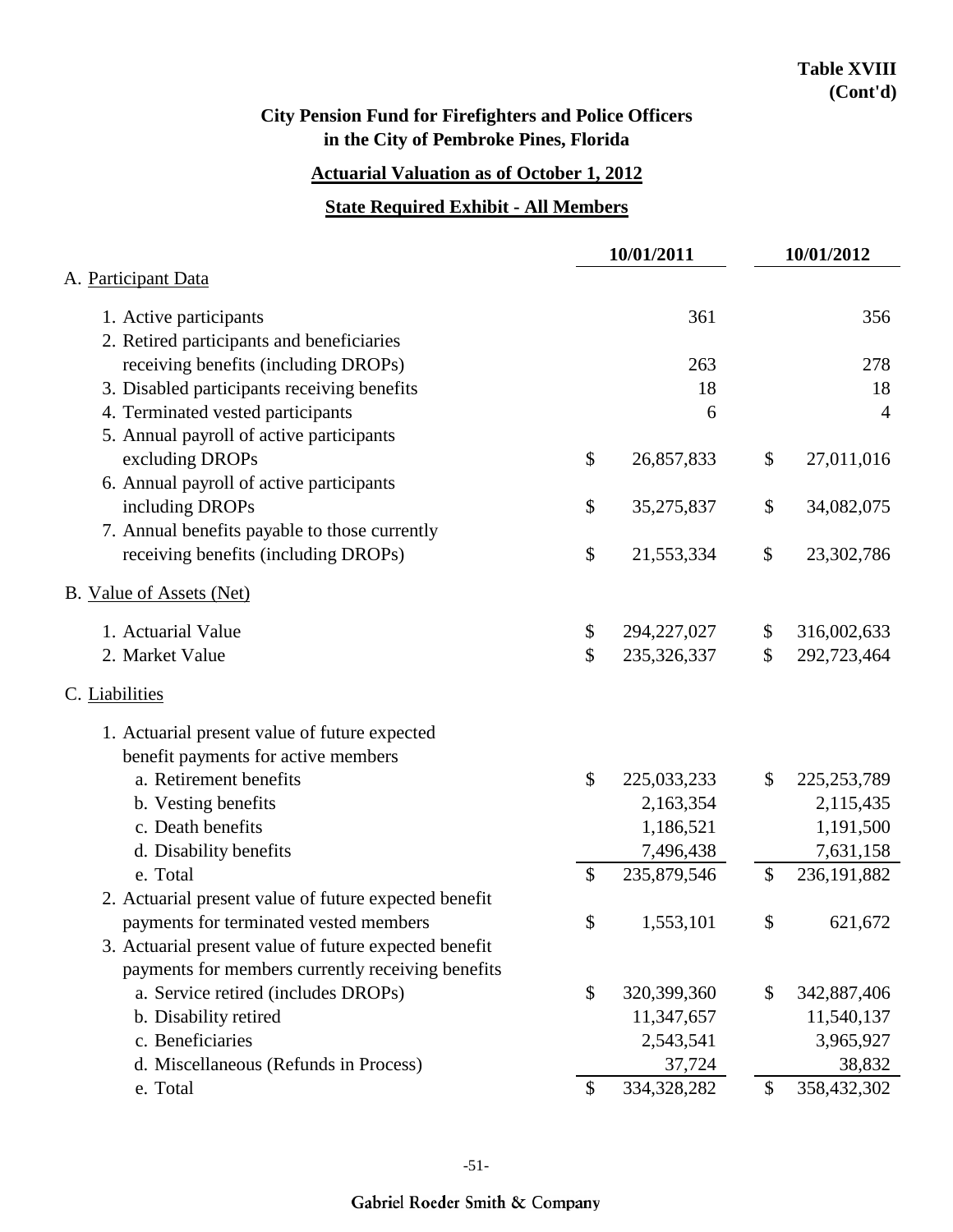#### **Actuarial Valuation as of October 1, 2012**

#### **State Required Exhibit - All Members**

|                                                               | 10/01/2011               |                           |              | 10/01/2012               |  |  |
|---------------------------------------------------------------|--------------------------|---------------------------|--------------|--------------------------|--|--|
| 4. Total actuarial present value of future                    |                          |                           |              |                          |  |  |
| expected benefit payments                                     | \$                       | 571,760,929               | \$           | 595,245,856              |  |  |
| 5. Actuarial accrued liabilities (EAN)                        | \$                       | 490,104,162               | \$           | 515,935,020              |  |  |
| 6. Unfunded actuarial liabilities (EAN)                       | \$                       | 195,877,135               | $\mathbb{S}$ | 199,932,387              |  |  |
| D. Statement of Accumulated Plan Benefits                     |                          |                           |              |                          |  |  |
| 1. Actuarial present value of accumulated vested<br>benefits  |                          |                           |              |                          |  |  |
| a. Participants currently receiving benefits                  | \$                       | 334,290,558               | \$           | 358,393,470              |  |  |
| b. Other participants                                         |                          | 111,677,421               |              | 111,609,922              |  |  |
| c. Total<br>2. Actuarial present value of accumulated non-    | \$                       | 445,967,979               | \$           | 470,003,392              |  |  |
| vested plan benefits                                          |                          | 12,992,850                |              | 13,036,161               |  |  |
| 3. Total actuarial present value of accumulated               |                          |                           |              |                          |  |  |
| plan benefits                                                 | \$                       | 458,960,829               | \$           | 483,039,553              |  |  |
| E. Pension Cost                                               |                          |                           |              |                          |  |  |
| 1. Total normal cost                                          | \$                       | 10,731,669                | \$           | 10,627,979               |  |  |
| 2. Payment required to amortize unfunded liability            |                          | 15,610,663                |              | 16,757,161               |  |  |
| 3. Interest adjustment                                        |                          | 1,273,666                 |              | 1,324,841                |  |  |
| 4. Total required contribution                                | $\overline{\mathcal{S}}$ | 27,615,998                | \$           | 28,709,981               |  |  |
| a. Item 4 as a percentage of base payroll $\frac{1}{1}$<br>5. |                          | 102.8%                    |              | 106.3%                   |  |  |
| b. Item 4 as a percentage of total payroll $2$                |                          | 78.3%                     |              | 84.2%                    |  |  |
| 6. Estimated employee contributions                           | \$                       | $\beta$<br>2,809,146      | $\$$         | $2,842,855$ <sup>5</sup> |  |  |
| a. Item 4 as a percentage of base payroll $\frac{1}{1}$<br>7. |                          | 10.4%                     |              | 10.4%                    |  |  |
| b. Item 4 as a percentage of total payroll $^{2}$             |                          | 8.2%                      |              | $8.2\%$ $^{-6}$          |  |  |
| 8. Estimated State contributions                              | \$                       | 2,269,110                 | \$           | 2,342,079                |  |  |
| a. Item 4 as a percentage of base payroll $\frac{1}{1}$<br>9. |                          | 8.4%                      |              | 8.6%                     |  |  |
| b. Item 4 as a percentage of total payroll $2$                |                          | 6.7%                      |              | 6.8%                     |  |  |
| 10. Net amount payable by City                                | \$                       | 22,944,594                | \$           | 23,872,328               |  |  |
| a. Item 4 as a percentage of base payroll $1$<br>11.          |                          | 84.9%                     |              | 87.3%                    |  |  |
| b. Item 4 as a percentage of total payroll $2$                |                          | 67.3%                     |              | 69.2% 6                  |  |  |
| <sup>1</sup> Excludes DROP payroll                            |                          | $2$ Includes DROP payroll |              |                          |  |  |

<sup>3</sup> Percent of pay applied to expected 2012-2013 base payroll excluding DROP payroll (\$27,011,016)

4 Percent of expected 2012-2013 covered payroll (\$27,011,016 / \$34,082,075)

5 Percent of pay applied to expected 2013-2014 base payroll excluding DROP payroll (\$27,335,148)

<sup>6</sup> Percent of expected 2013-2014 covered payroll (\$27,335,148 / \$34,491,060)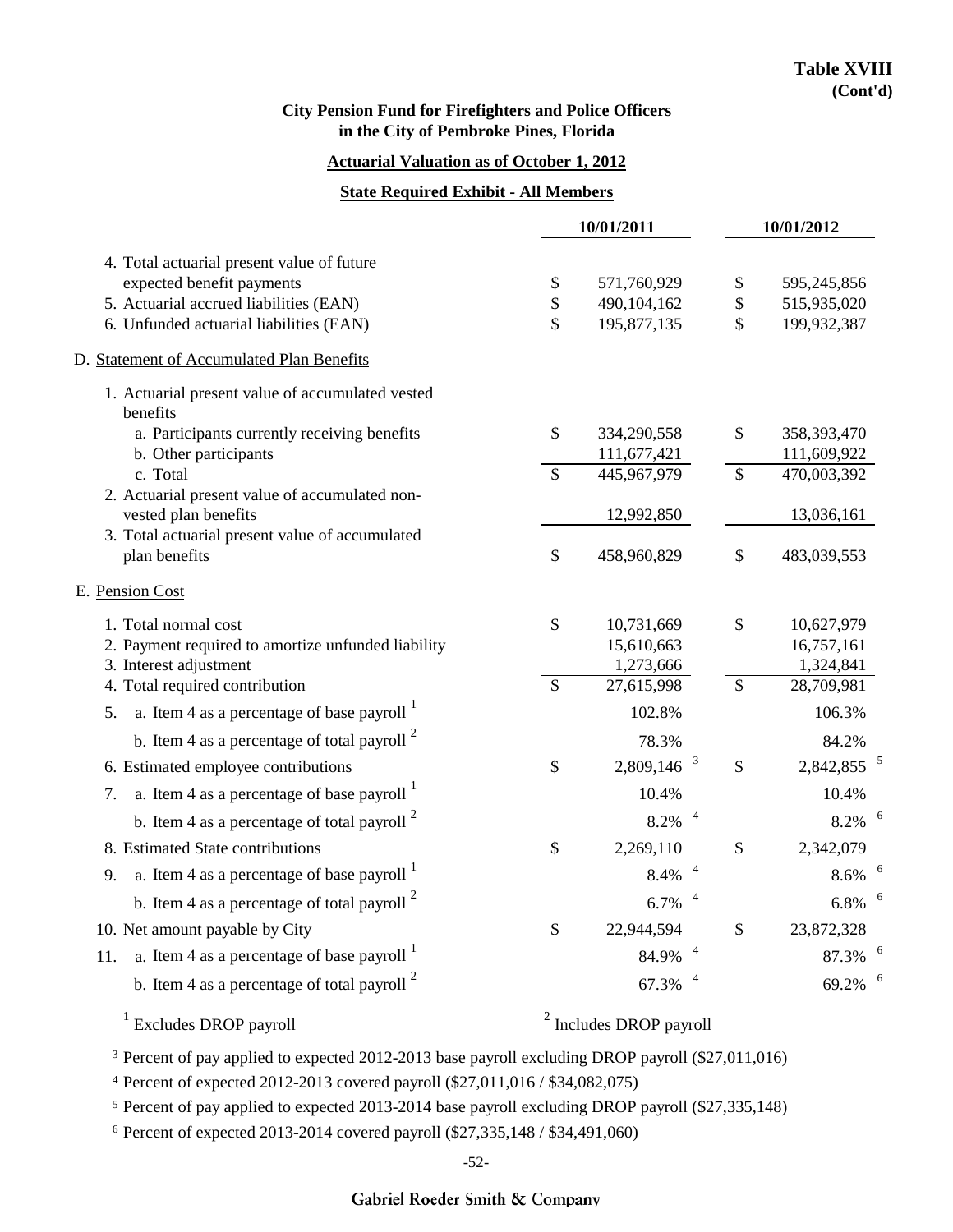## **Table XVIII (Cont'd)**

## **City Pension Fund for Firefighters and Police Officers in the City of Pembroke Pines, Florida**

### **Actuarial Valuation as of October 1, 2012**

### **State Required Exhibit - All Members**

|                                                                                   | 10/01/2011    |             | 10/01/2012              |              |  |
|-----------------------------------------------------------------------------------|---------------|-------------|-------------------------|--------------|--|
| F. Past Contributions                                                             |               |             |                         |              |  |
| 1. Total contribution required (prior valuation)<br>2. Actual contributions made: | \$            | 26,776,918  | \$                      | 28,051,610   |  |
| a. Members                                                                        | \$            | 2,945,195   |                         | N/A          |  |
| b. City                                                                           |               | 21,540,037  |                         | N/A          |  |
| c. State                                                                          |               | 2,342,079   |                         | N/A          |  |
| d. Total                                                                          | $\mathcal{S}$ | 26,827,311  |                         | N/A          |  |
| G. Disclosure of Following Items:                                                 |               |             |                         |              |  |
| 1. Actuarial present value of future salaries excluding                           |               |             |                         |              |  |
| DROP payroll -attained age                                                        | $\mathcal{S}$ | 214,753,305 | \$                      | 212,908,838  |  |
| 2. Actuarial present value of future employee                                     |               |             |                         |              |  |
| contributions - attained age                                                      | \$            | 23,469,065  | \$                      | 23, 252, 129 |  |
| 3. Actuarial present value of future contributions                                |               |             |                         |              |  |
| from other sources                                                                |               | N/A         |                         | N/A          |  |
| 4. Amount of active members' accumulated                                          |               |             |                         |              |  |
| contributions                                                                     | $\mathcal{S}$ | 26,333,244  | $\sqrt[6]{\frac{1}{2}}$ | 27,423,358   |  |
| 5. Actuarial present value of future salaries and                                 |               |             |                         |              |  |
| future benefits at entry age                                                      |               | N/A         |                         | N/A          |  |
| 6. Actuarial present value of future employee                                     |               |             |                         |              |  |
| contributions at entry age                                                        |               | N/A         |                         | N/A          |  |